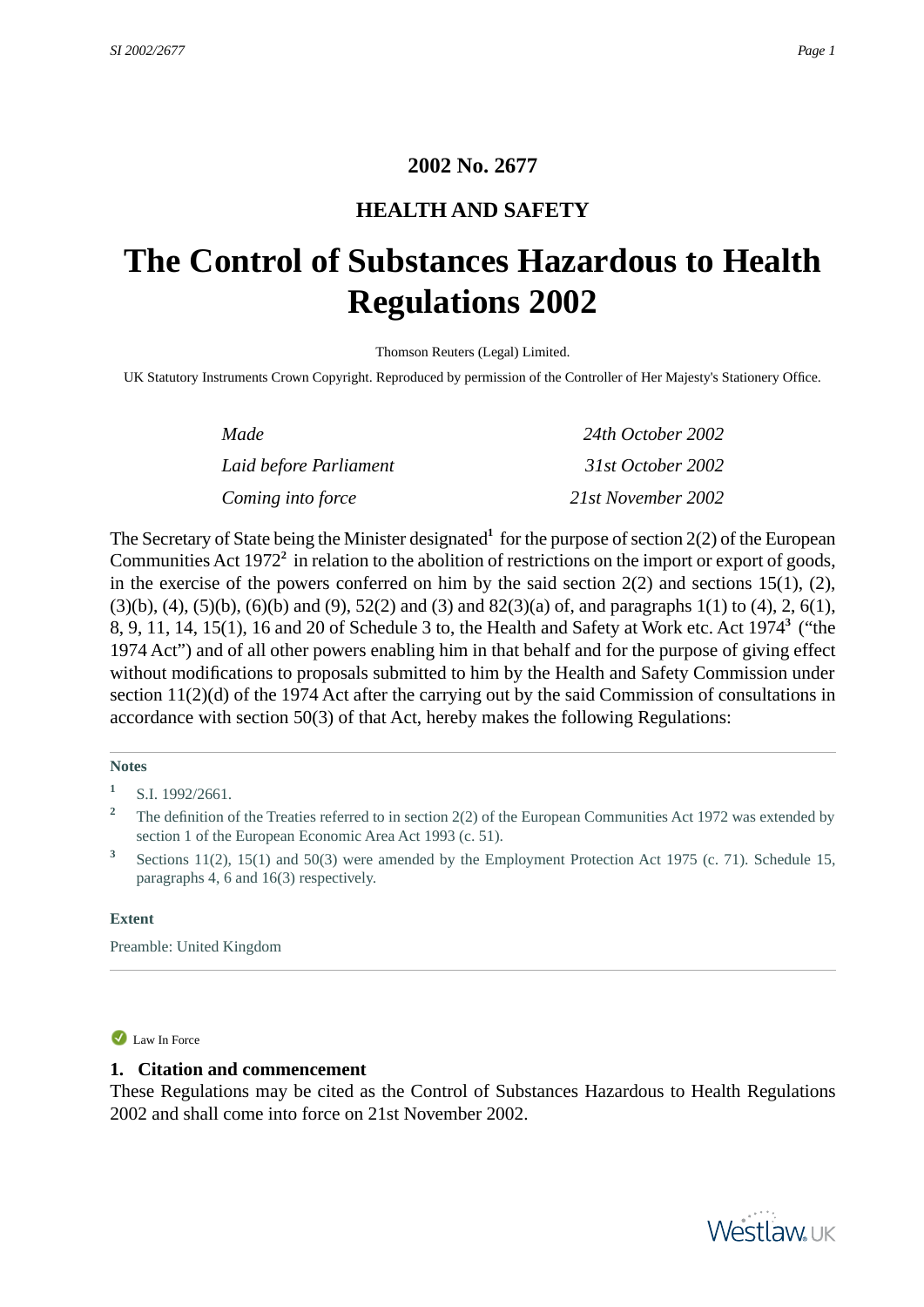reg. 1: November 21, 2002

#### **Extent**

<span id="page-1-0"></span>reg. 1: United Kingdom

Law In Force With Amendments Pending

## **2.— Interpretation**

(1) In these Regulations—

"the 1974 Act" means the Health and Safety at Work etc. Act 1974;

"the Agreement" means the Agreement on the European Economic Area signed at Oporto on 2nd May 1992 as adjusted by the Protocol signed at Brussels on 17th March 1993<sup>1</sup> and adopted as respects Great Britain by the European Economic Area Act 1993;

"appointed doctor" means a registered medical practitioner appointed for the time being in writing by the Executive for the purpose of these Regulations;

**[** "appropriate authority" means—

(a) in relation to a record which relates to employment wholly or mainly on—

(i) a GB nuclear site (within the meaning given in section 68 of the Energy Act 2013);

(ii) an authorised defence site (within the meaning given in regulation  $2(1)$ of the Health and Safety (Enforcing Authority) Regulations 1998); or

(iii) a new nuclear build site (within the meaning given in regulation 2A those Regulations),

the Office for Nuclear Regulation;

(b) otherwise, the Executive;

**] 2**

"approved" means approved for the time being in writing;

"approved classification" of a biological agent means the classification of that agent approved by **[** the Health and Safety Executive **] 3** ;

 $[...]^{4}$ 

"biological agent" means a micro-organism, cell culture, or human endoparasite, whether or not genetically modified, which may cause infection, allergy, toxicity or otherwise create a hazard to human health;

**[** "carcinogen" means—

(a) a substance or mixture which meets the criteria for classification as a category 1A or 1B carcinogen set out in Annex I to the CLP Regulation whether or not the substance or mixture would be required to be classified under the Regulation; or (b) a substance or mixture which is—

(i) referred to in Schedule 1; or

(ii) released by a process referred to in Schedule 1 and is a substance hazardous to health;

**] 5**

"cell culture" means the in-vitro growth of cells derived from multicellular organisms;

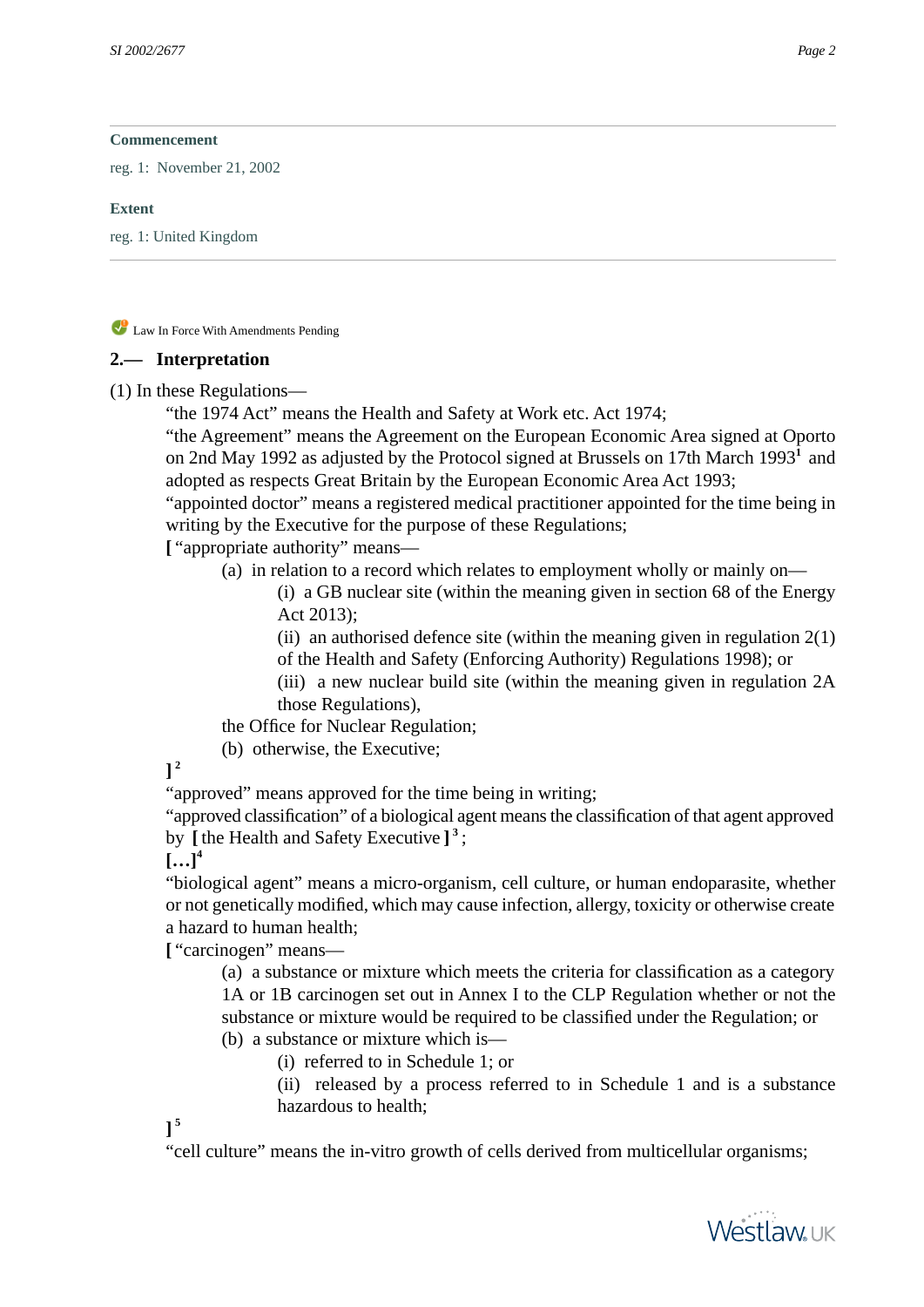$\left[ \ldots \right]^{6}$ 

**[** "the CLP Regulation" means Regulation (EC) No 1272/2008 of the European Parliament and of the Council of 16 December 2008 on classification, labelling and packaging of substances and mixtures, amending and repealing Directives 67/548/EEC and 1999/45/EC and amending Regulation (EC) No 1907/2006, of which Articles 6(5), 11(3), 12, 14, 18(3)(b), 23, 25 to 29, 35(2) second and third sub-paragraphs and Annexes I to VII are to be read as amended from time to time; **] 7**

"control measure" means a measure taken to reduce exposure to a substance hazardous to health (including the provision of systems of work and supervision, the cleaning of workplaces, premises, plant and equipment, the provision and use of engineering controls and personal protective equipment);

"employment medical adviser" means an employment medical adviser appointed under section 56 of the Health and Safety at Work etc. Act 1974;

"the Executive" means the Health and Safety Executive;

"fumigation" means an operation in which a substance is released into the atmosphere so as to form a gas to control or kill pests or other undesirable organisms and "fumigate" and "fumigant" shall be construed accordingly;

"Group", in relation to a biological agent, means one of the four hazard Groups specified in paragraph 2 of Schedule 3 to which that agent is assigned;

"hazard" , in relation to a substance, means the intrinsic property of that substance which has the potential to cause harm to the health of a person, and "hazardous" shall be construed accordingly;

**[** "hazard statement" has the meaning that it has in Article 2 of the CLP Regulation **] 8** "health surveillance" means assessment of the state of health of an employee, as related to exposure to substances hazardous to health, and includes biological monitoring;

"inhalable dust" means airborne material which is capable of entering the nose and mouth during breathing, as defined by BS EN 481 1993;

 $\left[$ ...<sup>19</sup>

"medical examination" includes any laboratory tests and X-rays that a relevant doctor may require;

"member State" means a State which is a Contracting Party to the Agreement;

"micro-organism" means a microbiological entity, cellular or non-cellular, which is capable of replication or of transferring genetic material;

"mine" has the meaning assigned to it by section 180 of the Mines and Quarries Act 1954<sup>10</sup>; **[** "mixture" means a mixture or solution composed or two or more substances; **] 11**

**[** "mutagen" means a substance or mixture which meets the criteria for classification as a category 1A or 1B germ cell mutagen set out in Annex I to the CLP Regulation, whether or not the substance or mixture would be required to be classified under that Regulation; **] 12**  $[...]^{13}$ 

"personal protective equipment" means all equipment (including clothing) which is intended to be worn or held by a person at work and which protects that person against one or more risks to his health, and any addition or accessory designed to meet that objective;  $\left[... \right]^{14}$ 

"public road" means (in England and Wales) a highway maintainable at the public expense within the meaning of section 329 of the Highways Act 1980 and (in Scotland) a public road within the meaning assigned to that term by section 151 of the Roads (Scotland) Act 1984;

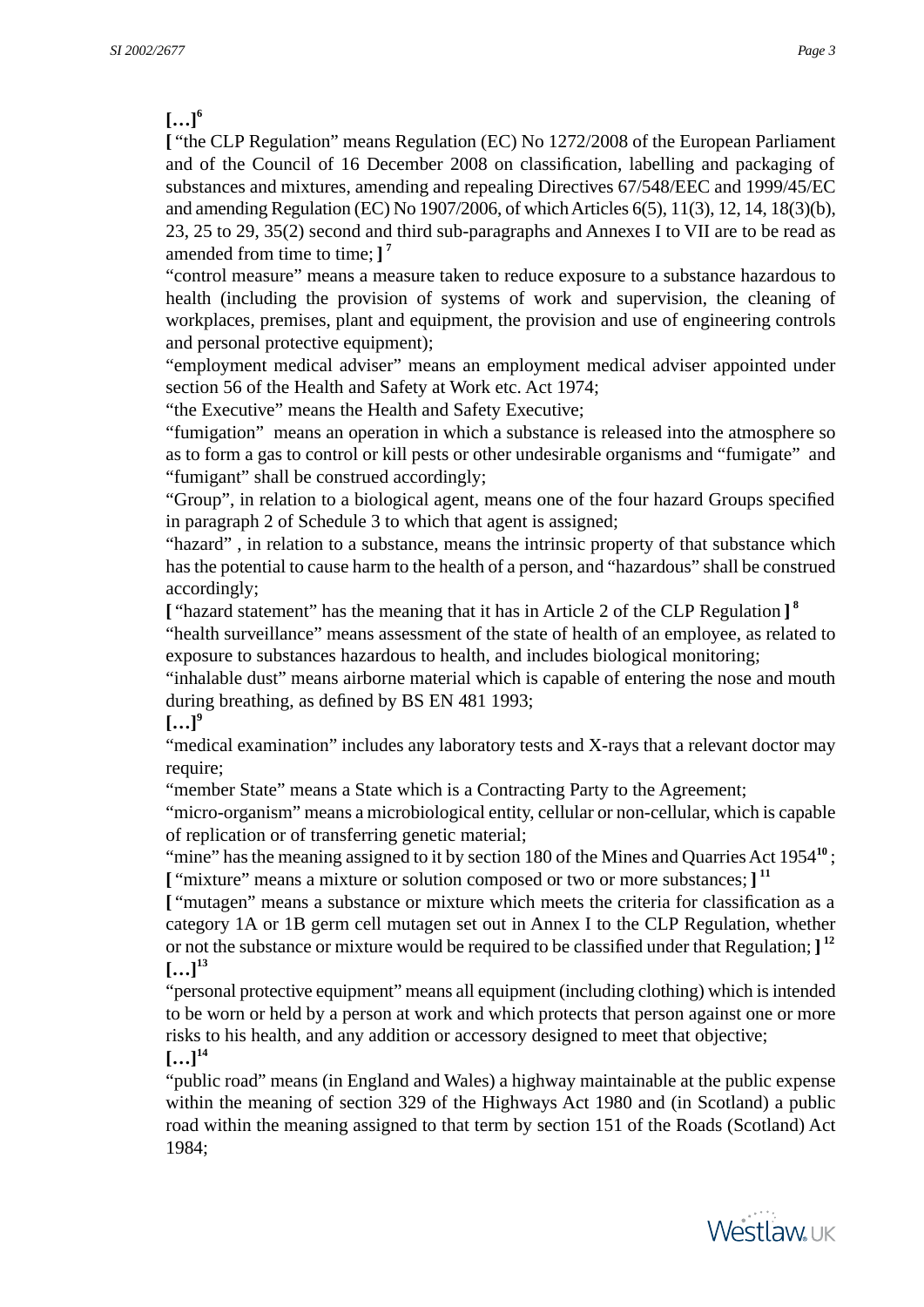"registered dentist" has the meaning assigned to it in section 53(1) of the Dentists Act 1984; "relevant doctor" means an appointed doctor or an employment medical adviser;

"respirable dust" means airborne material which is capable of penetrating to the gas exchange region of the lung, as defined by BS EN 481 1993;

"risk", in relation to the exposure of an employee to a substance hazardous to health, means the likelihood that the potential for harm to the health of a person will be attained under the conditions of use and exposure and also the extent of that harm;

"the risk assessment" means the assessment of risk required by regulation  $6(1)(a)$ ;  $[...]^{15}$ 

"safety data sheet" means a safety data sheet within the meaning of **[**Regulation (EC) No 1907/2006 of the European Parliament and of the Council concerning the Registration, Evaluation, Authorisation and Restriction of Chemicals**] 16** ;

"substance" means a natural or artificial substance whether in solid or liquid form or in the form of a gas or vapour (including micro-organisms);

"substance hazardous to health" means a substance (including a **[** mixture **] <sup>17</sup>** )—

**[**(a) which meets the criteria for classification as hazardous within any health hazard class laid down in the CLP Regulation whether or not the substance is classified under that Regulation; **] 18**

(b) for which **[** the Health and Safety Executive **] 3** has approved **[** a workplace exposure limit **] <sup>19</sup>** ;

(c) which is a biological agent;

(d) which is dust of any kind, except dust which is a substance within paragraph

(a) or (b) above, when present at a concentration in air equal to or greater than—

(i)  $10 \text{ mg/m}^3$ , as a time-weighted average over an 8-hour period, of inhalable dust, or

(ii)  $4 \text{ mg/m}^3$ , as a time-weighted average over an 8-hour period, of respirable dust;

(e) which, not being a substance falling within sub-paragraphs (a) to (d), because of its chemical or toxicological properties and the way it is used or is present at the workplace creates a risk to health;

"workplace" means any premises or part of premises used for or in connection with work, and includes—

(a) any place within the premises to which an employee has access while at work; and

(b) any room, lobby, corridor, staircase, road or other place—

(i) used as a means of access to or egress from that place of work, or

(ii) where facilities are provided for use in connection with that place of work,

other than a public road.

**[** "workplace exposure limit" for a substance hazardous to health means the exposure limit approved by **[** the Health and Safety Executive **] 3** for that substance in relation to the specified reference period when calculated by a method approved by **[**the Health and Safety Executive ]<sup>3</sup>, as contained in HSE publication "EH/40 Workplace Exposure Limits 2005" as updated from time to time . **] 20**

(2) In these Regulations, a reference to an employee being exposed to a substance hazardous to health is a reference to the exposure of that employee to a substance hazardous to health arising out of or in connection with work at the workplace.

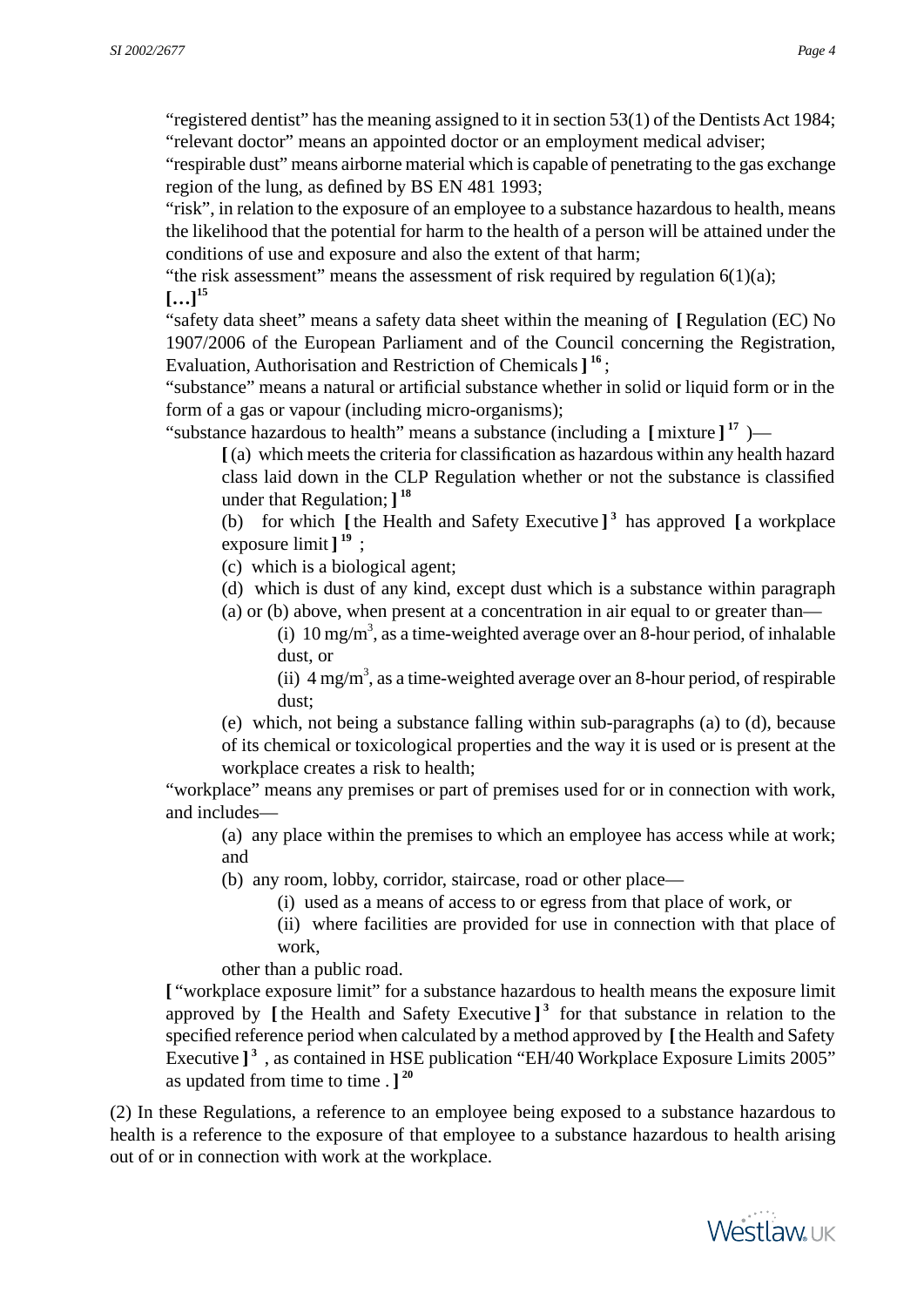(3) Where a biological agent has an approved classification, any reference in these Regulations to a particular Group in relation to that agent shall be taken as a reference to the Group to which that agent has been assigned in that approved classification.

#### **Notes**

- <sup>1</sup> The Agreement was amended by Decision 7/94 of the EEA Joint Committee of 21st March 1994 (OJ No. L160, 28.6.94. p. 1). There are other amendments to the Agreement not relevant to these Regulations.
- <sup>2</sup> Definition inserted by Energy Act 2013 (Office for Nuclear Regulation) (Consequential Amendments, Transitional Provisions and Savings) Order 2014/469 Sch.3(3) para.107(2) (April 1, 2014)
- **<sup>3</sup>** Words substituted subject to transitional provisions as specified in SI 2008/960 Sch.2 para.11 by Legislative Reform (Health and Safety Executive) Order 2008/960 Sch.3 para.1 (April 1, 2008: substitution has effect subject to transitional provisions as specified in SI 2008/960 Sch.2 para.11)
- **<sup>4</sup>** Definition revoked by Chemicals (Hazard Information and Packaging for Supply) Regulations 2009/716 Sch.6 para.1 (April 6, 2009)
- <sup>5</sup> Definition substituted by Classification, Labelling and Packaging of Chemicals (Amendments to Secondary Legislation) Regulations 2015/21 reg.12(2)(a) (June 1, 2015)
- **<sup>6</sup>** Definition revoked by Classification, Labelling and Packaging of Chemicals (Amendments to Secondary Legislation) Regulations 2015/21 reg.12(2)(b) (June 1, 2015)
- **<sup>7</sup>** Definition substituted by Classification, Labelling and Packaging of Chemicals (Amendments to Secondary Legislation) Regulations 2015/21 reg.12(2)(c) (June 1, 2015)
- **<sup>8</sup>** Definition inserted by Classification, Labelling and Packaging of Chemicals (Amendments to Secondary Legislation) Regulations 2015/21 reg.12(2)(d) (June 1, 2015)
- <sup>9</sup> Definition revoked by Control of Substances Hazardous to Health (Amendment) Regulations 2004/3386 reg.2(a)(i) (April 6, 2005)
- **<sup>10</sup>** Section 180 was modified by S.I. 1974/2013, 1993/1897 and 1999/2024.
- **<sup>11</sup>** Definition inserted by Classification, Labelling and Packaging of Chemicals (Amendments to Secondary Legislation) Regulations 2015/21 reg.12(2)(e) (June 1, 2015)
- <sup>12</sup> Definition substituted by Classification, Labelling and Packaging of Chemicals (Amendments to Secondary Legislation) Regulations 2015/21 reg.12(2)(f) (June 1, 2015)
- **<sup>13</sup>** Definition revoked by Control of Substances Hazardous to Health (Amendment) Regulations 2004/3386 reg.2(a)(ii) (April 6, 2005)
- **<sup>14</sup>** Definition revoked by Classification, Labelling and Packaging of Chemicals (Amendments to Secondary Legislation) Regulations 2015/21 reg.12(2)(g) (June 1, 2015)
- **<sup>15</sup>** Definition revoked by Classification, Labelling and Packaging of Chemicals (Amendments to Secondary Legislation) Regulations 2015/21 reg.12(2)(h) (June 1, 2015)
- <sup>16</sup> Words substituted by Chemicals (Hazard Information and Packaging for Supply) Regulations 2009/716 Sch.6 para.1 (April 6, 2009)
- **<sup>17</sup>** Word substituted by Classification, Labelling and Packaging of Chemicals (Amendments to Secondary Legislation) Regulations 2015/21 reg.12(2)(i)(i) (June 1, 2015)
- **<sup>18</sup>** Substituted by Classification, Labelling and Packaging of Chemicals (Amendments to Secondary Legislation) Regulations 2015/21 reg.12(2)(i)(ii) (June 1, 2015)
- **<sup>19</sup>** Words substituted by Control of Substances Hazardous to Health (Amendment) Regulations 2004/3386 reg.2(a)(iv) (April 6, 2005)
- <sup>20</sup> Definition added by Control of Substances Hazardous to Health (Amendment) Regulations 2004/3386 reg.2(a)(v) (April 6, 2005)

#### **Amendments Pending**

reg. 2(1) definition of "substance hazardous to health" (a): words substituted by Chemicals (Health and Safety) and Genetically Modified Organisms (Contained Use) (Amendment etc.) (EU Exit) Regulations 2019/720, Sch. 1 para.

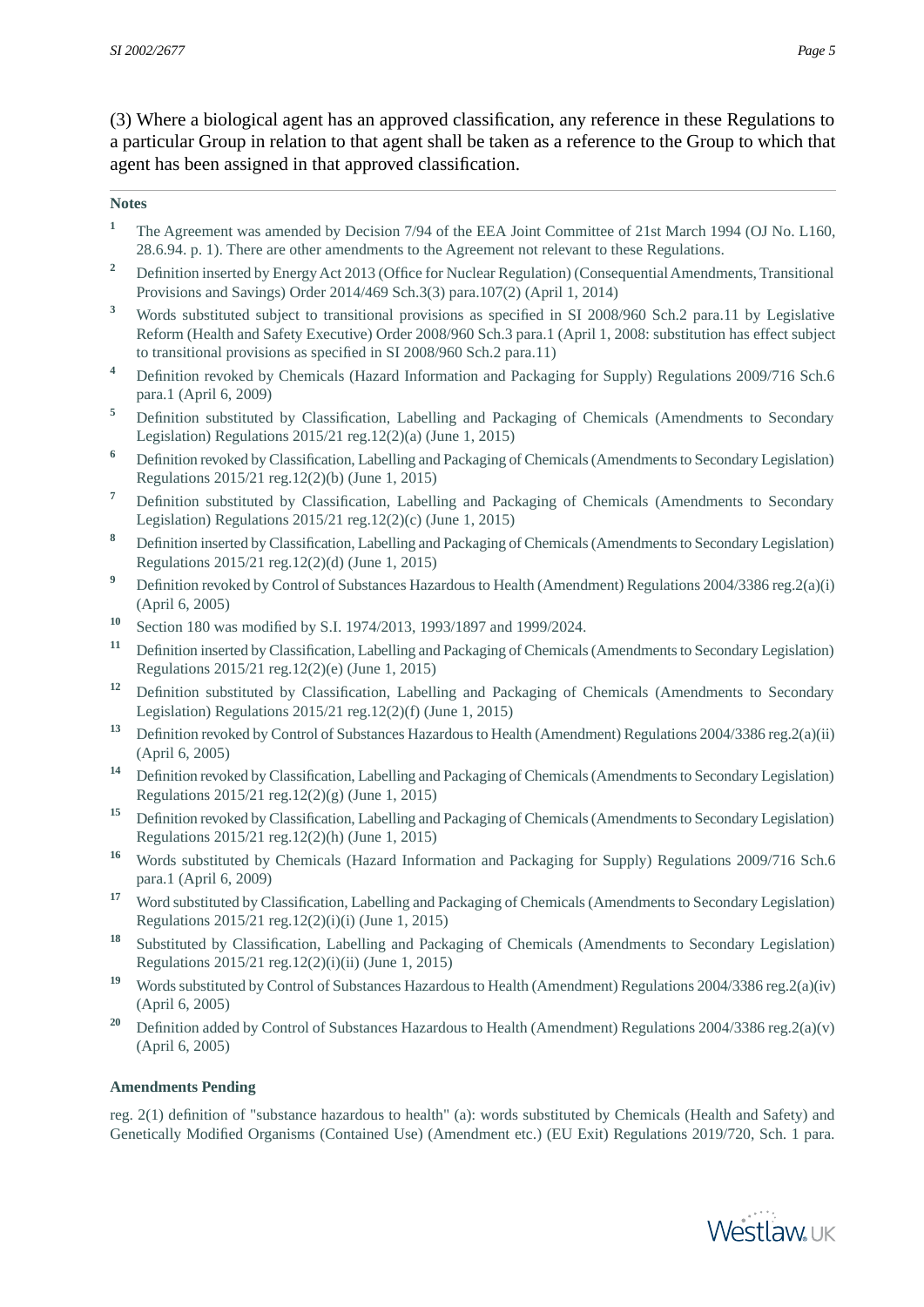3(2) (December 31, 2020: shall come into force on IP completion day not exit day as specified in 2020 c.1 s.39(1) and Sch.5 para.1(1))

reg. 2(1) definition of "the Agreement": definition substituted by Health and Safety (Amendment) (EU Exit) Regulations 2018/1370, Pt 2 reg. 7(2) (December 31, 2020: shall come into force on IP completion day not exit day as specified in 2020 c.1 s.39(1) and Sch.5 para.1(1))

#### **Commencement**

reg. 2(1)-(3): November 21, 2002

#### **Extent**

<span id="page-5-0"></span>reg. 2(1)-(3): United Kingdom

#### Law In Force

### **3.— Duties under these Regulations**

(1) Where a duty is placed by these Regulations on an employer in respect of his employees, he shall, so far as is reasonably practicable, be under a like duty in respect of any other person, whether at work or not, who may be affected by the work carried out by the employer except that the duties of the employer—

(a) under regulation 11 (health surveillance) shall not extend to persons who are not his employees; and

(b) under regulations 10, 12(1) and (2) and 13 (which relate respectively to monitoring, information and training and dealing with accidents) shall not extend to persons who are not his employees, unless those persons are on the premises where the work is being carried out.

(2) These Regulations shall apply to a **[** relevant self-employed person **] 1** as they apply to an employer and an employee and as if that self-employed person were both an employer and an employee, except that regulations 10 and 11 shall not apply to a self-employed person.

**[** (2A) For the purposes of this regulation "relevant self-employed person" means a self-employed person who conducts an undertaking of a prescribed description for the purposes of section 3(2) of the 1974 Act. **] 2**

**[** (3) These Regulations shall not apply to the master or crew of a ship or to the employer of such persons in respect of the normal shipboard activities of a ship's crew which–

- (a) are carried out solely by the crew under the direction of the master; and
- (b) are not liable to expose persons other than the master and crew to a risk to their health and safety,

and for the purposes of this paragraph "ship" includes every description of vessel used in navigation, other than a ship forming part of Her Majesty's Navy.

## **] 3**

#### **Notes**

- **<sup>1</sup>** Words substituted by Deregulation Act 2015 (Health and Safety at Work) (General Duties of Self-Employed Persons) (Consequential Amendments) Order 2015/1637 Sch.1 para.7(2)(a) (October 1, 2015)
- <sup>2</sup> Added by Deregulation Act 2015 (Health and Safety at Work) (General Duties of Self-Employed Persons) (Consequential Amendments) Order 2015/1637 Sch.1 para.7(2)(b) (October 1, 2015)

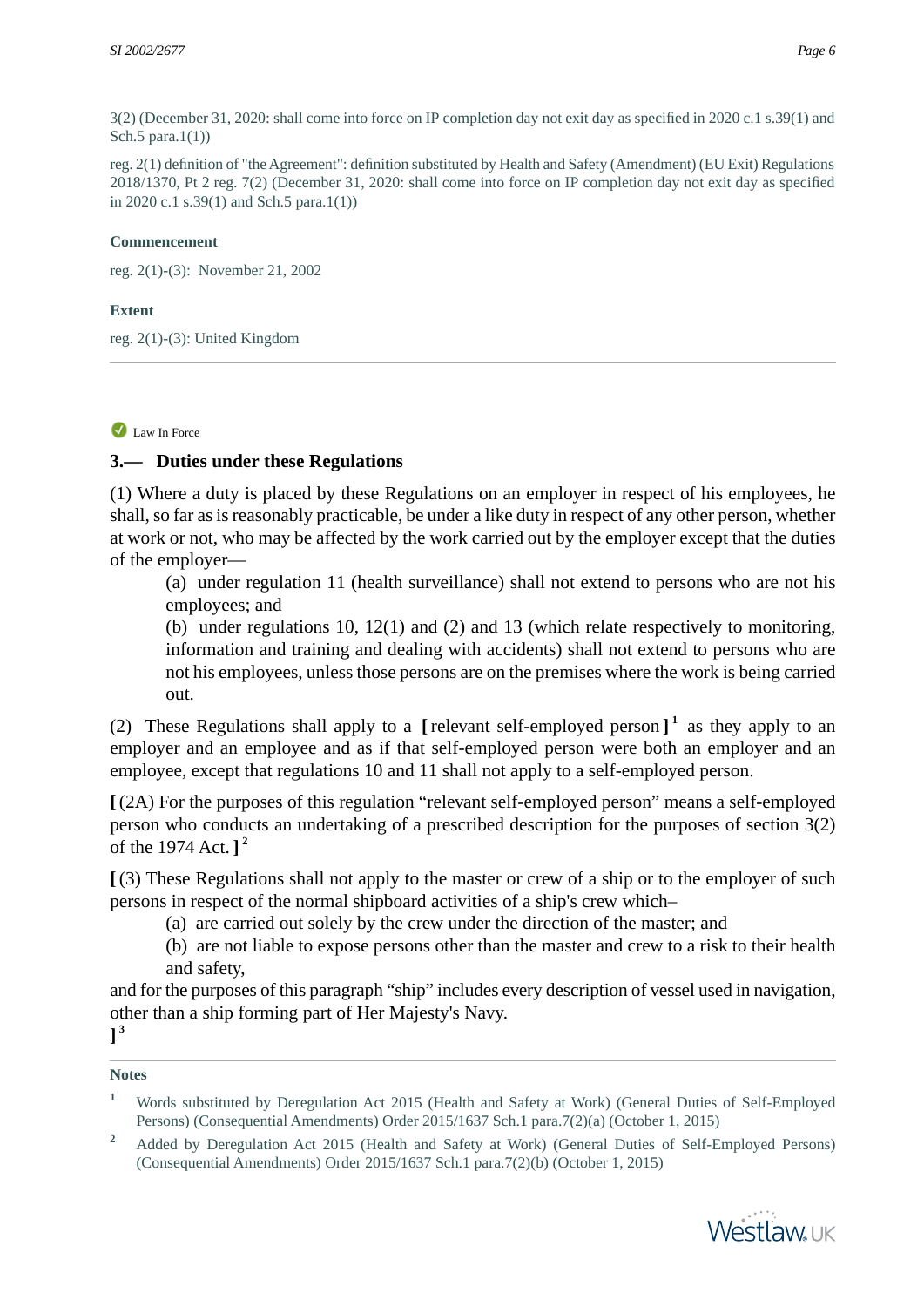**3** Substituted by Control of Substances Hazardous to Health (Amendment) Regulations 2004/3386 reg.2(b) (January 17, 2005)

#### **Commencement**

reg. 3(1)-(3): November 21, 2002

#### **Extent**

<span id="page-6-0"></span>reg. 3(1)-(3)(b): United Kingdom

Law In Force With Amendments Pending

## **4.— Prohibitions relating to certain substances**

(1) Those substances described in Column 1 of Schedule 2 are prohibited to the extent set out in the corresponding entry in Column 2 of that Schedule.

(2) The importation into the United Kingdom, other than from another member State, of the following substances and articles is prohibited, namely—

 $(a)$   $[...]$ <sup>1</sup>

(b) matches made with white phosphorus,

and a contravention of this paragraph shall be punishable under the Customs and Excise Management Act 1979 and not as a contravention of a health and safety regulation.

(3) A person shall not supply during the course of or for use at work a substance or article specified in paragraph (2).

 $(4)$   $[...]^2$ 

### **Notes**

**<sup>1</sup>** Revoked by REACH Enforcement Regulations 2008/2852 Sch.10(3) para.6 (December 1, 2008)

**<sup>2</sup>** Revoked by REACH Enforcement Regulations 2008/2852 Sch.10(2) para.1 (June 1, 2009)

#### **Amendments Pending**

reg. 4(2): words substituted by Health and Safety (Amendment) (EU Exit) Regulations 2018/1370, Pt 2 reg. 7(3) (December 31, 2020: shall come into force on IP completion day not exit day as specified in 2020 c.1 s.39(1) and Sch.5 para. $1(1)$ )

### **Commencement**

<span id="page-6-1"></span>reg. 4(1)-(4): November 21, 2002

### **Extent**

reg. 4(1)-(4): United Kingdom

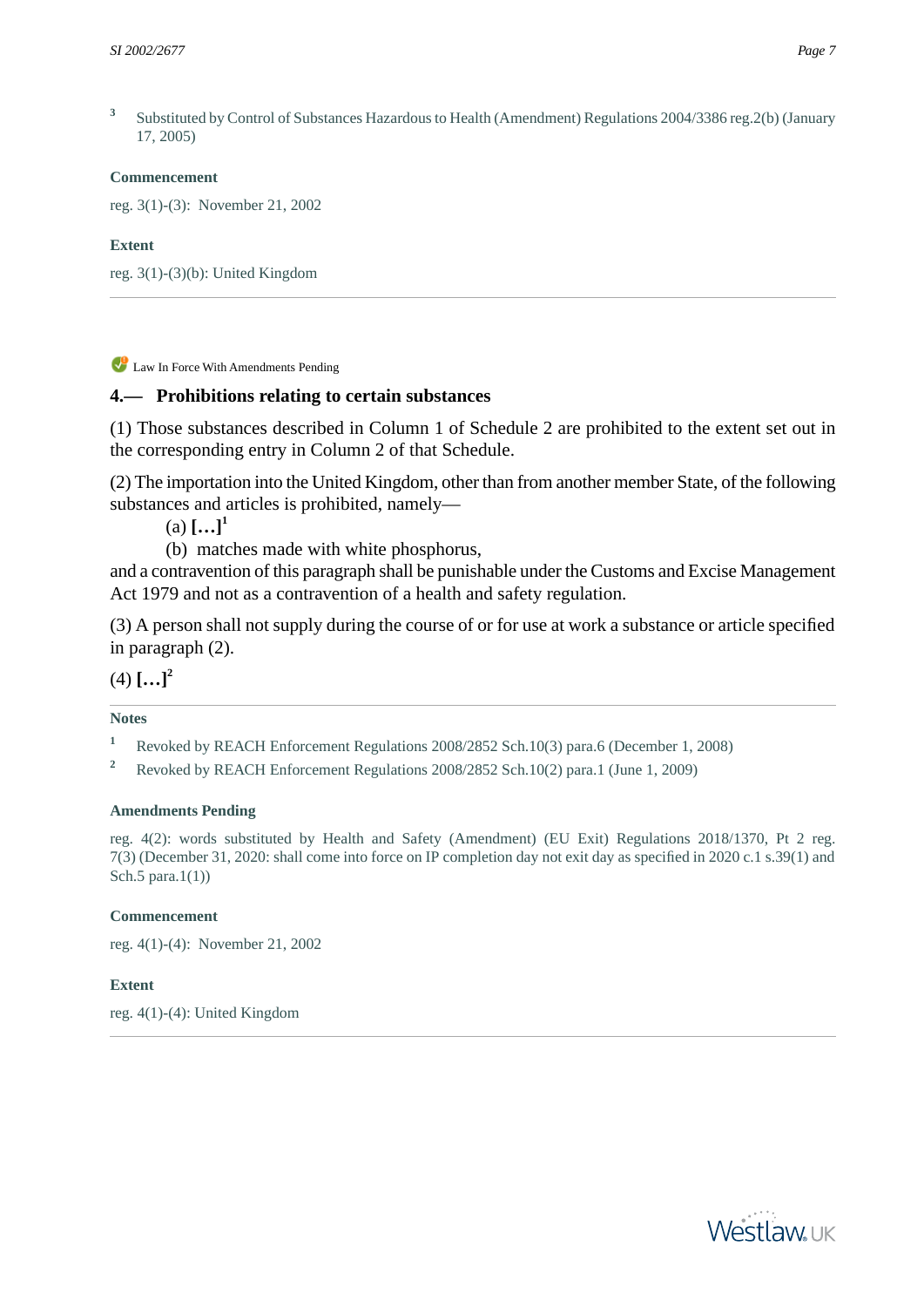## **5.— Application of regulations 6 to 13**

(1) Regulations 6 to 13 shall have effect with a view to protecting persons against a risk to their health, whether immediate or delayed, arising from exposure to substances hazardous to health except—

- (a) where and to the extent that the following Regulations apply, namely—
	- $(i)$   $[...]$ <sup>1</sup>

(ii) the Control of Lead at Work Regulations 2002,

(iii) **[** the Control of Asbestos Regulations 2012 **] 2** ;

(b) where the substance is hazardous to health solely by virtue of its radioactive, explosive or flammable properties, or solely because it is at a high or low temperature or a high pressure;

(c) where the risk to health is a risk to the health of a person to whom the substance is administered in the course of his medical treatment.

(2) In paragraph (1)(c) "medical treatment" means medical or dental examination or treatment which is conducted by, or under the direction of a—

(a) registered medical practitioner;

(b) registered dentist; or

(c) other person who is an appropriate practitioner for the purposes of section 58 of the Medicines Act 1968,

and includes any such examination or treatment conducted for the purpose of research.

#### **Notes**

**<sup>1</sup>** Revoked by Mines Regulations 2014/3248 Sch.4(2) para.1 (April 6, 2015: revocation has effect subject to transitional provisions specified in SI 2014/3248 regs 71 and 72)

<sup>2</sup> Words substituted by Control of Asbestos Regulations 2012/632 Sch.3 para.1 (April 6, 2012)

#### **Commencement**

<span id="page-7-0"></span>reg. 5(1)-(2)(c): November 21, 2002

#### **Extent**

reg. 5(1)-(2)(c): United Kingdom

#### Law In Force

## **6.— Assessment of the risk to health created by work involving substances hazardous to health**

(1) An employer shall not carry out work which is liable to expose any employees to any substance hazardous to health unless he has—

(a) made a suitable and sufficient assessment of the risk created by that work to the health of those employees and of the steps that need to be taken to meet the requirements of these Regulations; and

(b) implemented the steps referred to in sub-paragraph (a).

(2) The risk assessment shall include consideration of—

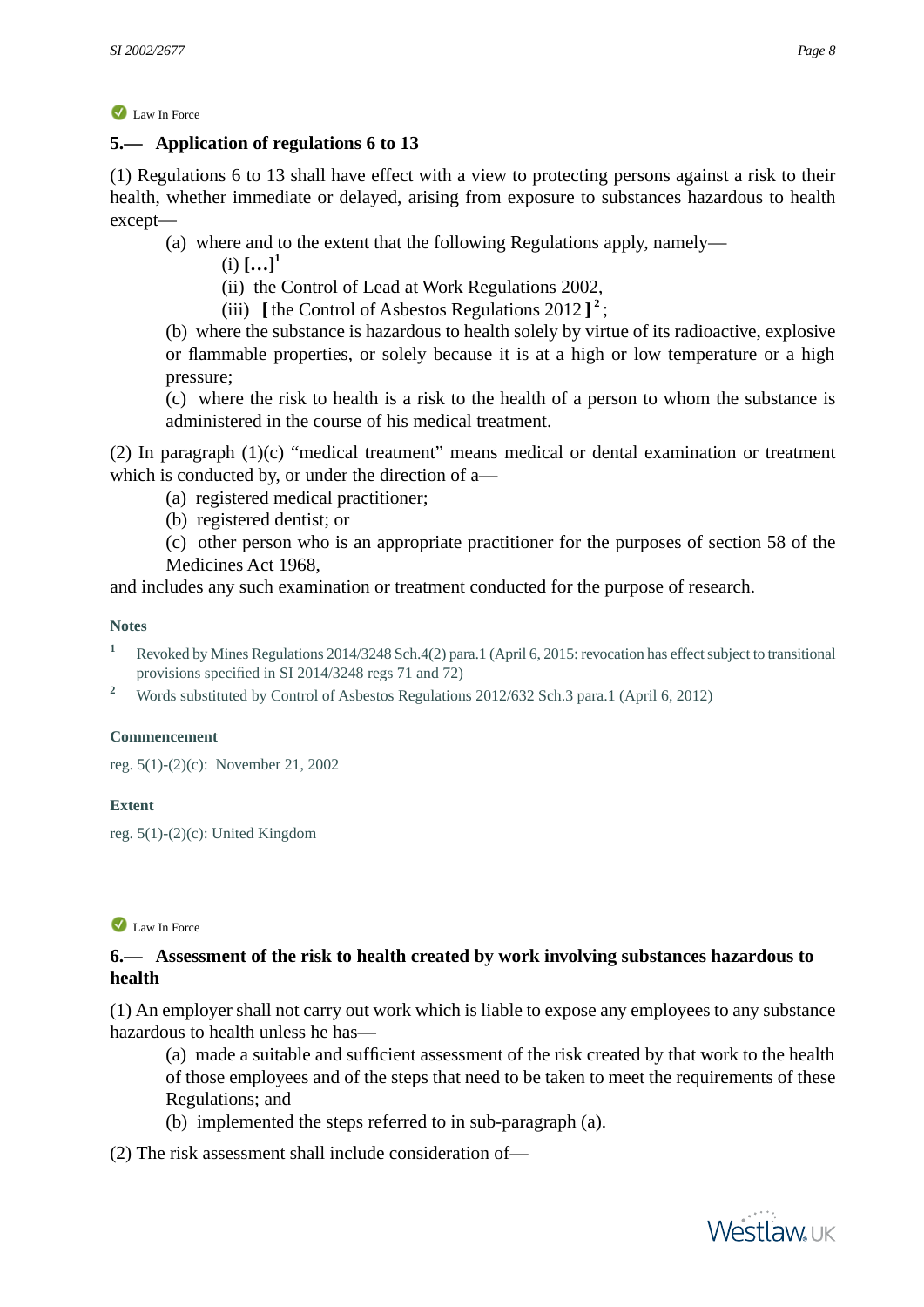(b) information on health effects provided by the supplier, including information contained in any relevant safety data sheet;

- (c) the level, type and duration of exposure;
- (d) the circumstances of the work, including the amount of the substance involved;
- (e) activities, such as maintenance, where there is the potential for a high level of exposure;
- (f) any relevant **[** workplace exposure limit **] 1** or similar occupational exposure limit;

(g) the effect of preventive and control measures which have been or will be taken in accordance with regulation 7;

- (h) the results of relevant health surveillance;
- (i) the results of monitoring of exposure in accordance with regulation 10;

(j) in circumstances where the work will involve exposure to more than one substance hazardous to health, the risk presented by exposure to such substances in combination;

- (k) the approved classification of any biological agent; and
- (l) such additional information as the employer may need in order to complete the risk assessment.

(3) The risk assessment shall be reviewed regularly and forthwith if—

- (a) there is reason to suspect that the risk assessment is no longer valid;
- (b) there has been a significant change in the work to which the risk assessment relates; or
- (c) the results of any monitoring carried out in accordance with regulation 10 show it to be necessary,

and where, as a result of the review, changes to the risk assessment are required, those changes shall be made.

(4) Where the employer employs 5 or more employees, he shall record—

- (a) the significant findings of the risk assessment as soon as is practicable after the risk assessment is made; and
- (b) the steps which he has taken to meet the requirements of regulation 7.

#### **Notes**

<sup>1</sup> Words substituted by Control of Substances Hazardous to Health (Amendment) Regulations 2004/3386 reg.2(c) (April 6, 2005)

### **Commencement**

<span id="page-8-0"></span>reg. 6(1)-(4)(b): November 21, 2002

#### **Extent**

reg. 6(1)-(4)(b): United Kingdom

Law In Force With Amendments Pending

### **7.— Prevention or control of exposure to substances hazardous to health**

(1) Every employer shall ensure that the exposure of his employees to substances hazardous to health is either prevented or, where this is not reasonably practicable, adequately controlled.

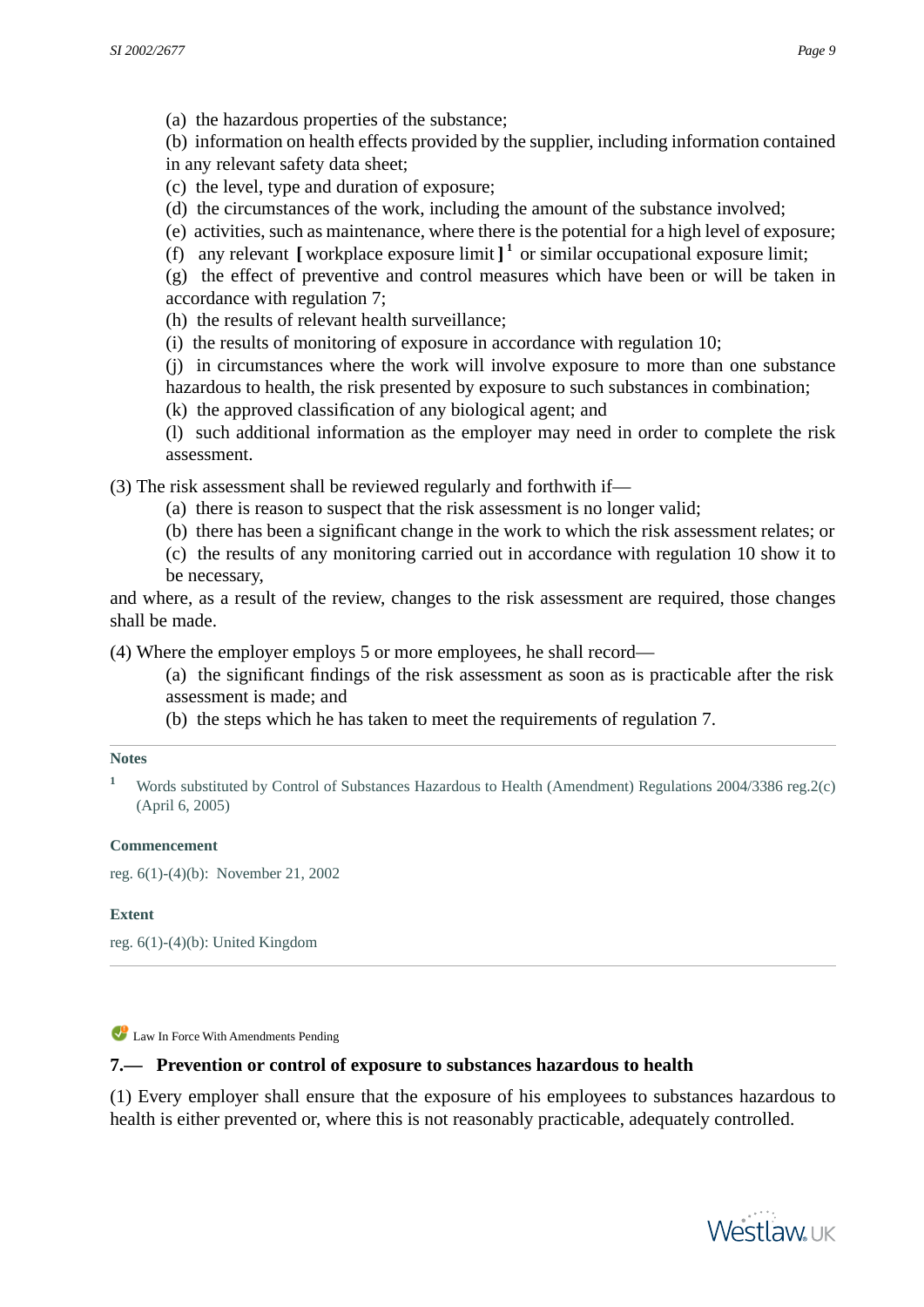(2) In complying with his duty of prevention under paragraph (1), substitution shall by preference be undertaken, whereby the employer shall avoid, so far as is reasonably practicable, the use of a substance hazardous to health at the workplace by replacing it with a substance or process which, under the conditions of its use, either eliminates or reduces the risk to the health of his employees.

(3) Where it is not reasonably practicable to prevent exposure to a substance hazardous to health, the employer shall comply with his duty of control under paragraph (1) by applying protection measures appropriate to the activity and consistent with the risk assessment, including, in order of priority—

(a) the design and use of appropriate work processes, systems and engineering controls and the provision and use of suitable work equipment and materials;

(b) the control of exposure at source, including adequate ventilation systems and appropriate organisational measures; and

(c) where adequate control of exposure cannot be achieved by other means, the provision of suitable personal protective equipment in addition to the measures required by sub-paragraphs (a) and (b).

(4) The measures referred to in paragraph (3) shall include—

(a) arrangements for the safe handling, storage and transport of substances hazardous to health, and of waste containing such substances, at the workplace;

- (b) the adoption of suitable maintenance procedures;
- (c) reducing, to the minimum required for the work concerned—
	- (i) the number of employees subject to exposure,
		- (ii) the level and duration of exposure, and
		- (iii) the quantity of substances hazardous to health present at the workplace;
- (d) the control of the working environment, including appropriate general ventilation; and
- (e) appropriate hygiene measures including adequate washing facilities.

(5) Without prejudice to the generality of paragraph (1), where it is not reasonably practicable to prevent exposure to a carcinogen **[** or mutagen **] 1** , the employer shall apply the following measures in addition to those required by paragraph (3)—

(a) totally enclosing the process and handling systems, unless this is not reasonably practicable;

(b) the prohibition of eating, drinking and smoking in areas that may be contaminated by carcinogens **[** or mutagens**] 2** ;

(c) cleaning floors, walls and other surfaces at regular intervals and whenever necessary;

(d) designating those areas and installations which may be contaminated by carcinogens **[** or mutagens**] 2** and using suitable and sufficient warning signs; and

(e) storing, handling and disposing of carcinogens **[** or mutagens **] 2** safely, including using closed and clearly labelled containers.

(6) Without prejudice to the generality of paragraph (1), where it is not reasonably practicable to prevent exposure to a biological agent, the employer shall apply the following measures in addition to those required by paragraph (3)—

- (a) displaying suitable and sufficient warning signs, including the biohazard sign shown in Part IV of Schedule 3;
- (b) specifying appropriate decontamination and disinfection procedures;

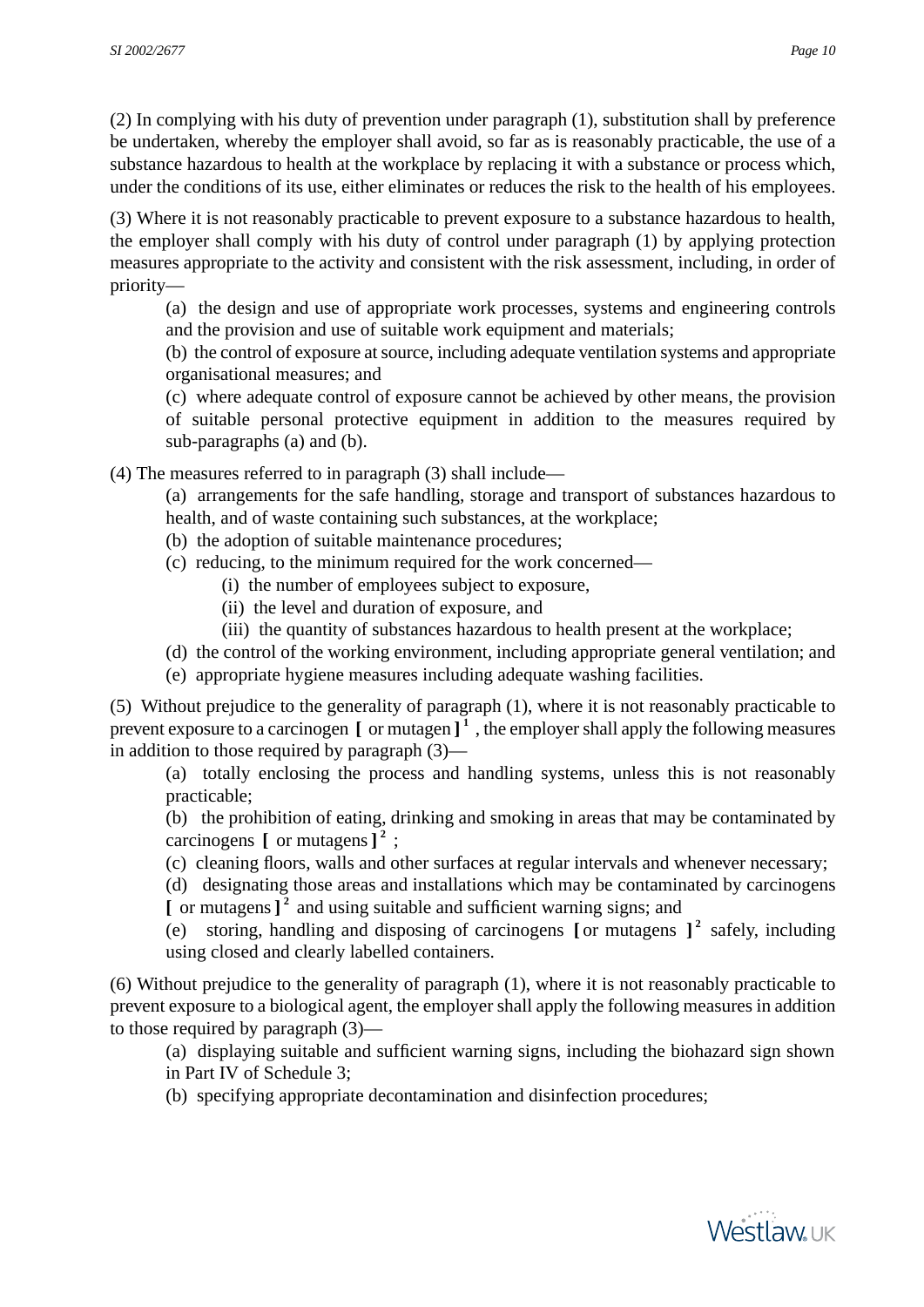(c) instituting means for the safe collection, storage and disposal of contaminated waste, including the use of secure and identifiable containers, after suitable treatment where appropriate;

(d) testing, where it is necessary and technically possible, for the presence, outside the primary physical confinement, of biological agents used at work;

(e) specifying procedures for working with, and transporting at the workplace, a biological agent or material that may contain such an agent;

(f) where appropriate, making available effective vaccines for those employees who are not already immune to the biological agent to which they are exposed or are liable to be exposed;

(g) instituting hygiene measures compatible with the aim of preventing or reducing the accidental transfer or release of a biological agent from the workplace, including—

(i) the provision of appropriate and adequate washing and toilet facilities, and

(ii) where appropriate, the prohibition of eating, drinking, smoking and the application of cosmetics in working areas where there is a risk of contamination by biological agents; and

(h) where there are human patients or animals which are, or are suspected of being, infected with a Group 3 or 4 biological agent, the employer shall select the most suitable control and containment measures from those listed in Part II of Schedule 3 with a view to controlling adequately the risk of infection.

**[** (7) Without prejudice to the generality of paragraph (1), where there is exposure to a substance hazardous to health, control of that exposure shall only be treated as adequate if–

(a) the principles of good practice for the control of exposure to substances hazardous to health set out in Schedule 2A are applied;

- (b) any workplace exposure limit approved for that substance is not exceeded; and
- (c) for a substance–

(i) which carries the **[** hazard statement H340, H350 or H350i**] 4** , or for a substance or process which is listed in Schedule 1; or

(ii) which carries the  $\left[\right]$  hazard statement H334  $\left]\right]$ <sup>5</sup>, or which is listed in section C of HSE publication "Asthmagen? Critical assessments of the evidence for agents implicated in occupational asthma<sup>"6</sup> as updated from time to time, or any other substance which the risk assessment has shown to be a potential cause of occupational asthma,

exposure is reduced to as low a level as is reasonably practicable.

**] 3**

(8) **[…]<sup>7</sup>**

(9) Personal protective equipment provided by an employer in accordance with this regulation shall be suitable for the purpose and shall—

(a) comply with any **[** legal requirement **] 8** which is applicable to that item of personal protective equipment; or

(b) in the case of respiratory protective equipment, where no provision referred to in sub-paragraph (a) applies, be of a type approved or shall conform to a standard approved, in either case, by the Executive.

(10) Without prejudice to the provisions of this regulation, Schedule 3 shall have effect in relation to work with biological agents.

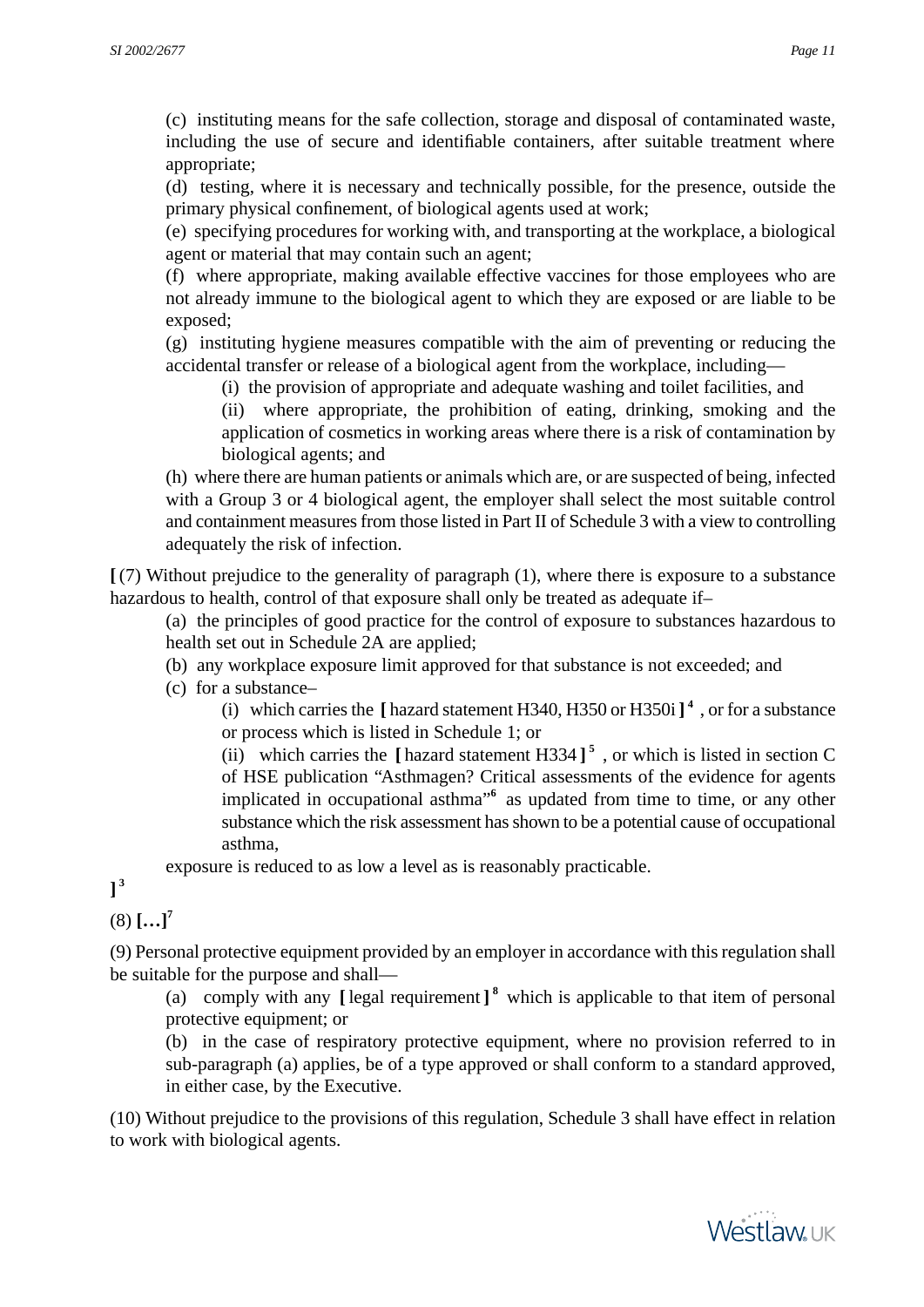(11) In this regulation, "adequate" means adequate having regard only to the nature of the substance and the nature and degree of exposure to substances hazardous to health and "adequately" shall be construed accordingly.

**[** (12) In paragraph (9)(a), "legal requirement" means any requirement of the Personal Protective Equipment Regulations 2002 or Regulation (EU) 2016/425 of the European Parliament and of the Council on personal protective equipment and repealing Council Directive 89/686/EEC (OJ No L81, 31.3.2016, p51). **] 9**

#### **Notes**

- **<sup>1</sup>** Words added by Control of Substances Hazardous to Health (Amendment) Regulations 2003/978 reg.2(b)(i) (April 29, 2003)
- <sup>2</sup> Words added by Control of Substances Hazardous to Health (Amendment) Regulations 2003/978 reg.2(b)(ii) (April 29, 2003)
- **3** Substituted by Control of Substances Hazardous to Health (Amendment) Regulations 2004/3386 reg.2(d)(i) (April 6, 2005)
- **<sup>4</sup>** Words substituted by Classification, Labelling and Packaging of Chemicals (Amendments to Secondary Legislation) Regulations 2015/21 reg.12(3)(a) (June 1, 2015)
- **<sup>5</sup>** Words substituted by Classification, Labelling and Packaging of Chemicals (Amendments to Secondary Legislation) Regulations 2015/21 reg.12(3)(b) (June 1, 2015)
- **<sup>6</sup>** HSE Books 1997 ISBN 0 7176 1465 4.
- **<sup>7</sup>** Revoked by Control of Substances Hazardous to Health (Amendment) Regulations 2004/3386 reg.2(d)(ii) (April 6, 2005)
- **<sup>8</sup>** Words substituted by Personal Protective Equipment (Enforcement) Regulations 2018/390 Sch.5 para.3(a) (April 21, 2018)
- <sup>9</sup> Added by Personal Protective Equipment (Enforcement) Regulations 2018/390 Sch.5 para.3(b) (April 21, 2018)

#### **Amendments Pending**

reg. 7(12): words repealed by Product Safety and Metrology etc. (Amendment etc.) (EU Exit) Regulations 2019/696 Sch. 35(1) para. 2(4) (December 31, 2020)

reg. 7(12): words revoked by Health and Safety (Amendment) (EU Exit) Regulations 2018/1370, Pt 2 reg. 7(4) (December 31, 2020: shall come into force on IP completion day not exit day as specified in 2020 c.1 s.39(1) and Sch.5 para.1(1))

#### **Commencement**

reg. 7(1)-(11): November 21, 2002

#### <span id="page-11-0"></span>**Extent**

reg. 7(1)-(11): United Kingdom reg. 7(12): (extent not available)

#### Law In Force

### **8.— Use of control measures etc.**

(1) Every employer who provides any control measure, other thing or facility in accordance with these Regulations shall take all reasonable steps to ensure that it is properly used or applied as the case may be.

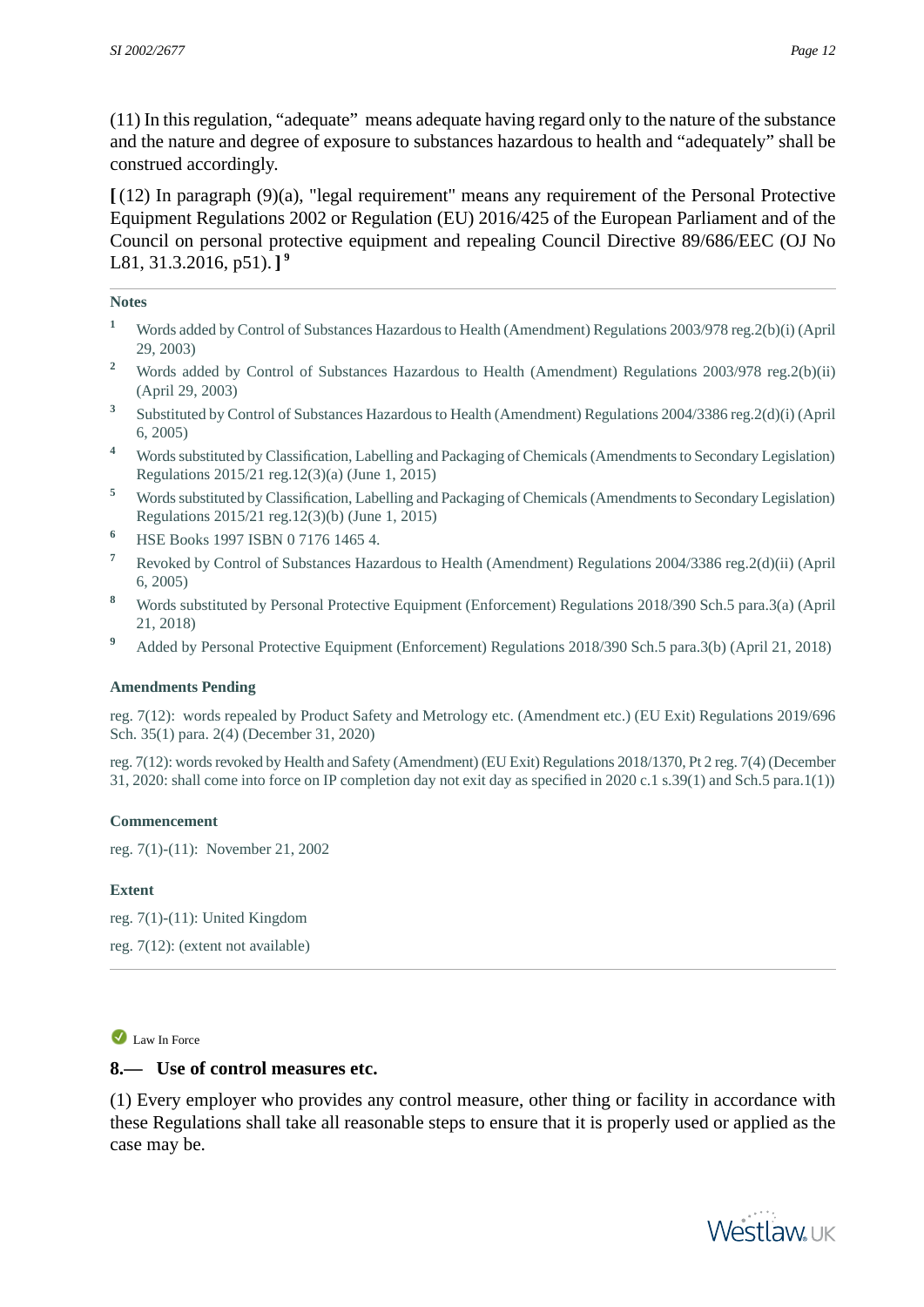(2) Every employee shall make full and proper use of any control measure, other thing or facility provided in accordance with these Regulations and, where relevant, shall—

(a) take all reasonable steps to ensure it is returned after use to any accommodation provided for it; and

(b) if he discovers a defect therein, report it forthwith to his employer.

#### **Commencement**

reg. 8(1)-(2)(b): November 21, 2002

#### **Extent**

<span id="page-12-0"></span>reg. 8(1)-(2)(b): United Kingdom

## Law In Force

## **9.— Maintenance, examination and testing of control measures**

**[** (1) Every employer who provides any control measure to meet the requirements of regulation 7 shall ensure that–

(a) in the case of plant and equipment, including engineering controls and personal protective equipment, it is maintained in an efficient state, in efficient working order, in good repair and in a clean condition; and

(b) in the case of the provision of systems of work and supervision and of any other measure, it is reviewed at suitable intervals and revised if necessary.

**] 1**

(2) Where engineering controls are provided to meet the requirements of regulation 7, the employer shall ensure that thorough examination and testing of those controls is carried out—

(a) in the case of local exhaust ventilation plant, at least once every 14 months, or for local exhaust ventilation plant used in conjunction with a process specified in Column 1 of Schedule 4, at not more than the interval specified in the corresponding entry in Column 2 of that Schedule; or

(b) in any other case, at suitable intervals.

(3) Where respiratory protective equipment (other than disposable respiratory protective equipment) is provided to meet the requirements of regulation 7, the employer shall ensure that thorough examination and, where appropriate, testing of that equipment is carried out at suitable intervals.

(4) Every employer shall keep a suitable record of the examinations and tests carried out in accordance with paragraphs (2) and (3) and of repairs carried out as a result of those examinations and tests, and that record or a suitable summary thereof shall be kept available for at least 5 years from the date on which it was made.

(5) Every employer shall ensure that personal protective equipment, including protective clothing, is:

- (a) properly stored in a well-defined place;
- (b) checked at suitable intervals; and
- (c) when discovered to be defective, repaired or replaced before further use.

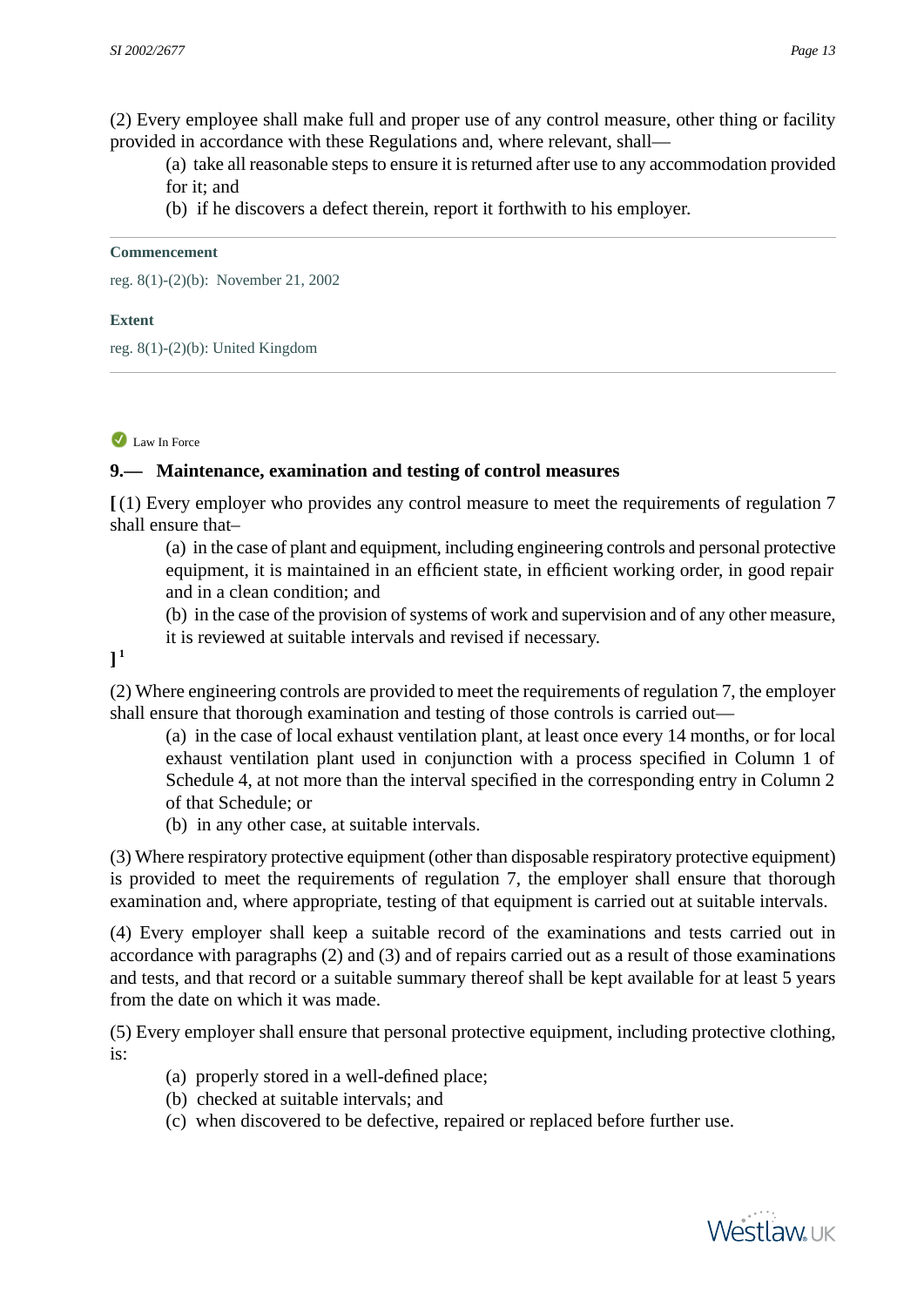(6) Personal protective equipment which may be contaminated by a substance hazardous to health shall be removed on leaving the working area and kept apart from uncontaminated clothing and equipment.

(7) The employer shall ensure that the equipment referred to in paragraph (6) is subsequently decontaminated and cleaned or, if necessary, destroyed.

#### **Notes**

**1** Substituted by Control of Substances Hazardous to Health (Amendment) Regulations 2004/3386 reg.2(e) (April 6, 2005)

### **Commencement**

reg. 9(1)-(7): November 21, 2002

### **Extent**

<span id="page-13-0"></span>reg. 9(1)-(7): United Kingdom

### Law In Force

## **10.— Monitoring exposure at the workplace**

(1) Where the risk assessment indicates that—

- (a) it is requisite for ensuring the maintenance of adequate control of the exposure of employees to substances hazardous to health; or
- (b) it is otherwise requisite for protecting the health of employees,

the employer shall ensure that the exposure of employees to substances hazardous to health is monitored in accordance with a suitable procedure.

(2) Paragraph (1) shall not apply where the employer is able to demonstrate by another method of evaluation that the requirements of regulation 7(1) have been complied with.

(3) The monitoring referred to in paragraph (1) shall take place—

- (a) at regular intervals; and
- (b) when any change occurs which may affect that exposure.

(4) Where a substance or process is specified in Column 1 of Schedule 5, monitoring shall be carried out at least at the frequency specified in the corresponding entry in Column 2 of that Schedule.

(5) The employer shall ensure that a suitable record of monitoring carried out for the purpose of this regulation is made and maintained and that that record or a suitable summary thereof is kept available—

(a) where the record is representative of the personal exposures of identifiable employees,

- for at least 40 years; or
- (b) in any other case, for at least 5 years,

from the date of the last entry made in it.

(6) Where an employee is required by regulation 11 to be under health surveillance, an individual record of any monitoring carried out in accordance with this regulation shall be made, maintained and kept in respect of that employee.

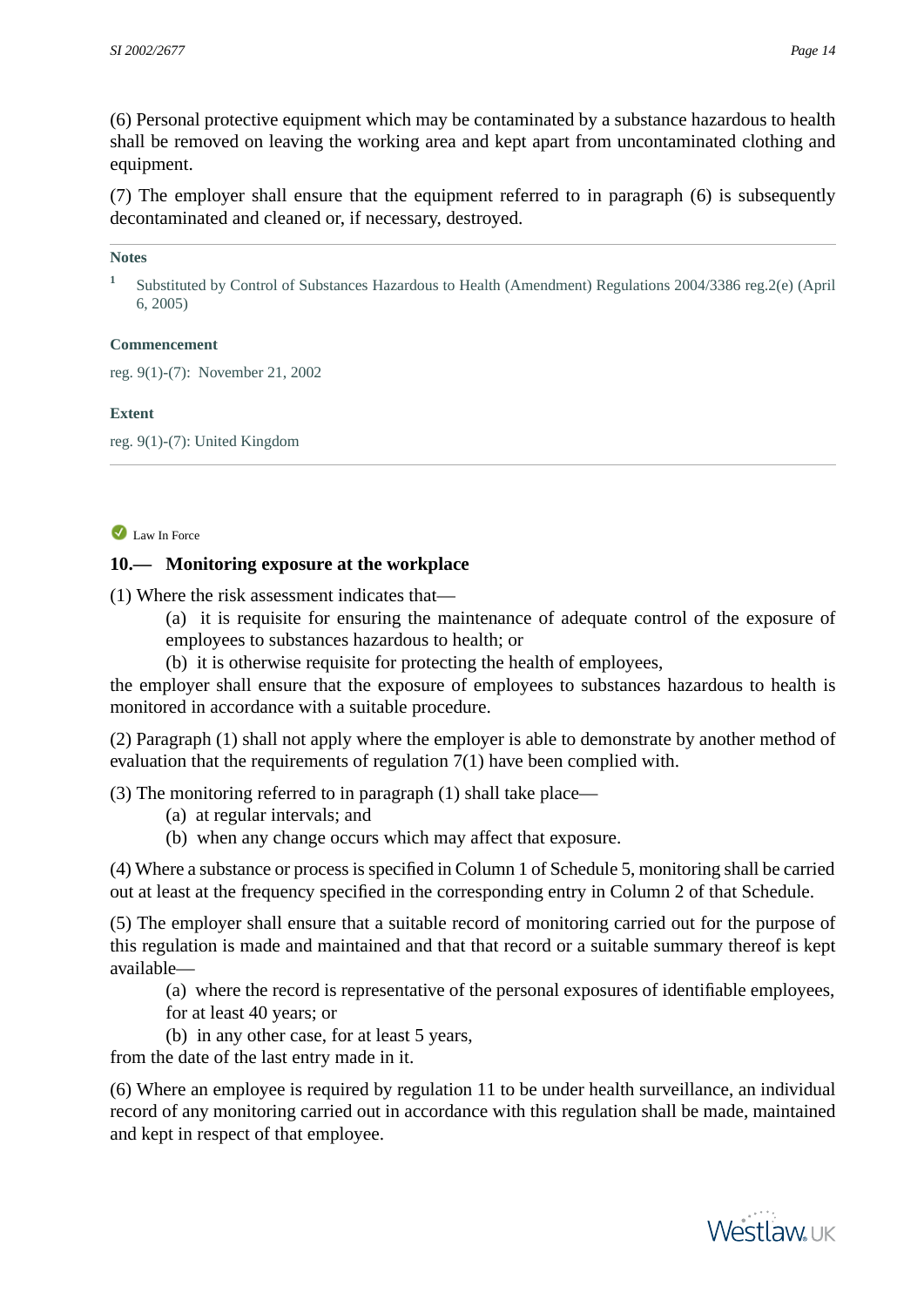## (7) The employer shall—

(a) on reasonable notice being given, allow an employee access to his personal monitoring record;

(b) provide the  $\left[\right]$  appropriate authority  $\right]$ <sup>1</sup> with copies of such monitoring records as the **[** appropriate authority **] 1** may require; and

(c) if he ceases to trade, notify the Executive forthwith in writing and make available to the Executive all monitoring records kept by him.

#### **Notes**

**<sup>1</sup>** Word substituted by Energy Act 2013 (Office for Nuclear Regulation) (Consequential Amendments, Transitional Provisions and Savings) Order 2014/469 Sch.3(3) para.107(3) (April 1, 2014)

#### **Commencement**

reg. 10(1)-(7)(c): November 21, 2002

### **Extent**

<span id="page-14-0"></span>reg. 10(1)-(7)(c): United Kingdom

## Law In Force

## **11.— Health surveillance**

(1) Where it is appropriate for the protection of the health of his employees who are, or are liable to be, exposed to a substance hazardous to health, the employer shall ensure that such employees are under suitable health surveillance.

(2) Health surveillance shall be treated as being appropriate where—

(a) the employee is exposed to one of the substances specified in Column 1 of Schedule 6 and is engaged in a process specified in Column 2 of that Schedule, and there is a reasonable likelihood that an identifiable disease or adverse health effect will result from that exposure; or

(b) the exposure of the employee to a substance hazardous to health is such that—

(i) an identifiable disease or adverse health effect may be related to the exposure,

(ii) there is a reasonable likelihood that the disease or effect may occur under the particular conditions of his work, and

(iii) there are valid techniques for detecting indications of the disease or effect, and the technique of investigation is of low risk to the employee.

(3) The employer shall ensure that a health record, containing particulars approved by the Executive, in respect of each of his employees to whom paragraph (1) applies, is made and maintained and that that record or a copy thereof is kept available in a suitable form for at least 40 years from the date of the last entry made in it.

(4) The employer shall—

(a) on reasonable notice being given, allow an employee access to his personal health record;

(b) provide the **[** appropriate authority **] 1** with copies of such health records as the **[** appropriate authority **] 1** may require; and

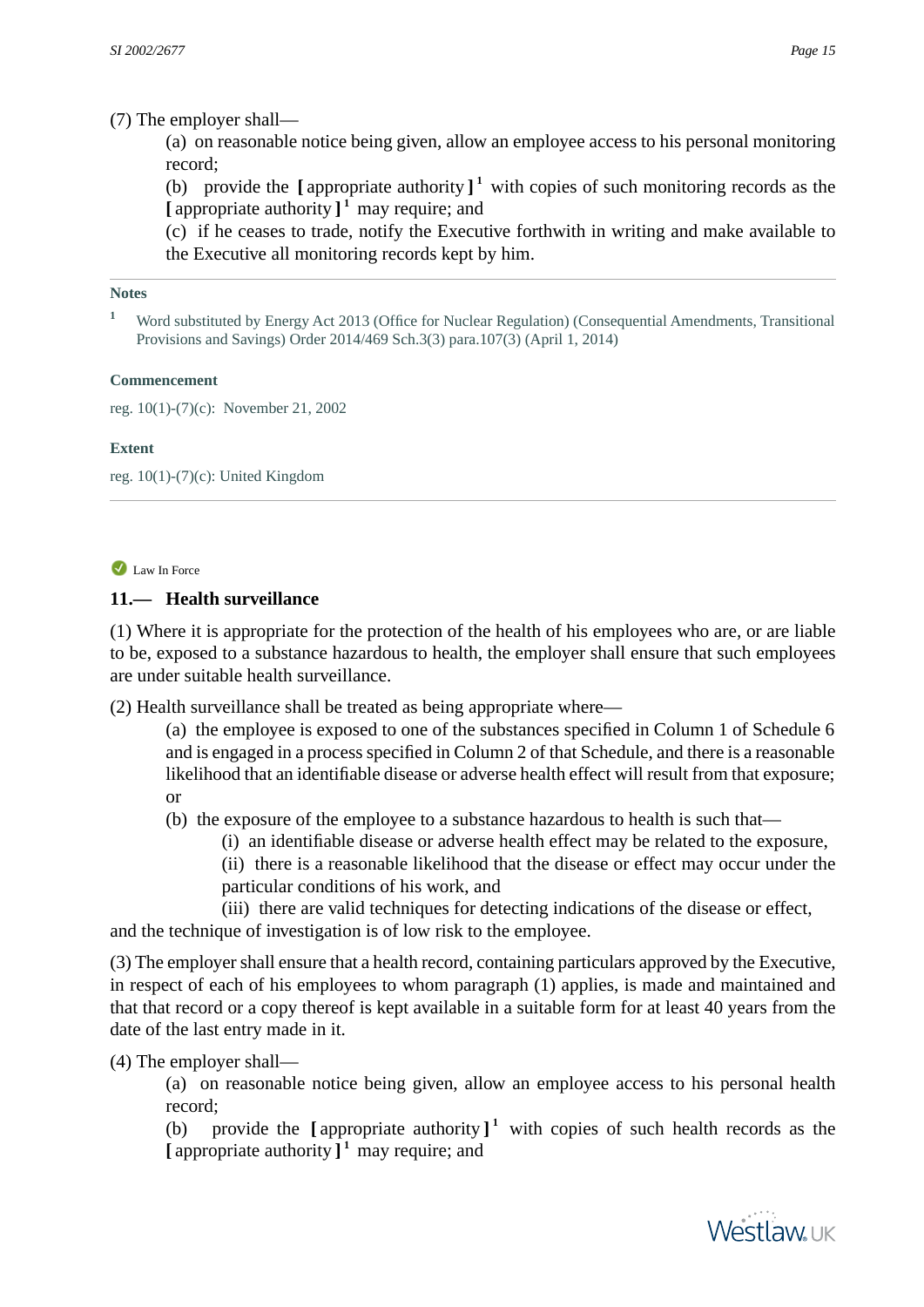(c) if he ceases to trade, notify the Executive forthwith in writing and make available to the Executive all health records kept by him.

(5) If an employee is exposed to a substance specified in Schedule 6 and is engaged in a process specified therein, the health surveillance required under paragraph (1) shall include medical surveillance under the supervision of a relevant doctor at intervals of not more than 12 months or at such shorter intervals as the relevant doctor may require.

(6) Where an employee is subject to medical surveillance in accordance with paragraph (5) and a relevant doctor has certified by an entry in the health record of that employee that in his professional opinion that employee should not be engaged in work which exposes him to that substance or that he should only be so engaged under conditions specified in the record, the employer shall not permit the employee to be engaged in such work except in accordance with the conditions, if any, specified in the health record, unless that entry has been cancelled by a relevant doctor.

(7) Where an employee is subject to medical surveillance in accordance with paragraph (5) and a relevant doctor has certified by an entry in his health record that medical surveillance should be continued after his exposure to that substance has ceased, the employer shall ensure that the medical surveillance of that employee is continued in accordance with that entry while he is employed by the employer, unless that entry has been cancelled by a relevant doctor.

(8) An employee to whom this regulation applies shall, when required by his employer and at the cost of the employer, present himself during his working hours for such health surveillance procedures as may be required for the purposes of paragraph (1) and, in the case of an employee who is subject to medical surveillance in accordance with paragraph (5), shall furnish the relevant doctor with such information concerning his health as the relevant doctor may reasonably require.

(9) Where, as a result of health surveillance, an employee is found to have an identifiable disease or adverse health effect which is considered by a relevant doctor or other occupational health professional to be the result of exposure to a substance hazardous to health the employer of that employee shall—

- (a) ensure that a suitably qualified person informs the employee accordingly and provides the employee with information and advice regarding further health surveillance;
- (b) review the risk assessment;
- (c) review any measure taken to comply with regulation 7, taking into account any advice given by a relevant doctor, occupational health professional or by the Executive;

(d) consider assigning the employee to alternative work where there is no risk of further exposure to that substance, taking into account any advice given by a relevant doctor or occupational health professional; and

(e) provide for a review of the health of any other employee who has been similarly exposed, including a medical examination where such an examination is recommended by a relevant doctor, occupational health professional or by the Executive.

(10) Where, for the purpose of carrying out his functions under these Regulations, a relevant doctor requires to inspect any workplace or any record kept for the purposes of these Regulations, the employer shall permit him to do so.

(11) Where an employee or an employer is aggrieved by a decision recorded in the health record by a relevant doctor to suspend an employee from work which exposes him to a substance hazardous to health (or to impose conditions on such work), he may, by an application in writing to the Executive within 28 days of the date on which he was notified of the decision, apply for that decision

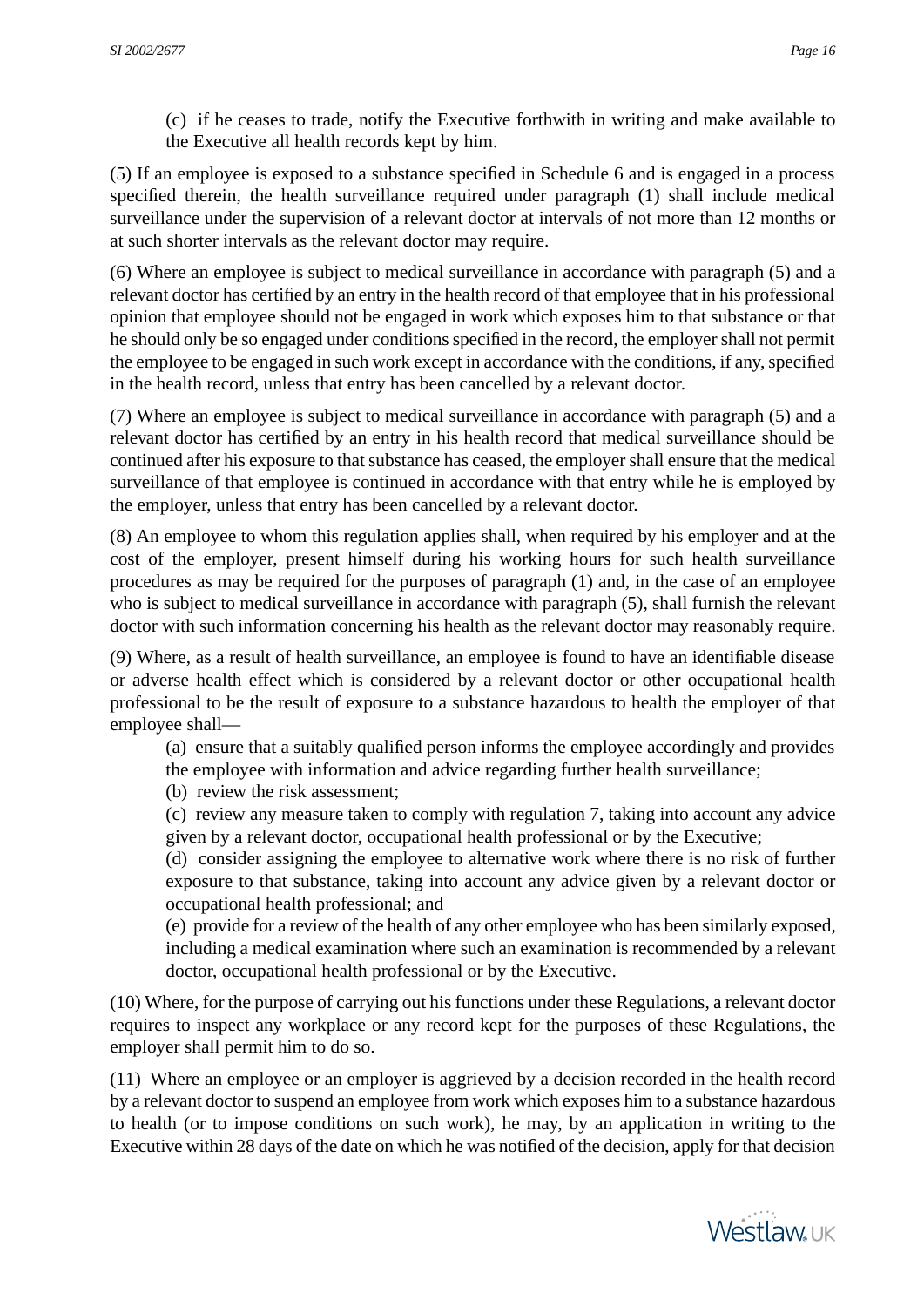to be reviewed in accordance with a procedure approved for the purposes of this paragraph by **[** the Health and Safety Executive ]<sup>2</sup>, and the result of that review shall be notified to the employee and employer and entered in the health record in accordance with the approved procedure.

#### **Notes**

- **<sup>1</sup>** Word substituted by Energy Act 2013 (Office for Nuclear Regulation) (Consequential Amendments, Transitional Provisions and Savings) Order 2014/469 Sch.3(3) para.107(4) (April 1, 2014)
- **<sup>2</sup>** Words substituted subject to transitional provisions as specified in SI 2008/960 Sch.2 para.11 by Legislative Reform (Health and Safety Executive) Order 2008/960 Sch.3 para.1 (April 1, 2008: substitution has effect subject to transitional provisions as specified in SI 2008/960 Sch.2 para.11)

#### **Commencement**

reg. 11(1)-(11): November 21, 2002

#### **Extent**

<span id="page-16-0"></span>reg. 11(1)-(11): United Kingdom

#### Law In Force

## **12.— Information, instruction and training for persons who may be exposed to substances hazardous to health**

(1) Every employer who undertakes work which is liable to expose an employee to a substance hazardous to health shall provide that employee with suitable and sufficient information, instruction and training.

(2) Without prejudice to the generality of paragraph (1), the information, instruction and training provided under that paragraph shall include—

(a) details of the substances hazardous to health to which the employee is liable to be exposed including—

(i) the names of those substances and the risk which they present to health,

(ii) any relevant  $\left[\right]$  workplace exposure limit  $\left]$ <sup>1</sup> or similar occupational exposure limit,

- (iii) access to any relevant safety data sheet, and
- (iv) other legislative provisions which concern the hazardous properties of those substances;

(b) the significant findings of the risk assessment;

(c) the appropriate precautions and actions to be taken by the employee in order to safeguard himself and other employees at the workplace;

(d) the results of any monitoring of exposure in accordance with regulation 10 and, in particular, in the case of a substance hazardous to health for which a **[** workplace exposure limit ]<sup>2</sup> has been approved, the employee or his representatives shall be informed forthwith, if the results of such monitoring show that the **[** workplace exposure limit **] 2** has been exceeded;

(e) the collective results of any health surveillance undertaken in accordance with regulation 11 in a form calculated to prevent those results from being identified as relating to a particular person; and

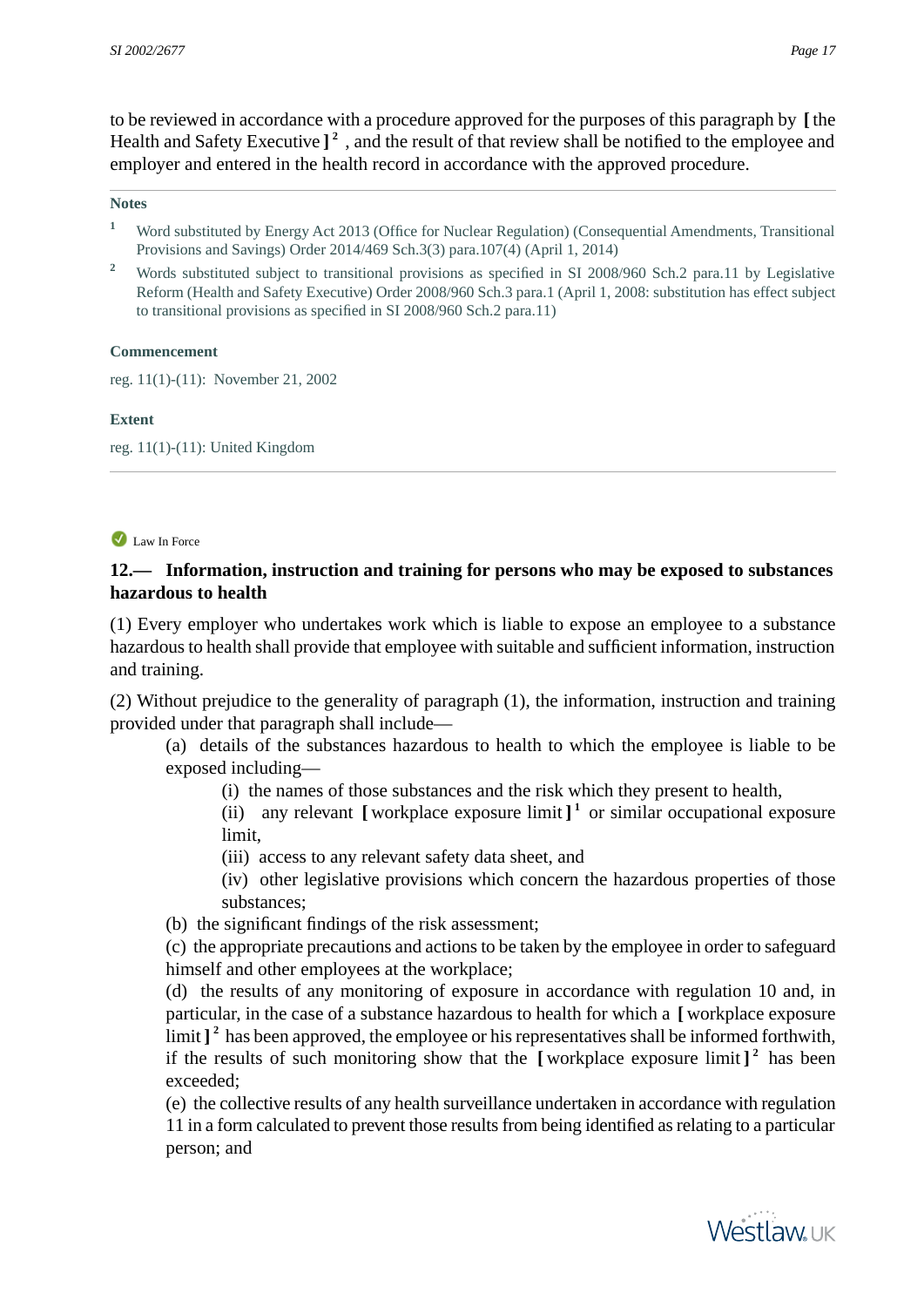(f) where employees are working with a Group 4 biological agent or material that may contain such an agent, the provision of written instructions and, if appropriate, the display of notices which outline the procedures for handling such an agent or material.

(3) The information, instruction and training required by paragraph (1) shall be—

(a) adapted to take account of significant changes in the type of work carried out or methods of work used by the employer; and

(b) provided in a manner appropriate to the level, type and duration of exposure identified by the risk assessment.

(4) Every employer shall ensure that any person (whether or not his employee) who carries out work in connection with the employer's duties under these Regulations has suitable and sufficient information, instruction and training.

(5) Where containers and pipes for substances hazardous to health used at work are not marked in accordance with any relevant legislation listed in Schedule 7, the employer shall, without prejudice to any derogations provided for in that legislation, ensure that the contents of those containers and pipes, together with the nature of those contents and any associated hazards, are clearly identifiable.

#### **Notes**

- **<sup>1</sup>** Words substituted by Control of Substances Hazardous to Health (Amendment) Regulations 2004/3386 reg.2(f)(i) (April 6, 2005)
- <sup>2</sup> Words substituted by Control of Substances Hazardous to Health (Amendment) Regulations 2004/3386 reg. 2(f)(ii) (April 6, 2005)

#### **Commencement**

reg. 12(1)-(5): November 21, 2002

#### <span id="page-17-0"></span>**Extent**

reg. 12(1)-(5): United Kingdom

### Law In Force

## **13.— Arrangements to deal with accidents, incidents and emergencies**

(1) Subject to paragraph (4) and without prejudice to the relevant provisions of the Management of Health and Safety at Work Regulations 1999, in order to protect the health of his employees from an accident, incident or emergency related to the presence of a substance hazardous to health at the workplace, the employer shall ensure that—

(a) procedures, including the provision of appropriate first-aid facilities and relevant safety drills (which shall be tested at regular intervals), have been prepared which can be put into effect when such an event occurs;

(b) information on emergency arrangements, including—

(i) details of relevant work hazards and hazard identification arrangements, and

(ii) specific hazards likely to arise at the time of an accident, incident or emergency, is available; and

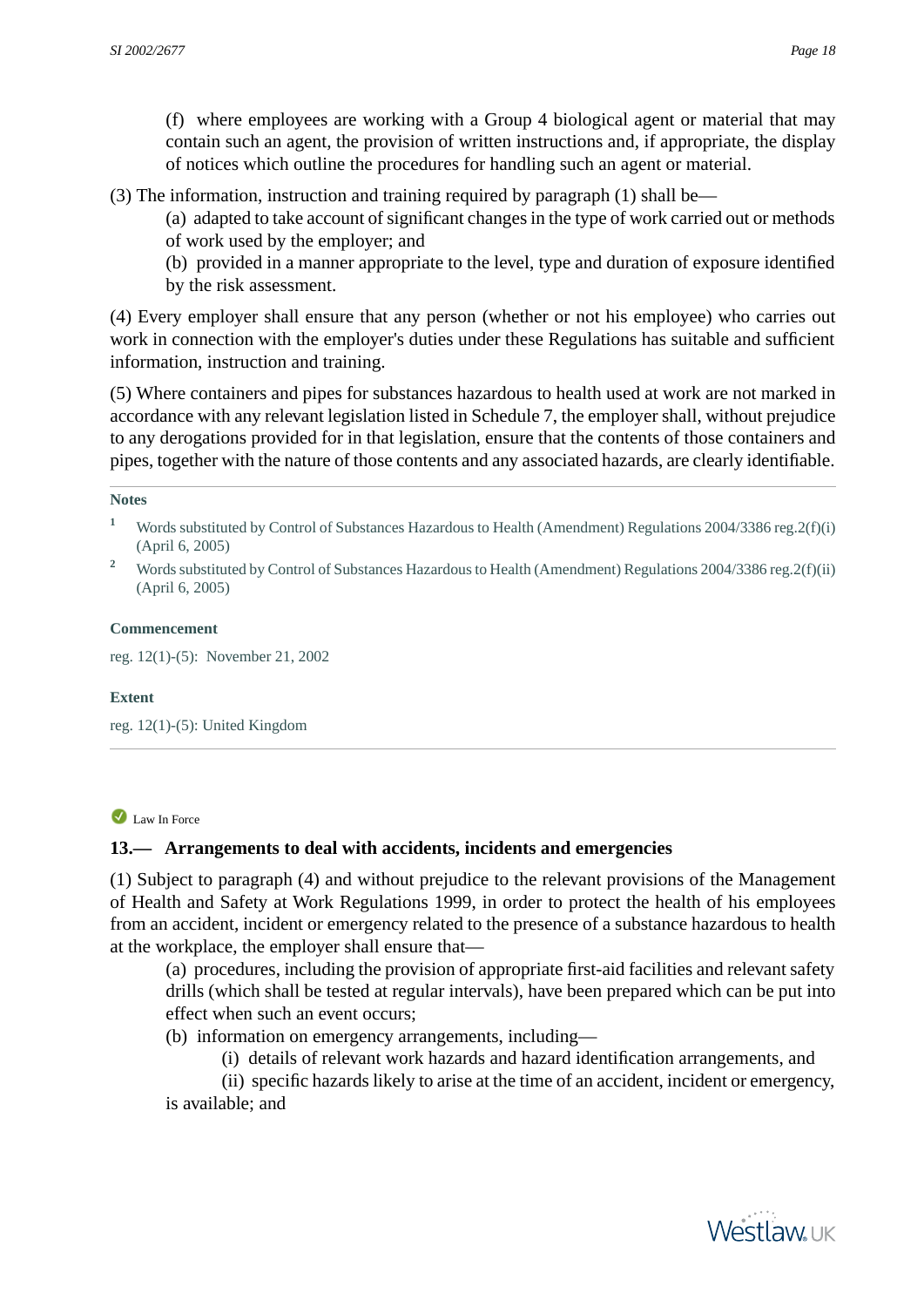(c) suitable warning and other communication systems are established to enable an appropriate response, including remedial actions and rescue operations, to be made immediately when such an event occurs.

(2) The employer shall ensure that information on the procedures and systems required by paragraph  $(1)(a)$  and  $(c)$  and the information required by paragraph  $(1)(b)$  is—

(a) made available to relevant accident and emergency services to enable those services, whether internal or external to the workplace, to prepare their own response procedures and precautionary measures; and

(b) displayed at the workplace, if this is appropriate.

(3) Subject to paragraph (4), in the event of an accident, incident or emergency related to the presence of a substance hazardous to health at the workplace, the employer shall ensure that—

- (a) immediate steps are taken to—
	- (i) mitigate the effects of the event,
	- (ii) restore the situation to normal, and
	- (iii) inform those of his employees who may be affected;

(b) only those persons who are essential for the carrying out of repairs and other necessary work are permitted in the affected area and they are provided with—

- (i) appropriate personal protective equipment, and
- (ii) any necessary specialised safety equipment and plant,

which shall be used until the situation is restored to normal; and

(c) in the case of an incident or accident which has or may have resulted in the release of a biological agent which could cause severe human disease, as soon as practicable thereafter his employees or their representatives are informed of—

- (i) the causes of that incident or accident, and
- (ii) the measures taken or to be taken to rectify the situation.

(4) Paragraph (1) and, provided the substance hazardous to health is not a **[** carcinogen, mutagen or biological agent **] 1** , paragraph (3) shall not apply where—

(a) the results of the risk assessment show that, because of the quantity of each substance hazardous to health present at the workplace, there is only a slight risk to the health of employees; and

(b) the measures taken by the employer to comply with the duty under regulation 7(1) are sufficient to control that risk.

(5) An employee shall report forthwith, to his employer or to any other employee of that employer with specific responsibility for the health and safety of his fellow employees, any accident or incident which has or may have resulted in the release of a biological agent which could cause severe human disease.

#### **Notes**

#### **Commencement**

reg. 13(1)-(5): November 21, 2002



**<sup>1</sup>** Words substituted by Control of Substances Hazardous to Health (Amendment) Regulations 2003/978 reg.2(c) (April 29, 2003)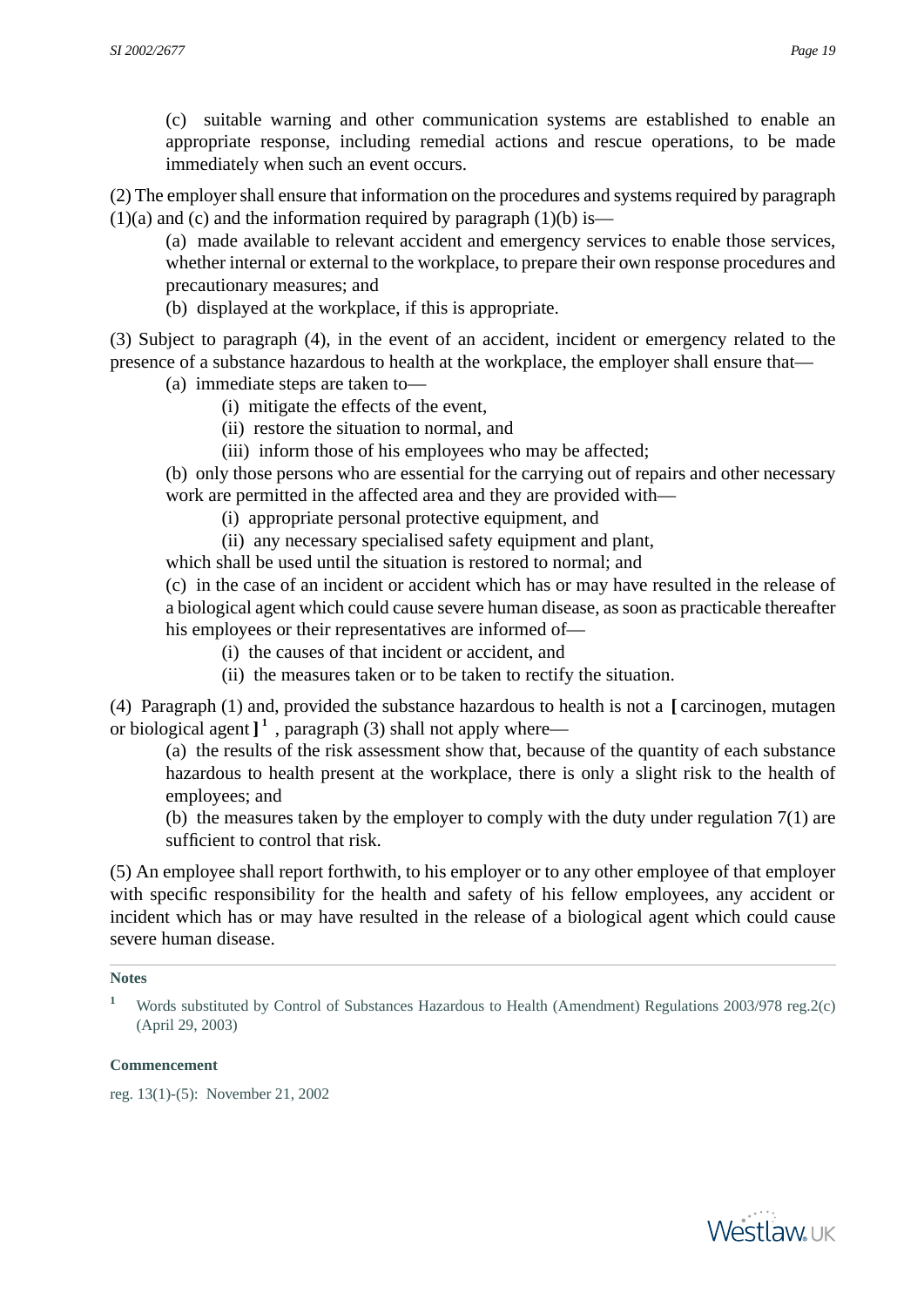### **Extent**

<span id="page-19-0"></span>reg. 13(1)-(5): United Kingdom

## Law In Force

## **14.— Provisions relating to certain fumigations**

(1) This regulation shall apply to fumigations in which the fumigant used or intended to be used is hydrogen cyanide, phosphine or methyl bromide, except that paragraph (2) shall not apply to fumigations using the fumigant specified in Column 1 of Schedule 8 when the nature of the fumigation is that specified in the corresponding entry in Column 2 of that Schedule.

- (2) An employer shall not undertake fumigation to which this regulation applies unless he has—
	- (a) notified the persons specified in Part I of Schedule 9 of his intention to undertake the fumigation; and
	- (b) provided to those persons the information specified in Part II of that Schedule,

at least 24 hours in advance, or such shorter time in advance as the persons required to be notified may agree.

(3) An employer who undertakes a fumigation to which this regulation applies shall ensure that, before the fumigant is released, suitable warning notices have been affixed at all points of reasonable access to the premises or to those parts of the premises in which the fumigation is to be carried out and that after the fumigation has been completed, and the premises are safe to enter, those warning notices are removed.

#### **Commencement**

```
reg. 14(1)-(3): November 21, 2002
```
### <span id="page-19-1"></span>**Extent**

reg. 14(1)-(3): United Kingdom

Law In Force With Amendments Pending

## **15.— Exemption certificates**

(1) Subject to paragraph (2) the Executive may, by a certificate in writing, exempt any person or class of persons or any substance or class of substances from all or any of the requirements or prohibitions imposed by regulations 4 (to the extent permitted by article 9 of Council Directive 98/24/EC), 8, 9, 11(8), (10) and (11) and 14 of these Regulations and any such exemption may be granted subject to conditions and to a limit of time and may be revoked by a certificate in writing at any time.

(2) The Executive shall not grant any such exemption unless having regard to the circumstances of the case and, in particular, to—

- (a) the conditions, if any, which it proposes to attach to the exemption; and
- (b) any requirements imposed by or under any enactments which apply to the case,

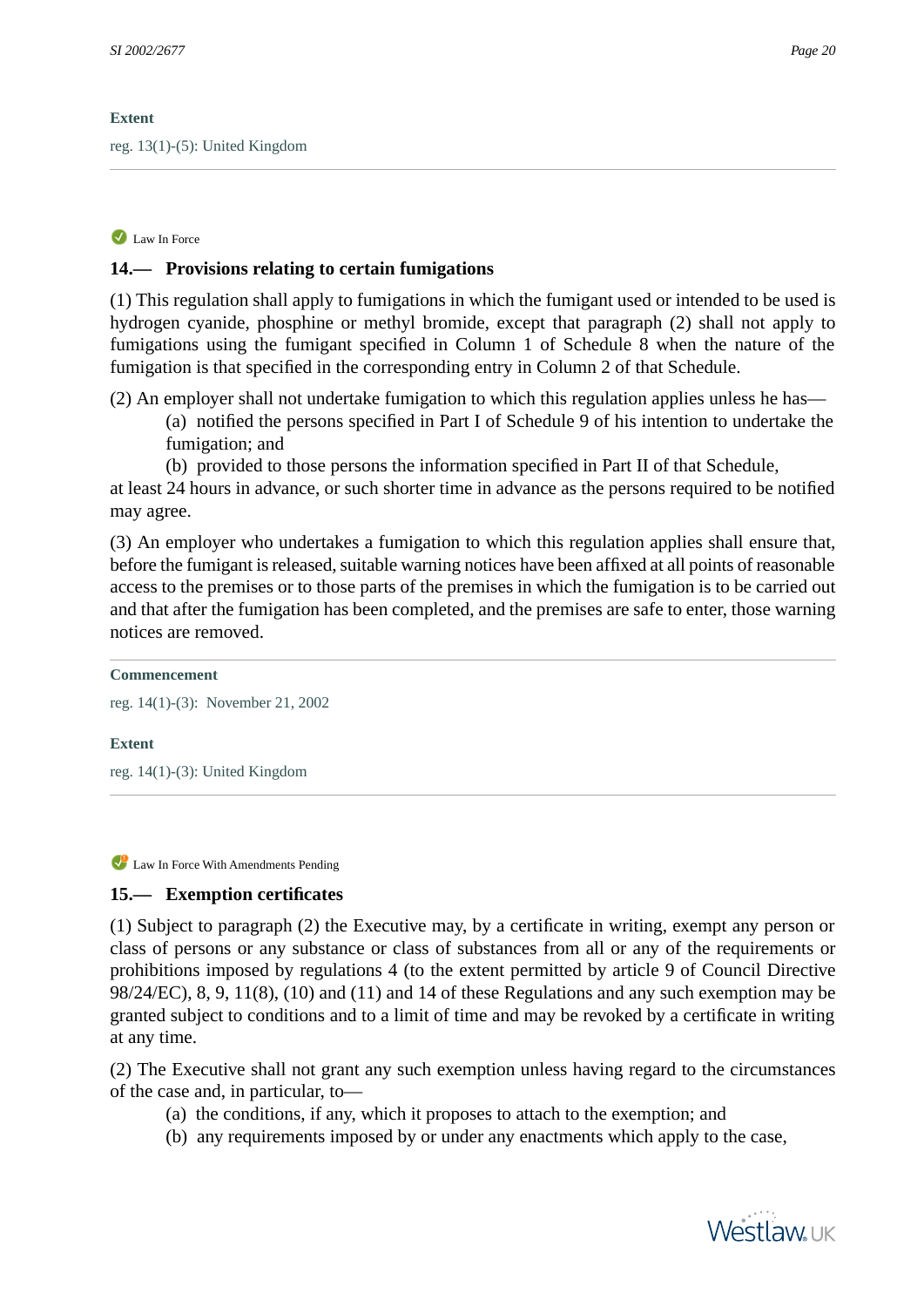it is satisfied that the health and safety of persons who are likely to be affected by the exemption will not be prejudiced in consequence of it.

#### **Amendments Pending**

reg. 15(1A): added by Health and Safety (Amendment) (EU Exit) Regulations 2018/1370, Pt 2 reg. 7(5) (December 31, 2020: shall come into force on IP completion day not exit day as specified in 2020 c.1 s.39(1) and Sch.5 para.1(1))

#### **Commencement**

reg. 15(1)-(2)(b): November 21, 2002

#### **Extent**

<span id="page-20-0"></span>reg. 15(1)-(2)(b): United Kingdom

#### Law In Force

#### **16.— Exemptions relating to the Ministry of Defence etc.**

(1) In this regulation—

(a) "Her Majesty's Forces" means any of the naval, military or air forces of the Crown, whether raised inside or outside the United Kingdom and whether any such force is a regular, auxiliary or reserve force, and includes any civilian employed by those forces;

(b) "visiting force" has the same meaning as it does for the purposes of any provision of Part I of the Visiting Forces Act 1952; and

(c) "headquarters" means a headquarters for the time being specified in Schedule 2 to the Visiting Forces and International Headquarters (Application of Law) Order 1999.

(2) The Secretary of State for Defence may, in the interests of national security, by a certificate in writing exempt—

- (a) any of Her Majesty's Forces;
- (b) any visiting force;
- (c) members of a visiting force working in or attached to a headquarters; or
- (d) any person engaged in work involving substances hazardous to health, if that person is
- under the direct supervision of a representative of the Secretary of State for Defence,

from all or any of the requirements or prohibitions imposed by these Regulations and any such exemption may be granted subject to conditions and to a limit of time and may be revoked at any time by a certificate in writing, except that, where any such exemption is granted, suitable arrangements shall be made for the assessment of the health risk created by the work involving substances hazardous to health and for adequately controlling the exposure to those substances of persons to whom the exemption relates.

(3) Regulation  $11(11)$  shall not apply in relation to—

- (a) any visiting force; or
- (b) members of a visiting force working in or attached to a headquarters.

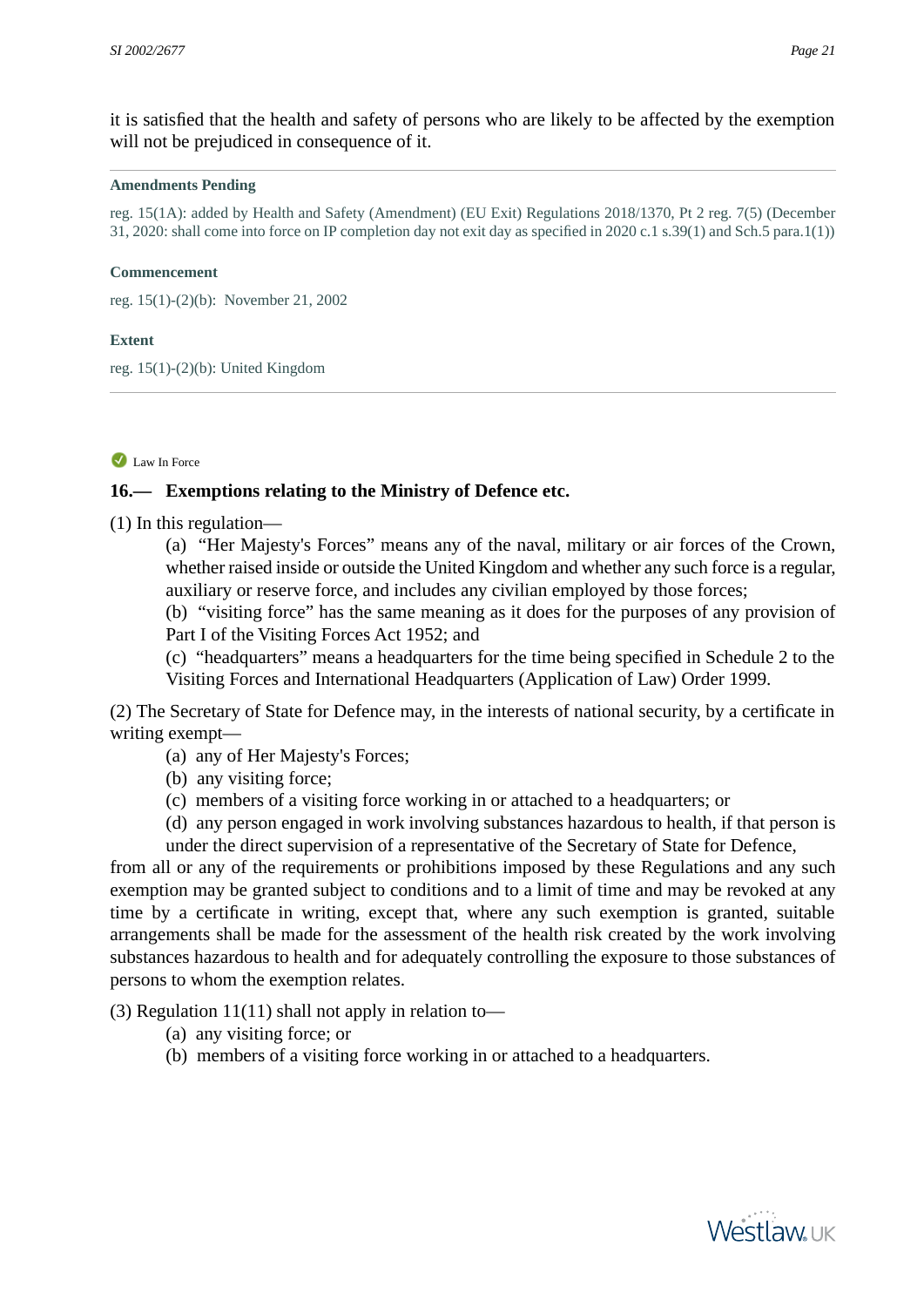reg. 16(1)-(3)(b): November 21, 2002

#### **Extent**

<span id="page-21-0"></span>reg. 16(1)-(3)(b): United Kingdom

## Law In Force

## **[ 16A.— Modifications relating to the [ Office of Rail and Road ] 2**

(1) In so far as these Regulations apply to, or in connection with, any activities in relation to which the **[** Office of Rail and Road **] 2** is made the enforcing authority by regulation 3(1) of the Health and Safety (Enforcing Authority for Railways and Other Guided Transport Systems) Regulations 2006 , they shall have effect as if any reference to the Executive in the provisions specified in paragraph (2) were a reference to the **[** Office of Rail and Road **] 2** .

(2) The provisions referred to in paragraph (1) are as follows—

- (a) regulation  $10(7)(b)$  (monitoring exposure at the workplace);
- (b) regulation 11(4)(b) (health surveillance); and
- (c) regulation 18 (revocation and savings).

## **] 1**

## **Notes**

- **<sup>1</sup>** Added by Health and Safety (Enforcing Authority for Railways and Other Guided Transport Systems) Regulations 2006/557 Sch.1 para.11 (April 1, 2006)
- <sup>2</sup> Words substituted by Office of Rail Regulation (Change of Name) Regulations 2015/1682 Sch.1(2) para.10(g) (October 16, 2015)

### <span id="page-21-1"></span>**Extent**

reg. 16A(1)-(2)(c): United Kingdom

### Law In Force

## **17.— Extension outside Great Britain**

(1) Subject to paragraph (2), these Regulations shall apply to and in relation to any activity outside Great Britain to which sections 1 to 59 and 80 to 82 of the 1974 Act apply by virtue of the Health and Safety at Work etc. Act 1974 (Application outside Great Britain) Order 2001 as those provisions apply within Great Britain.

(2) These Regulations shall not extend to Northern Ireland except insofar as they relate to imports of substances and articles referred to in regulation 4(2) into the United Kingdom.

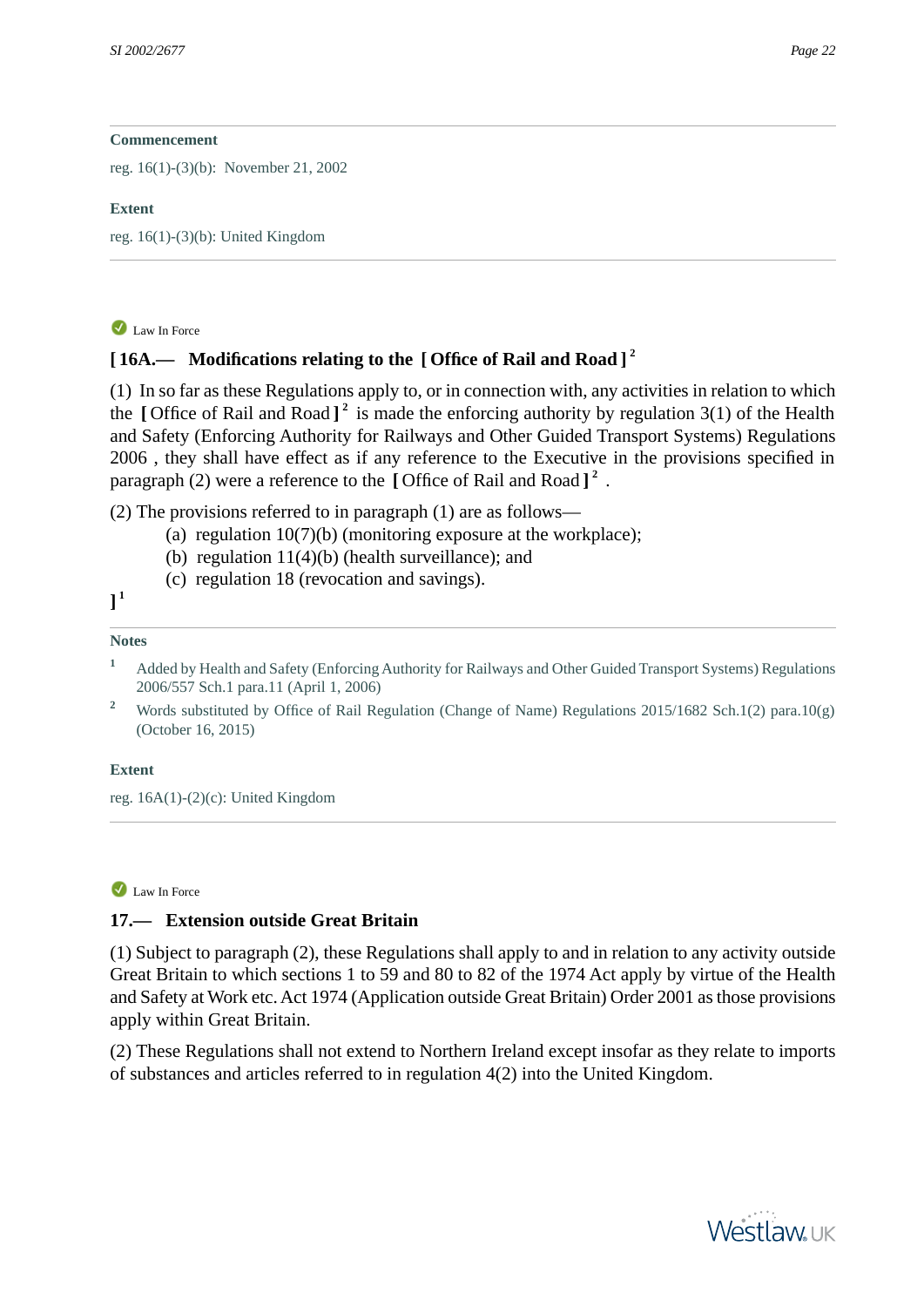reg. 17(1)-(2): November 21, 2002

#### **Extent**

<span id="page-22-0"></span>reg. 17(1)-(2): United Kingdom

### Law In Force

## **18.— Revocation and savings**

(1) The Control of Substances Hazardous to Health Regulations 1999 are revoked.

(2) Any record or register required to be kept under the Regulations revoked by paragraph (1) shall, notwithstanding that revocation, be kept in the same manner and for the same period as specified in those Regulations as if these Regulations had not been made, except that the **[** relevant authority  $\int_1^1$  may approve the keeping of records at a place or in a form other than at the place where, or in the form in which, records were required to be kept under the Regulations so revoked.

**[** (3) In this regulation "relevant authority" means—

(a) where it is the enforcing authority for the purposes of these Regulations, the Office for Nuclear Regulation;

(b) otherwise, the Executive.

**] 2**

### **Notes**

**<sup>1</sup>** Word substituted by Energy Act 2013 (Office for Nuclear Regulation) (Consequential Amendments, Transitional Provisions and Savings) Order 2014/469 Sch.3(3) para.107(5)(a) (April 1, 2014)

**<sup>2</sup>** Added by Energy Act 2013 (Office for Nuclear Regulation) (Consequential Amendments, Transitional Provisions and Savings) Order 2014/469 Sch.3(3) para.107(5)(b) (April 1, 2014)

### **Commencement**

<span id="page-22-1"></span>reg. 18(1)-(2): November 21, 2002

### **Extent**

reg. 18(1)-(3)(b): United Kingdom

### Law In Force

## **19. Extension of meaning of "work"**

For the purposes of Part I of the 1974 Act the meaning of "work" shall be extended to include any activity involving the consignment, storage or use of a Group 2, 3 or 4 biological agent and the meaning of "at work" shall be extended accordingly, and in that connection the references to employer in paragraphs 5 and 6 of Schedule 3 include references to any persons carrying out such an activity.

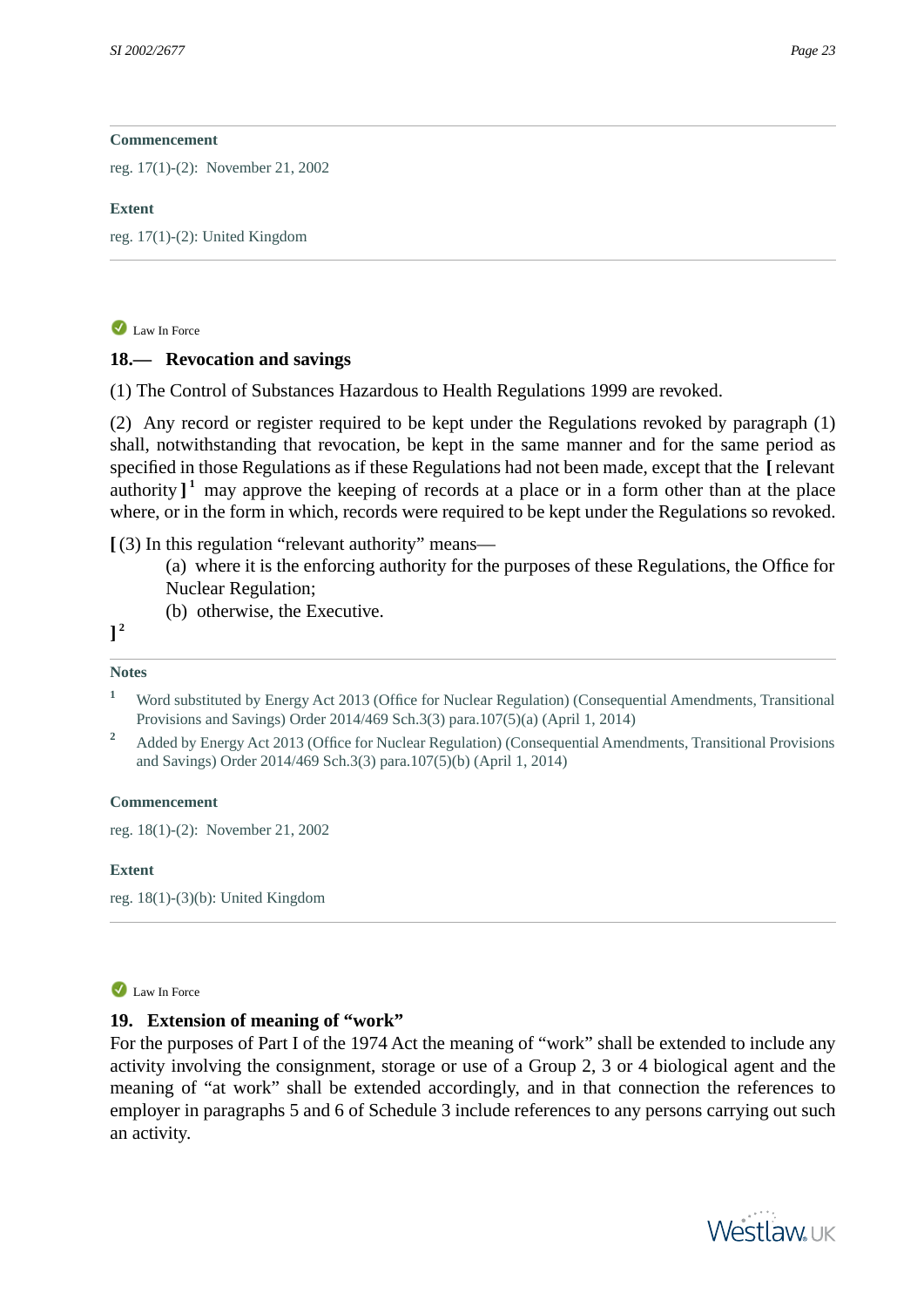reg. 19: November 21, 2002

#### **Extent**

<span id="page-23-0"></span>reg. 19: United Kingdom

#### Law In Force

### **20. Modification of section 3(2) of the 1974 Act**

Section 3(2) of the 1974 Act shall be modified in relation to an activity involving the consignment, storage or use of any of the biological agents referred to in regulation 19 so as to have effect as if the reference therein to a self-employed person **[** who conducts an undertaking of a prescribed description **] 1** is a reference to any person who is not an employer or an employee and the reference therein to **[** the undertaking **] 2** includes a reference to such an activity.

#### **Notes**

- <sup>1</sup> Words inserted by Deregulation Act 2015 (Health and Safety at Work) (General Duties of Self-Employed Persons) (Consequential Amendments) Order 2015/1637 Sch.1 para.7(3)(a) (October 1, 2015)
- <sup>2</sup> Words substituted by Deregulation Act 2015 (Health and Safety at Work) (General Duties of Self-Employed Persons) (Consequential Amendments) Order 2015/1637 Sch.1 para.7(3)(b) (October 1, 2015)

#### **Commencement**

reg. 20: November 21, 2002

#### <span id="page-23-1"></span>**Extent**

reg. 20: United Kingdom

#### Law In Force

### **21. Defence**

Subject to regulation 21 of the Management of Health and Safety at Work Regulations 1999, in any proceedings for an offence consisting of a contravention of these Regulations it shall be a defence for any person to prove that he took all reasonable precautions and exercised all due diligence to avoid the commission of that offence.

#### **Commencement**

<span id="page-23-2"></span>reg. 21: November 21, 2002

#### **Extent**

reg. 21: United Kingdom

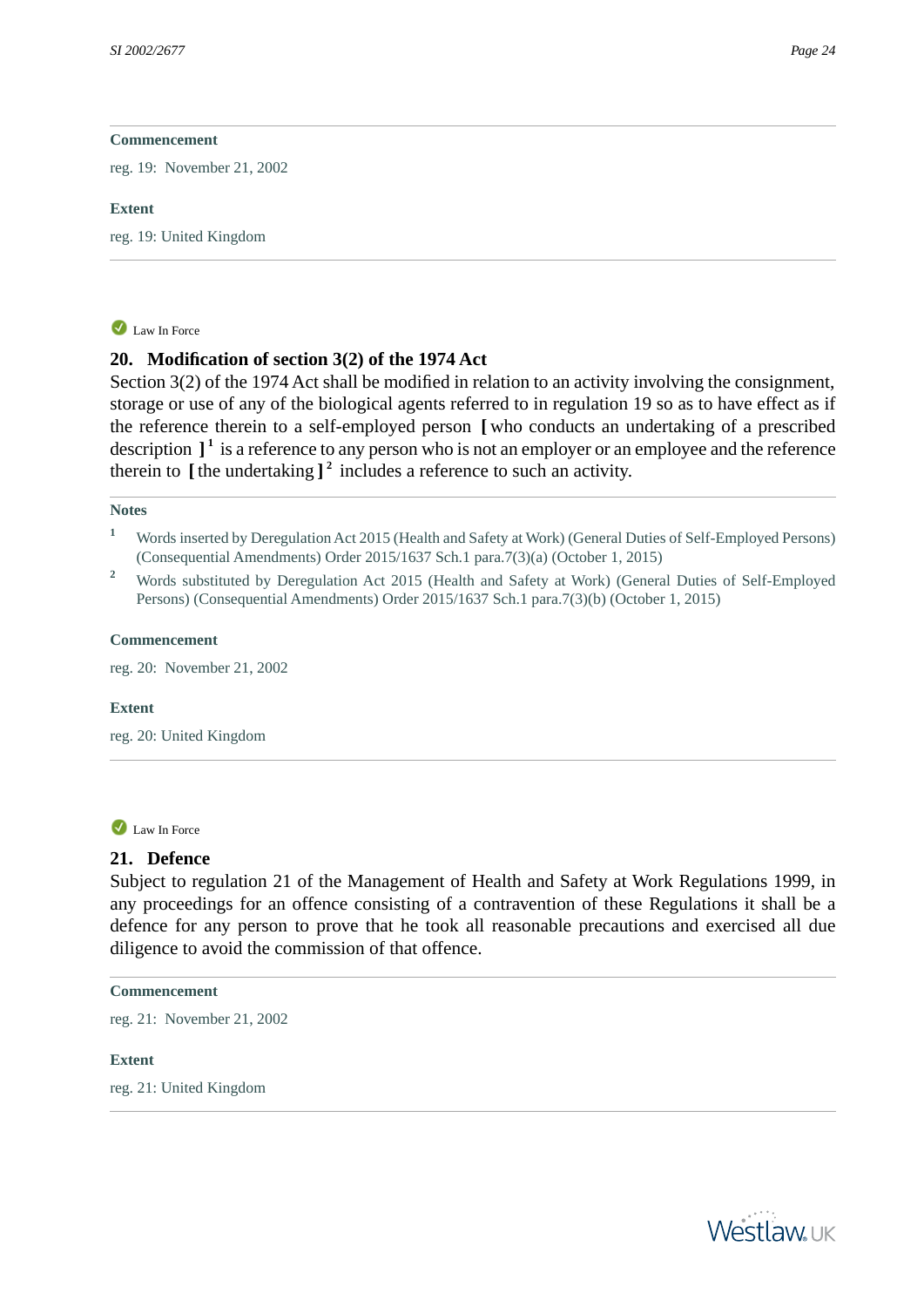*Signed by authority of the Secretary of State.*

*N. Brown* Minister of State, Department for Work and Pensions

<span id="page-24-0"></span>24th October 2002

## **SCHEDULE 1**

## <span id="page-24-1"></span>**OTHER SUBSTANCES AND PROCESSES TO WHICH THE DEFINITION OF "CARCINOGEN" RELATES**

### **Regulation 2(1)**

I aw In Force

Aflatoxins.

Arsenic.

Auramine manufacture.

Calcining, sintering or smelting of nickel copper matte or acid leaching or electrorefining of roasted matte.

Coal soots, coal tar, pitch and coal tar fumes.

Hardwood dusts.

Isopropyl alcohol manufacture (strong acid process).

Leather dust in boot and shoe manufacture, arising during preparation and finishing.

Magenta manufacture.

Mustard gas  $(β, β'$  -dichlorodiethyl sulphide).

Rubber manufacturing and processing giving rise to rubber process dust and rubber fume. Used engine oils.

**[** The following polychlorodibenzodioxins:

2,3,7,8-TCDD 1,2,3,7,8-PeCDD 1,2,3,4,7,8-HxCDD 1,2,3,6,7,8-HxCDD 1,2,3,7,8,9-HxCDD 1,2,3,4,6,7,8-HpCDD OCDD,

The following polychlorodibenzofurans:

2,3,7,8-TCDF 2,3,4,7,8-PeCDF 1,2,3,7,8-PeCDF 1,2,3,4,7,8-HxCDF 1,2,3,7,8,9-HxCDF 1,2,3,6,7,8-HxCDF 2,3,4,6,7,8-HxCDF

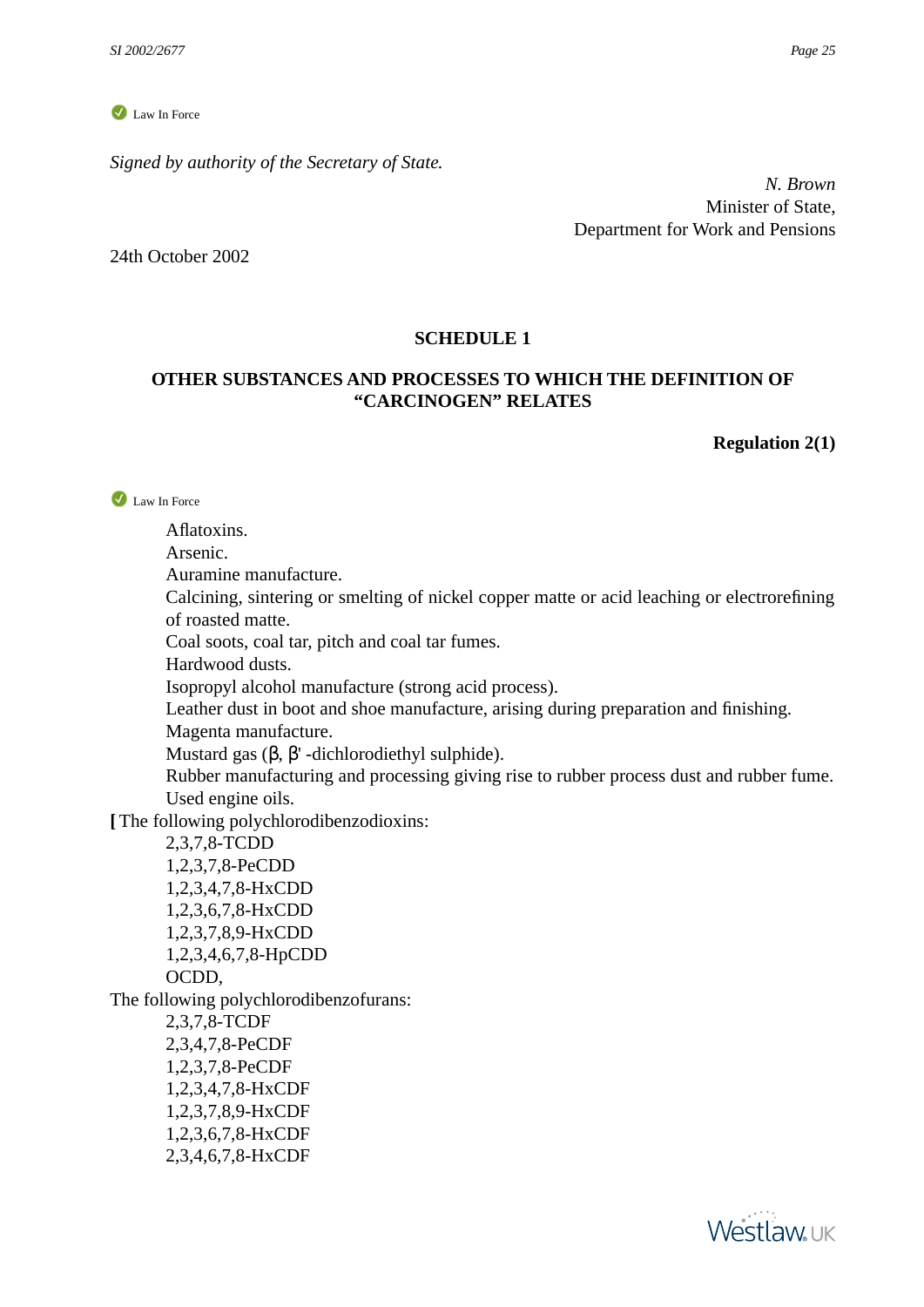## 1,2,3,4,6,7,8-HpCDF 1,2,3,4,7,8,9-HpCDF **OCDF** Where T=tetra, Pe=penta, Hx=hexa, Hp=hepta and O=octa. **] 1**

#### **Notes**

**<sup>1</sup>** Entries added by Control of Substances Hazardous to Health (Amendment) Regulations 2003/978 reg.2(d) (April 29, 2003)

#### **Commencement**

Sch. 1 para. 1: November 21, 2002

#### **Extent**

<span id="page-25-0"></span>Sch. 1 para. 1: United Kingdom

#### **SCHEDULE 2**

## <span id="page-25-1"></span>**PROHIBITION OF CERTAIN SUBSTANCES HAZARDOUS TO HEALTH FOR CERTAIN PURPOSES**

**Regulation 4(1)**

Law In Force

| Column 1                                                                                                                                                                                                                                                                                                                                                                                                                     | Column <sub>2</sub>                                                                                        |
|------------------------------------------------------------------------------------------------------------------------------------------------------------------------------------------------------------------------------------------------------------------------------------------------------------------------------------------------------------------------------------------------------------------------------|------------------------------------------------------------------------------------------------------------|
| <b>Description of substance</b>                                                                                                                                                                                                                                                                                                                                                                                              | Purpose for which the substance is prohibited                                                              |
| 1. 2-naphthylamine; benzidine;<br>4-aminodiphenyl;<br>4-nitrodiphenyl; their salts and any substance containing any in Column 1 of this item is formed.<br>of those compounds, in a total concentration equal to or<br>greater than 0.1 per cent by mass.                                                                                                                                                                    | Manufacture and use for all purposes including any<br>manufacturing process in which a substance described |
| 2. Sand or other substance containing free silica.                                                                                                                                                                                                                                                                                                                                                                           | Use as an abrasive for blasting articles in any blasting<br>apparatus.                                     |
| 3. A substance—<br>(a) containing compounds of silicon calculated as silica to<br>the extent of more than 3 per cent by weight of dry material,<br>other than natural sand, zirconium silicate (zircon), calcined<br>china clay, calcined aluminous fireclay, sillimanite, calcined<br>or fused alumina, olivine; or<br>(b) composed of or containing dust or other matter deposited<br>from a fettling or blasting process. | Use as a parting material in connection with the making<br>of metal castings.                              |
| 4. Carbon disulphide.                                                                                                                                                                                                                                                                                                                                                                                                        | Use in the cold-cure process of vulcanising in the<br>proofing of cloth with rubber.                       |
| 5. Oils other than white oil, or oil of entirely animal or<br>vegetable origin or entirely of mixed animal and vegetable<br>origin.                                                                                                                                                                                                                                                                                          | Use for oiling the spindles of self-acting mules.                                                          |

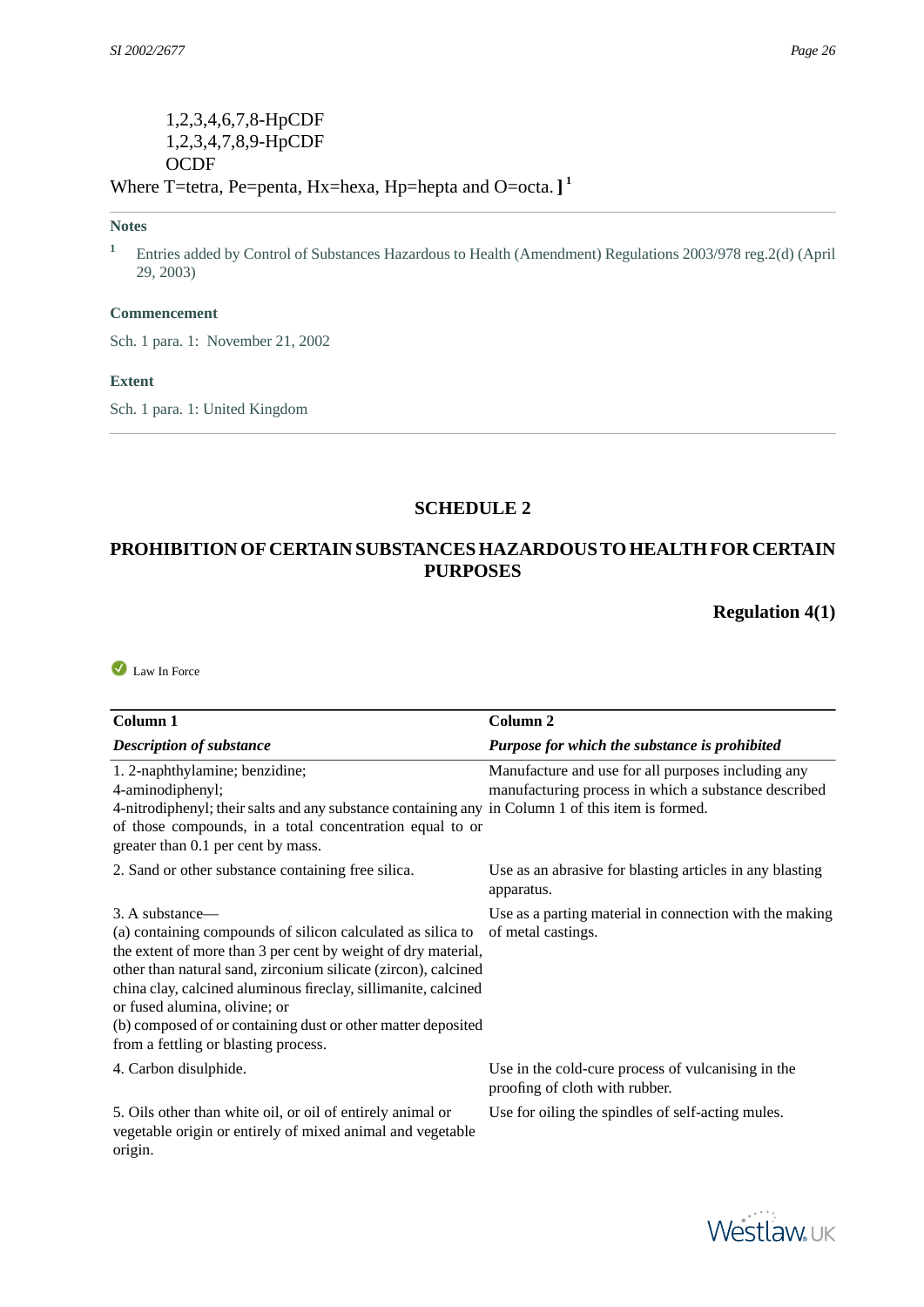| Column 1                                                                                                                                                                     | Column <sub>2</sub>                                                                                                                                                                                                                                                                                                                                                                                                                                                                                                    |
|------------------------------------------------------------------------------------------------------------------------------------------------------------------------------|------------------------------------------------------------------------------------------------------------------------------------------------------------------------------------------------------------------------------------------------------------------------------------------------------------------------------------------------------------------------------------------------------------------------------------------------------------------------------------------------------------------------|
| <b>Description of substance</b>                                                                                                                                              | Purpose for which the substance is prohibited                                                                                                                                                                                                                                                                                                                                                                                                                                                                          |
| 6. Ground or powdered flint or quartz other than natural sand. Use in relation to the manufacture or decoration of                                                           | pottery for the following purposes:<br>(a) the placing of ware for the biscuit fire;<br>(b) the polishing of ware;<br>(c) as the ingredient of a wash for saggars, trucks, bats,<br>cranks, or other articles used in supporting ware during<br>firing; and<br>(d) as dusting or supporting powder in potters' shops.                                                                                                                                                                                                  |
| 7. Ground or powdered flint or quartz other than—<br>(a) natural sand; or<br>(b) ground or powdered flint or quartz<br>which forms parts of a slop or paste.                 | Use in relation to the manufacture or decoration of<br>pottery for any purpose except-<br>(a) use in a separate room or building for-<br>(i) the manufacture of powdered flint or quartz, or<br>(ii) the making of frits or glazes or the making of colours<br>or coloured slips for the decoration of pottery;<br>(b) use for the incorporation of the substance into the<br>body of ware in an enclosure in which no person is<br>employed and which is constructed and ventilated to<br>prevent the escape of dust. |
| 8. Dust or powder of a refractory material containing not less Use for sprinkling the moulds of silica bricks, namely<br>than 80 per cent of silica other than natural sand. | bricks or other articles composed of refractory material<br>and containing not less than 80 per cent of silica.                                                                                                                                                                                                                                                                                                                                                                                                        |
| 9. White phosphorus.                                                                                                                                                         | Use in the manufacture of matches.                                                                                                                                                                                                                                                                                                                                                                                                                                                                                     |
| 10. Hydrogen cyanide.                                                                                                                                                        | Use in fumigation except when-<br>(a) released from an inert material in which hydrogen<br>cyanide is absorbed;<br>(b) generated from a gassing powder; or<br>(c) applied from a cylinder through suitable piping and<br>applicators other than for fumigation in the open air to<br>control or kill mammal pests.                                                                                                                                                                                                     |
| $[\dots]$                                                                                                                                                                    | $\ddotsc$                                                                                                                                                                                                                                                                                                                                                                                                                                                                                                              |
|                                                                                                                                                                              |                                                                                                                                                                                                                                                                                                                                                                                                                                                                                                                        |
| .                                                                                                                                                                            | $\ddotsc$                                                                                                                                                                                                                                                                                                                                                                                                                                                                                                              |
|                                                                                                                                                                              | .                                                                                                                                                                                                                                                                                                                                                                                                                                                                                                                      |
| .                                                                                                                                                                            |                                                                                                                                                                                                                                                                                                                                                                                                                                                                                                                        |
| .                                                                                                                                                                            |                                                                                                                                                                                                                                                                                                                                                                                                                                                                                                                        |
| .                                                                                                                                                                            | $\ldots$ ] <sup>1</sup>                                                                                                                                                                                                                                                                                                                                                                                                                                                                                                |

### In this Schedule—

"aerosol dispenser" means an article which consists of a non-reusable receptacle containing a gas compressed, liquefied or dissolved under pressure, with or without liquid, paste or powder and fitted with a release device allowing the contents to be ejected as solid or liquid particles in suspension in a gas, as a foam, paste or powder or in a liquid state;

"blasting apparatus" means apparatus for cleaning, smoothing, roughening or removing of part of the surface of any article by the use as an abrasive of a jet of sand, metal shot or grit or other material propelled by a blast of compressed air or steam or by a wheel;

"CAS No." is the number assigned to a substance by the Chemical Abstract Service;

"cosmetic product" has the meaning assigned to it in **[** Article 2 of Regulation (EC) No 1223/2009 of the European Parliament and of the Council on cosmetic products (recast) as

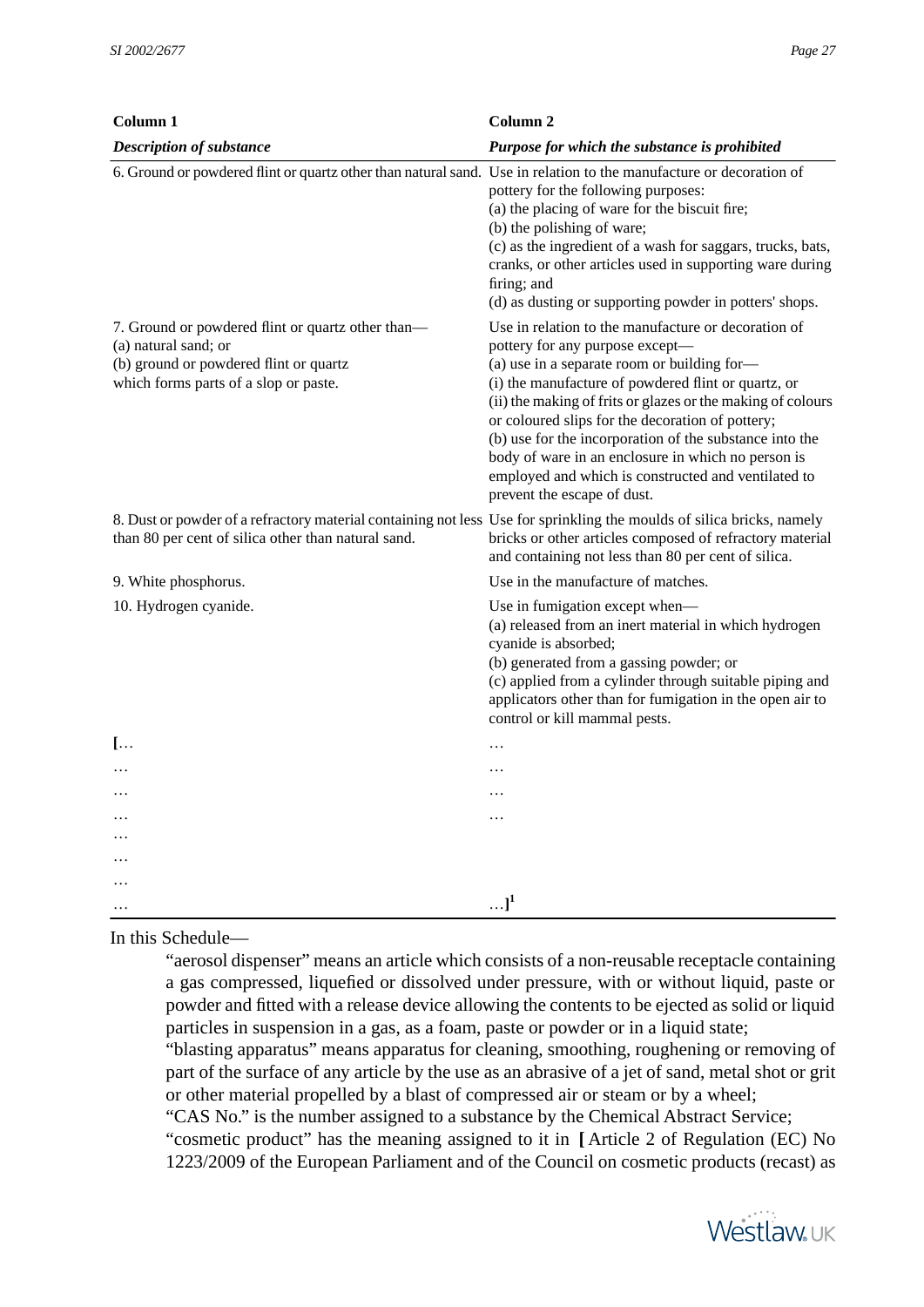amended from time to time **] 2** (including any aerosol dispenser containing a cosmetic product);

"gassing powder" means a chemical compound in powder form which reacts with atmospheric moisture to generate hydrogen cyanide;

 $(a)-(b)$ **[...]**<sup>3</sup>

"use as a parting material" means the application of the material to the surface or parts of the surface of a pattern or of a mould so as to facilitate the separation of the pattern from the mould or the separation of parts of the mould;

"white oil" means a refined mineral oil conforming to a specification approved by the Executive and certified by its manufacturer as so conforming.

#### **Notes**

- <sup>1</sup> Entries revoked by REACH Enforcement Regulations 2008/2852 Sch.10(2) para.1 (June 1, 2009)
- <sup>2</sup> Words substituted by Cosmetic Products Enforcement Regulations 2013/1478 Sch.5 para.13 (July 11, 2013)
- **<sup>3</sup>** Definition revoked by Classification, Labelling and Packaging of Chemicals (Amendments to Secondary Legislation) Regulations 2015/21 reg.12(4) (June 1, 2015)

#### **Commencement**

Sch. 2 para. 1 definition of "aerosol dispenser"- definition of "white oil": November 21, 2002

#### <span id="page-27-0"></span>**Extent**

Sch. 2 para. 1 definition of "aerosol dispenser"- definition of "white oil": United Kingdom

## **[ SCHEDULE 2A**

## **PRINCIPLES OF GOOD PRACTICE FOR THE CONTROL OF EXPOSURE TO SUBSTANCES HAZARDOUS TO HEALTH**

### **Regulation 7(7)**

## **] 1**

#### <span id="page-27-1"></span>**Notes**

**<sup>1</sup>** Added by Control of Substances Hazardous to Health (Amendment) Regulations 2004/3386 Sch.1 para.1 (April 6, 2005)

Law In Force

**[**

(a) Design and operate processes and activities to minimise emission, release and spread of substances hazardous to health.

(b) Take into account all relevant routes of exposure– inhalation, skin absorption and ingestion— when developing control measures.

(c) Control exposure by measures that are proportionate to the health risk

(d) Choose the most effective and reliable control options which minimise the escape and spread of substances hazardous to health.

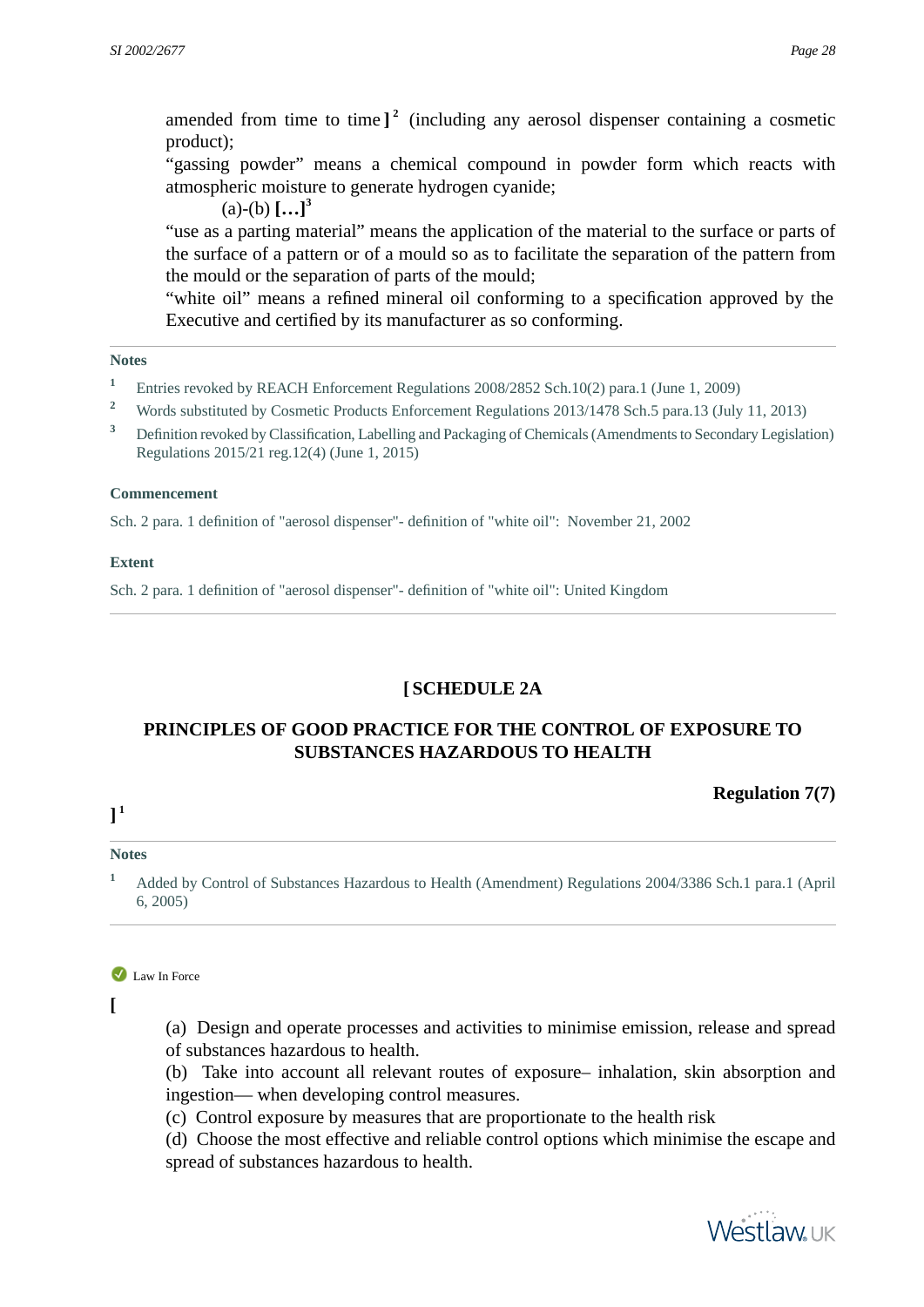(e) Where adequate control of exposure cannot be achieved by other means, provide, in combination with other control measures, suitable personal protective equipment.

(f) Check and review regularly all elements of control measures for their continuing effectiveness.

(g) Inform and train all employees on the hazards and risks from the substances with which they work and the use of control measures developed to minimise the risks.

(h) Ensure that the introduction of control measures does not increase the overall risk to health and safety.

**] 1**

#### **Notes**

**<sup>1</sup>** Added by Control of Substances Hazardous to Health (Amendment) Regulations 2004/3386 Sch.1 para.1 (April 6, 2005)

#### **Extent**

<span id="page-28-0"></span>Sch. 2A para. 1(a)-(h): United Kingdom

## **SCHEDULE 3**

## <span id="page-28-1"></span>**ADDITIONAL PROVISIONS RELATING TO WORK WITH BIOLOGICAL AGENTS**

**Regulation 7(10)**

### **PART I**

## <span id="page-28-2"></span>**PROVISIONS OF GENERAL APPLICATION TO BIOLOGICAL AGENTS**

Law In Force

#### **1. Interpretation**

In this Schedule "diagnostic service" means any activity undertaken solely with the intention of analysing specimens or samples from a human patient or animal in which a biological agent is or is suspected of being present for purposes relating to the assessment of the clinical progress, or assistance in the clinical management, of that patient or animal, and "diagnosis" shall be construed accordingly.

#### **Commencement**

Sch. 3(I) para. 1: November 21, 2002

**Extent**

Sch. 3(I) para. 1: United Kingdom

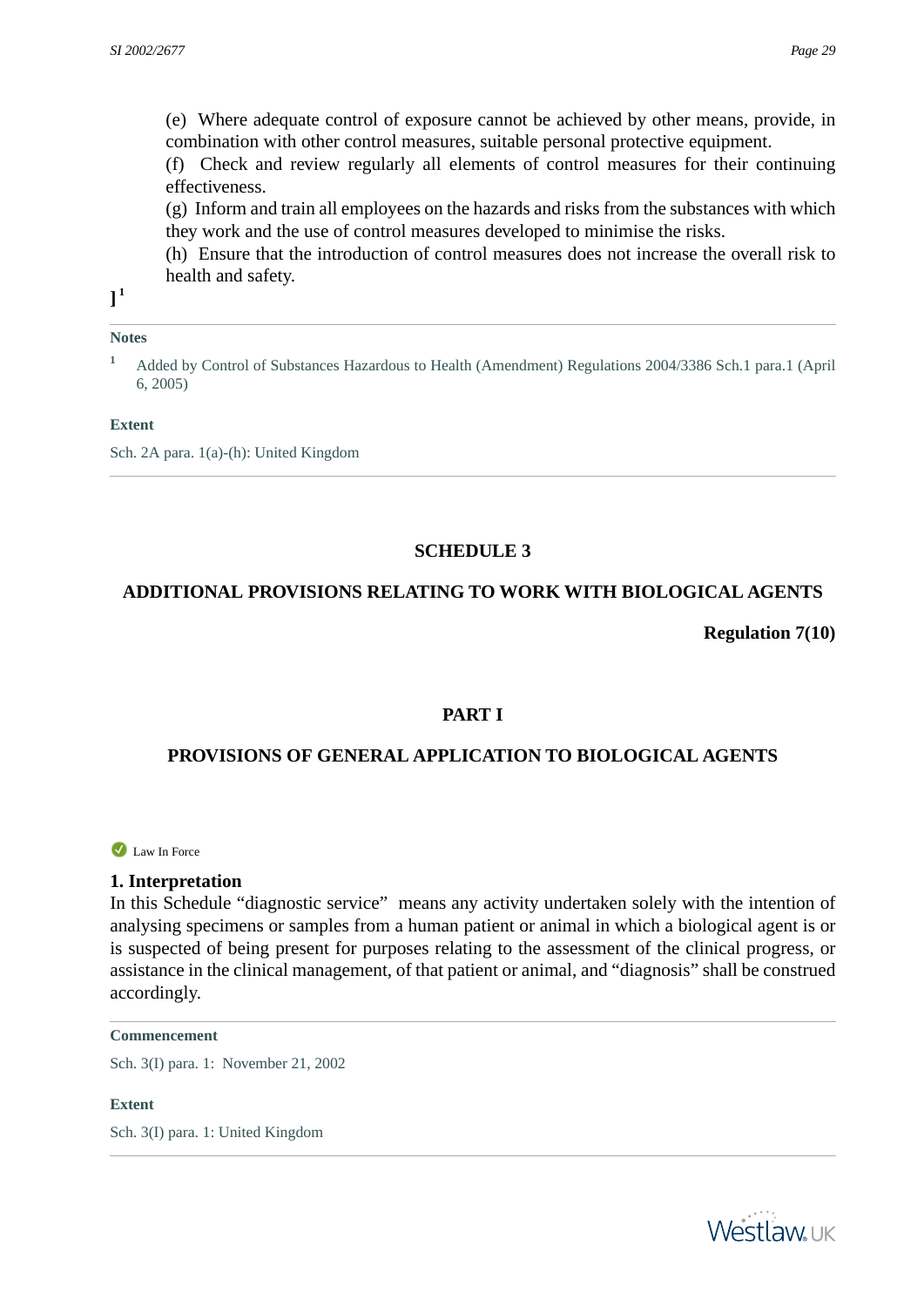## <span id="page-29-0"></span>**2.— Classification of biological agents**

(1) Where a biological agent does not have an approved classification, the employer shall provisionally classify that agent in accordance with sub-paragraph (2), having regard to the nature of the agent and the properties of which he may reasonably be expected to be aware.

(2) When provisionally classifying a biological agent the employer shall assign that agent to one of the following Groups according to its level of risk of infection and, if in doubt as to which of two alternative Groups is the most appropriate, he shall assign it to the higher of the two—

(a) Group 1—unlikely to cause human disease;

(b) Group 2—can cause human disease and may be a hazard to employees; it is unlikely to spread to the community and there is usually effective prophylaxis or treatment available; (c) Group 3—can cause severe human disease and may be a serious hazard to employees; it may spread to the community, but there is usually effective prophylaxis or treatment available;

(d) Group 4—causes severe human disease and is a serious hazard to employees; it is likely to spread to the community and there is usually no effective prophylaxis or treatment available.

(3) Where an employer is using a biological agent which has an approved classification and the risk of infection for that particular agent is different to that expected, the employer shall reclassify the agent in consultation with the Executive as if performing a provisional classification under sub-paragraph (2).

#### **Commencement**

Sch. 3(I) para. 2(1)-(3): November 21, 2002

#### <span id="page-29-1"></span>**Extent**

Sch. 3(I) para. 2(1)-(3): United Kingdom

### Law In Force

### **3.— Special control measures for laboratories, animal rooms and industrial processes**

(1) Every employer who is engaged in any of the activities specified in sub-paragraph (3) shall ensure that measures taken to control adequately the exposure of his employees to biological agents include, in particular, the most suitable combination of containment measures from those listed in Parts II and III of this Schedule as appropriate, taking into account—

- (a) the nature of the activity specified in sub-paragraph (3);
- (b) the minimum containment level specified in sub-paragraph (4);
- (c) the risk assessment; and
- (d) the nature of the biological agent concerned.

(2) An employer who is engaged in—

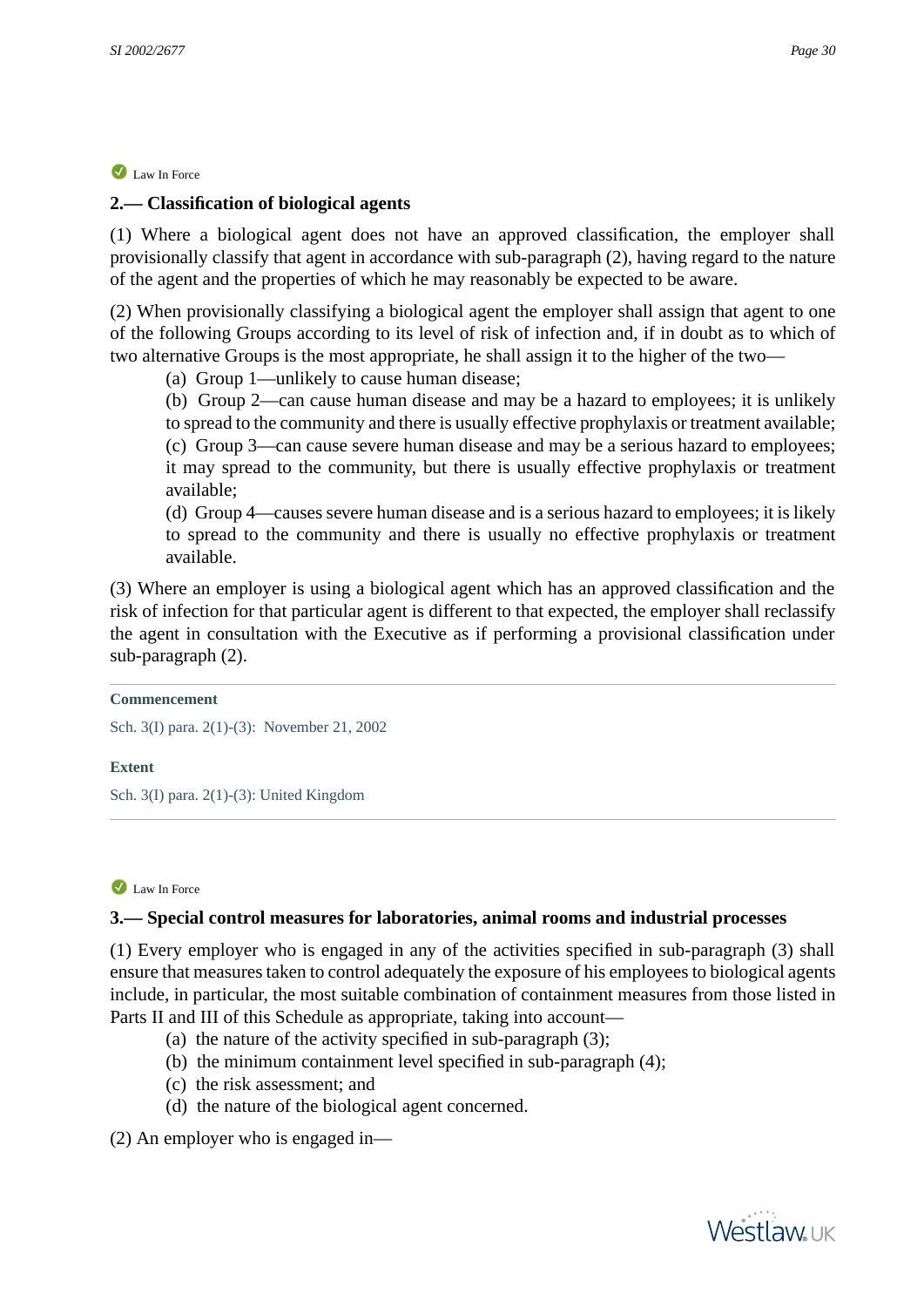(a) any of the activities specified in sub-paragraph (3)(a) or (b) shall select measures from Part II of this Schedule;

(b) the activity specified in sub-paragraph (3)(c) shall select measures from Part III of this Schedule and, subject to sub-paragraph (4), when making that selection he may combine measures from different containment levels on the basis of a risk assessment related to any particular process or part of a process.

(3) The activities referred to in sub-paragraph (1) are—

(a) research, development, teaching or diagnostic work in laboratories which involves working with a Group 2, Group 3 or Group 4 biological agent or material containing such an agent;

(b) working with animals which have been deliberately infected with a Group 2, Group 3 or Group 4 biological agent or which are, or are suspected of being, naturally infected with such an agent; and

(c) industrial processes which involve working with a Group 2, Group 3 or Group 4 biological agent.

(4) Subject to sub-paragraph (5), the minimum containment level referred to in sub-paragraph (1) shall be—

- (a) level 2 for activities which involve working with a Group 2 biological agent;
- (b) level 3 for activities which involve working with a Group 3 biological agent;
- (c) level 4 for activities which involve working with a Group 4 biological agent;

(d) level 2 for laboratories which do not intentionally propagate, concentrate or otherwise increase the risk of exposure to a biological agent but work with materials in respect of which it is unlikely that a Group 3 or Group 4 biological agent is present;

(e) level 3 or 4, where appropriate, for laboratories which do not intentionally propagate, concentrate or otherwise increase the risk of exposure to a Group 3 or Group 4 biological agent but where the employer knows, or it is likely, that such a containment level is necessary; and

(f) level 3 for activities where it has not been possible to carry out a conclusive assessment but where there is concern that the activity might involve a serious health risk for employees.

(5) **[** The Health and Safety Executive **] 1** may approve guidelines specifying the minimum containment measures which are to apply in any particular case.

(6) **[** The Health and Safety Executive **] 1** shall not approve any guidelines under paragraph (5) unless it is satisfied that the health of any person who is likely to be affected by the use of those guidelines will not be prejudiced.

### **Notes**

#### **Commencement**

Sch. 3(I) para. 3(1)-(6): November 21, 2002

### **Extent**

Sch. 3(I) para. 3(1)-(6): United Kingdom



**<sup>1</sup>** Words substituted subject to transitional provisions as specified in SI 2008/960 Sch.2 para.11 by Legislative Reform (Health and Safety Executive) Order 2008/960 Sch.3 para.1 (April 1, 2008: substituted subject to transitional provisions as specified in SI 2008/960 Sch.2 para.11)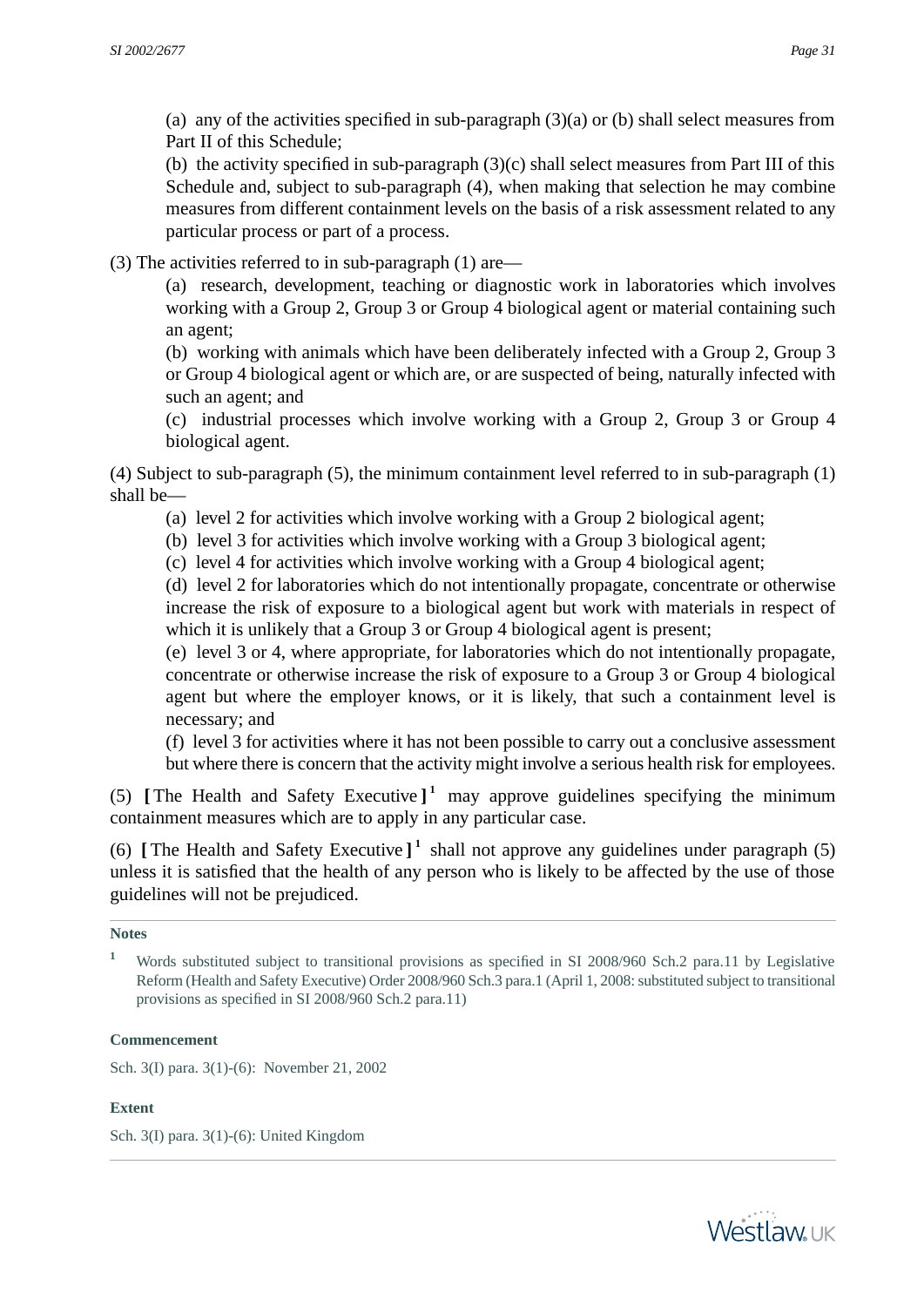## <span id="page-31-0"></span>**4.— List of employees exposed to certain biological agents**

(1) Subject to sub-paragraph (2), every employer shall keep a list of employees exposed to a Group 3 or Group 4 biological agent, indicating the type of work done and, where known, the biological agent to which they have been exposed, and records of exposures, accidents and incidents, as appropriate.

(2) Sub-paragraph (1) shall not apply where the results of the risk assessment indicate that—

(a) the activity does not involve a deliberate intention to work with or use that biological agent; and

(b) there is no significant risk to the health of employees associated with that biological agent.

(3) The employer shall ensure that the list or a copy thereof is kept available in a suitable form for at least 40 years from the date of the last entry made in it.

(4) The relevant doctor referred to in regulation 11, and any employee of that employer with specific responsibility for the health and safety of his fellow employees, shall have access to the list.

(5) Each employee shall have access to the information on the list which relates to him personally.

#### **Commencement**

Sch. 3(I) para. 4(1)-(5): November 21, 2002

#### <span id="page-31-1"></span>**Extent**

Sch. 3(I) para. 4(1)-(5): United Kingdom

### Law In Force

### **5.— Notification of the use of biological agents**

(1) Subject to sub-paragraphs (7) and (8), an employer shall not use for the first time one or more biological agents in Group 2, 3 or 4 at particular premises for any of the activities listed in paragraph 3(3) unless he has—

(a) notified the Executive in writing of his intention to do so at least 20 working days in advance, or such shorter period as the Executive may allow;

- (b) furnished with that notification the particulars specified in sub-paragraph (5); and
- (c) received the acknowledgement required by sub-paragraph (4).

(2) Subject to sub-paragraphs (7) and (9), an employer shall not use a biological agent which is specified in Part V of this Schedule, except where the use of that agent has been notified to the Executive in accordance with sub-paragraph (1), for any of the activities listed in paragraph 3(3) unless he has—

- (a) notified the Executive in writing of his intention to do so at least 20 working days in advance, or such shorter period as the Executive may allow;
- (b) furnished with that notification the particulars specified in sub-paragraph (5); and

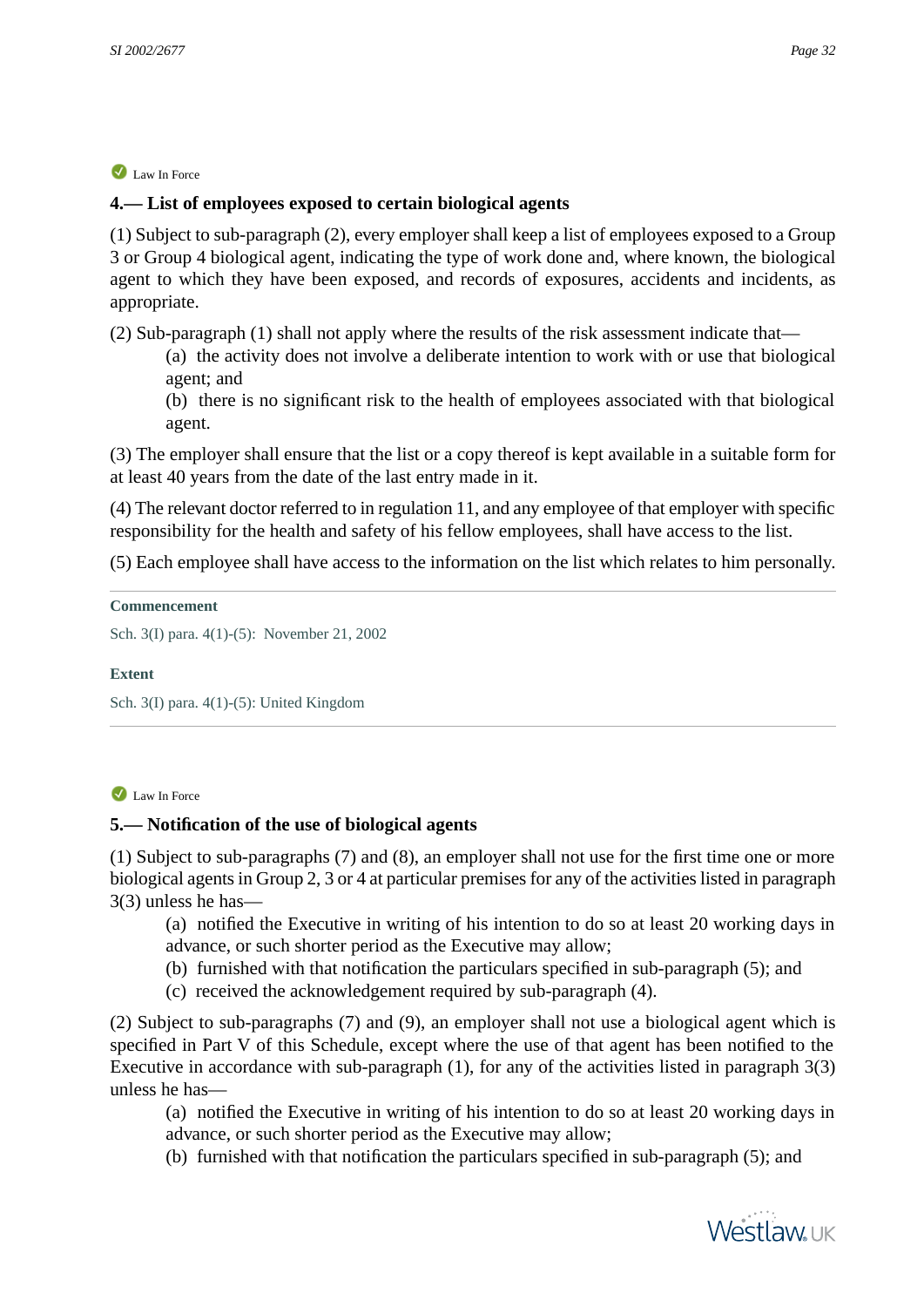(c) received the acknowledgement required by sub-paragraph (4).

(3) The Executive may accept a single notification under sub-paragraph (2) in respect of the use of more than one biological agent by the same person.

(4) Upon receipt of the notification required by sub-paragraph (1) or (2), the Executive shall, within 20 working days—

- (a) send to the notifier an acknowledgement of receipt; or
- (b) if the notification does not contain all of the particulars specified in sub-paragraph (5)—
	- (i) inform the notifier in writing of the further particulars required, and
	- (ii) within 10 working days of receipt of those further particulars, send to the notifier an acknowledgement of receipt.

(5) The particulars to be included in the notification referred to in sub-paragraphs (1) and (2) shall be—

(a) the name and address of the employer and the address of the premises where the biological agent will be stored or used;

(b) the name, qualifications and relevant experience of any employee of that employer with specific responsibility for the health and safety of his fellow employees;

(c) the results of the risk assessment;

(d) the identity of the biological agent and, if the agent does not have an approved classification, the Group to which the agent has been assigned; and

(e) the preventive and protective measures that are to be taken.

(6) Where there are changes to processes, procedures or the biological agent which are of importance to health or safety at work and which render the original notification invalid the employer shall notify the Executive forthwith in writing of those changes.

(7) Sub-paragraphs (1) and (2) shall not apply in relation to a biological agent where an intention to use that biological agent has been previously notified to the Executive in accordance with the Genetically Modified Organisms (Contained Use) Regulations 2000.

(8) The requirement in sub-paragraph (1) to notify first use of a biological agent in Group 2 or 3 shall not apply to an employer whose only use of that agent is in relation to the provision of a diagnostic service provided that use will not involve a process likely to propagate, concentrate or otherwise increase the risk of exposure to that agent.

(9) The requirement in sub-paragraph (2) to notify use of a biological agent specified in Part V of this Schedule shall not apply to an employer whose only use of that agent is in relation to the provision of a diagnostic service provided that use will not involve a process likely to propagate, concentrate or otherwise increase the risk of exposure to that agent.

<span id="page-32-0"></span>Sch. 3(I) para. 5(1)-(9): November 21, 2002

#### **Extent**

Sch. 3(I) para. 5(1)-(9): United Kingdom



**Commencement**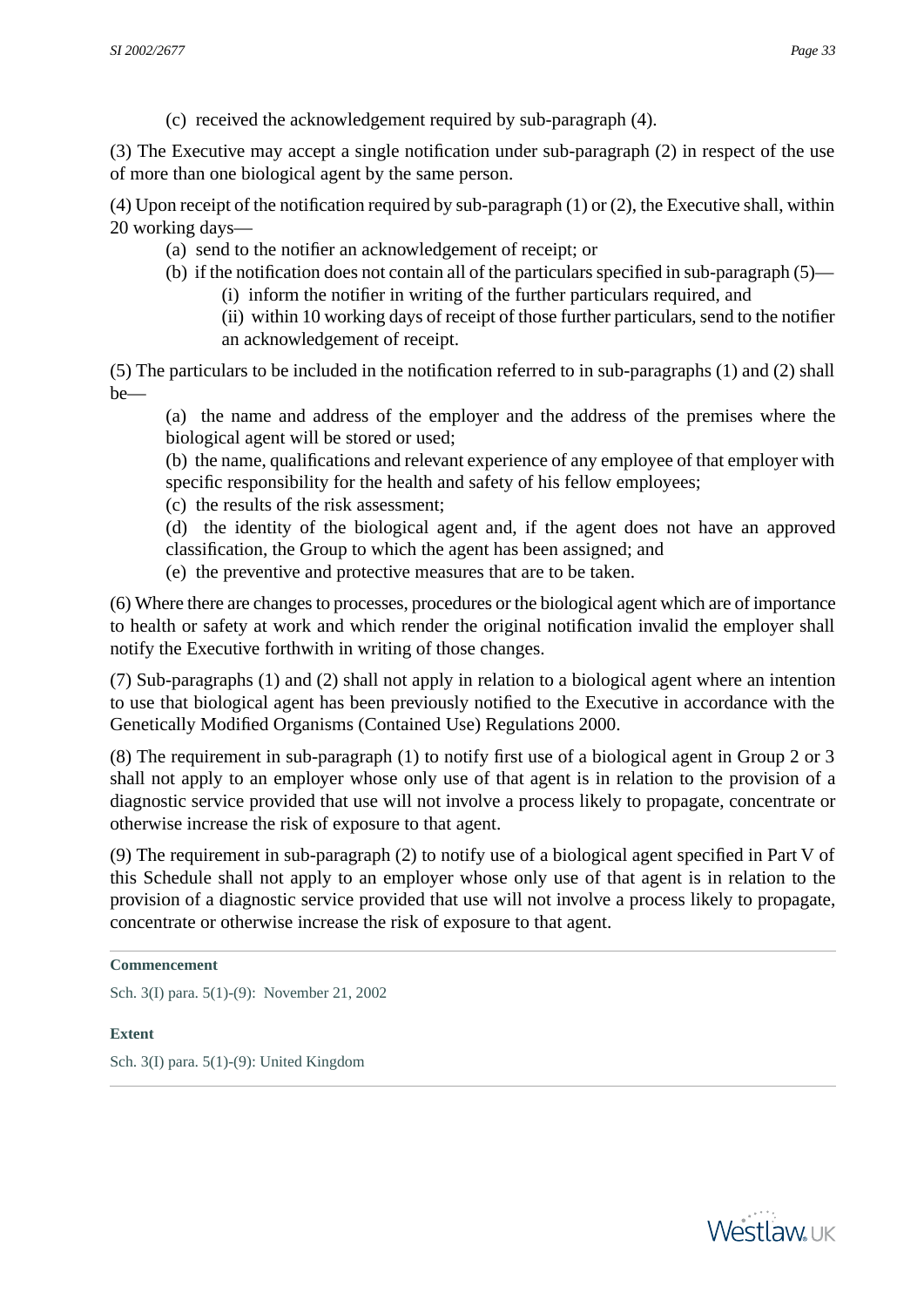## **6.— Notification of the consignment of biological agents**

(1) An employer shall not consign a Group 4 biological agent or anything containing, or suspected of containing, such an agent to any other premises, whether or not those premises are under his ownership or control, unless he has notified the Executive in writing of his intention to do so at least 30 days in advance or before such shorter time as the Executive may approve and with that notification has furnished the particulars specified in sub-paragraph (4).

(2) Sub-paragraph (1) shall not apply where—

(a) the biological agent or material containing or suspected of containing such an agent is being consigned solely for the purpose of diagnosis;

(b) material containing or suspected of containing the biological agent is being consigned solely for the purpose of disposal; or

(c) the biological agent is or is suspected of being present in a human patient or animal which is being transported for the purpose of medical treatment.

(3) Where a Group 4 biological agent is imported into Great Britain, the consignee shall give the notice required by sub-paragraph (1).

(4) The particulars to be included in the notification referred to in sub-paragraph (1) shall be—

- (a) the identity of the biological agent and the volume of the consignment;
	- (b) the name of the consignor;
- (c) the address of the premises from which it will be transported;
- (d) the name of the consignee;
- (e) the address of the premises to which it shall be transported;
- (f) the name of the transport operator responsible for the transportation;
- (g) the name of any individual who will accompany the consignment;
- (h) the method of transportation;
- (i) the packaging and any containment precautions which will be taken;
- (j) the route which will be taken; and
- (k) the proposed date of transportation.

#### **Commencement**

<span id="page-33-0"></span>Sch. 3(I) para. 6(1)-(4)(k): November 21, 2002

#### **Extent**

Sch. 3(I) para. 6(1)-(4)(k): United Kingdom

## **PART II**

## <span id="page-33-1"></span>**CONTAINMENT MEASURES FOR HEALTH AND VETERINARY CARE FACILITIES, LABORATORIES AND ANIMAL ROOMS**

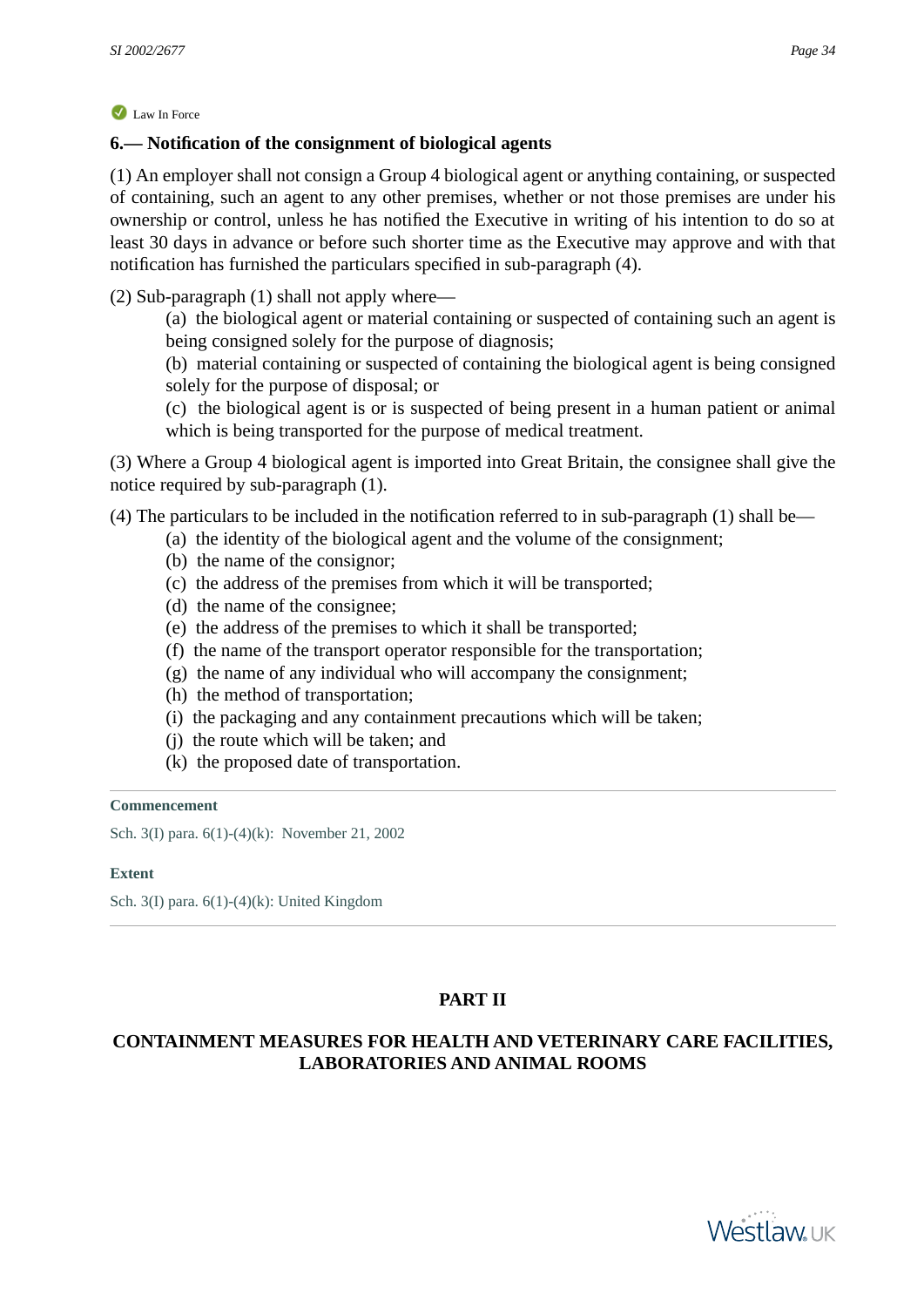|              | <b>Containment measures</b>                                                                                                 | <b>Containment levels</b>      |                                                                              |                                               |
|--------------|-----------------------------------------------------------------------------------------------------------------------------|--------------------------------|------------------------------------------------------------------------------|-----------------------------------------------|
|              |                                                                                                                             | 2                              | 3                                                                            | 4                                             |
| $\mathbf{1}$ | The workplace is to be separated from any other activities in the No<br>same building.                                      |                                | Yes                                                                          | Yes                                           |
| 2            | Input air and extract air to the workplace are to be filtered using No<br>HEPA or equivalent.                               |                                | Yes, on extract<br>air                                                       | Yes, on input and<br>double on extract<br>air |
| 3            | Access is to be restricted to authorised persons only.                                                                      | <b>Yes</b>                     | Yes                                                                          | Yes, via airlock key<br>procedure             |
| 4            | The workplace is to be sealable to permit disinfection.                                                                     | No                             | Yes                                                                          | Yes                                           |
| 5            | Specified disinfection procedure.                                                                                           | Yes                            | Yes                                                                          | Yes                                           |
| 6            | The workplace is to be maintained at an air pressure negative to No<br>atmosphere.                                          |                                | Yes                                                                          | Yes                                           |
| $\tau$       | Efficient vector control eg rodents and insects.                                                                            | Yes, for animal<br>containment | Yes, for animal<br>containment                                               | Yes                                           |
| 8            | Surfaces impervious to water and easy to clean.                                                                             | Yes, for bench                 | Yes, for bench<br>and floor (and<br>walls for animal ceiling<br>containment) | Yes, for bench,<br>floor, walls and           |
| 9            | Surfaces resistant to acids, alkalis, solvents, disinfectants.                                                              | Yes, for bench                 | Yes, for bench<br>and floor (and<br>walls for animal ceiling<br>containment) | Yes, for bench,<br>floor, walls and           |
| 10           | Safe storage of biological agents.                                                                                          | Yes                            | Yes                                                                          | Yes, secure storage                           |
| 11           | An observation window, or alternative, is to be present, so that No<br>occupants can be seen.                               |                                | Yes                                                                          | Yes                                           |
| 12           | A laboratory is to contain its own equipment.                                                                               | N <sub>o</sub>                 | Yes, so far as is<br>reasonably<br>practicable                               | Yes                                           |
| 13           | Infected material, including any animal, is to be handled in a<br>safety cabinet or isolator or other suitable containment. | Yes, where aerosol<br>produced | Yes, where<br>aerosol produced                                               | Yes                                           |
| 14           | Incinerator for disposal of animal carcases.                                                                                | Accessible                     | Accessible                                                                   | Yes, on site                                  |

#### **Commencement**

<span id="page-34-0"></span>Sch. 3(II) para. 1: November 21, 2002

#### **Extent**

<span id="page-34-1"></span>Sch. 3(II) para. 1: United Kingdom

## **PART III**

## **CONTAINMENT MEASURES FOR INDUSTRIAL PROCESSES**

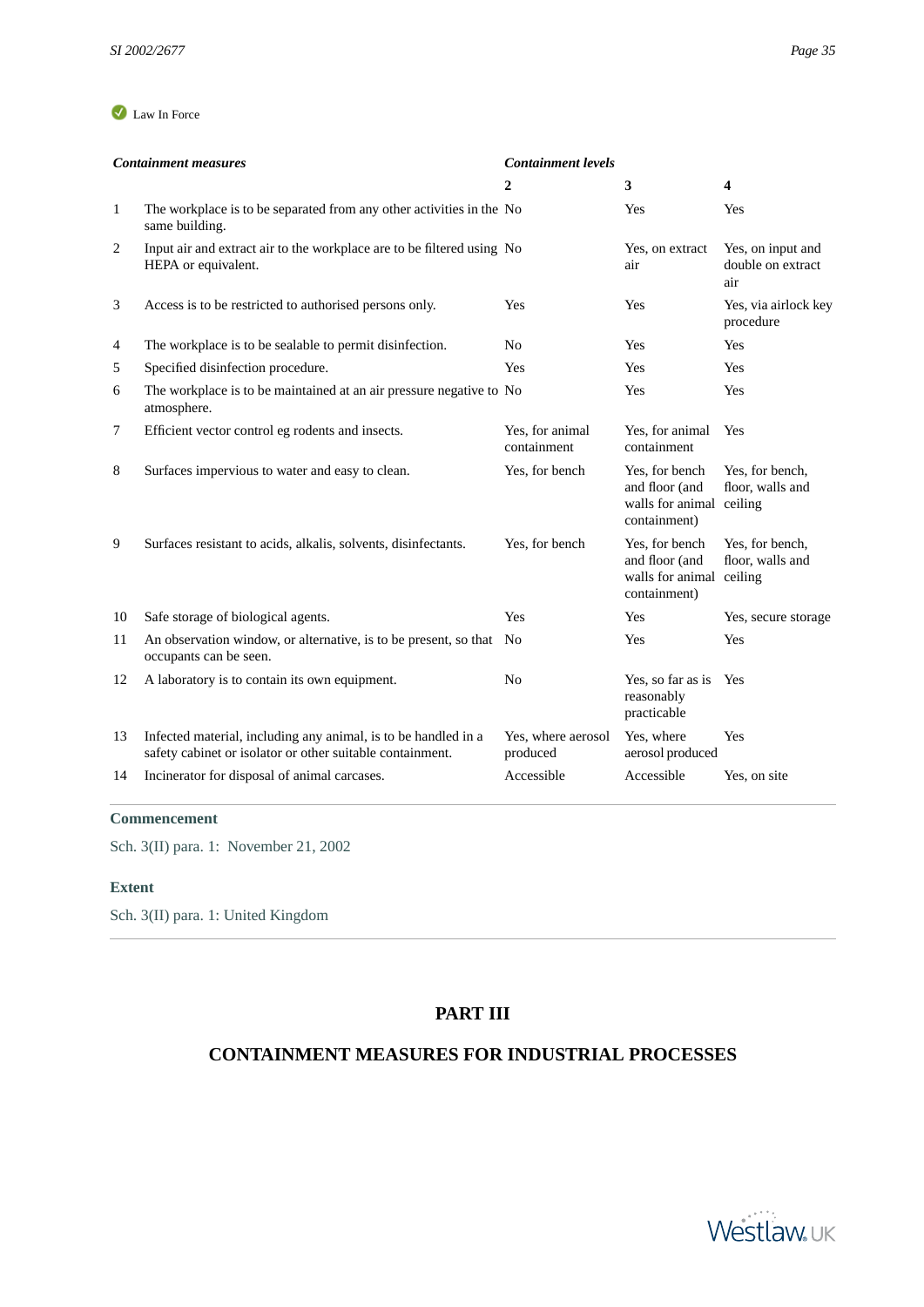|                | <b>Containment measures</b>                                                                                                                                                       | <b>Containment levels</b>         |                                                              |                                                           |
|----------------|-----------------------------------------------------------------------------------------------------------------------------------------------------------------------------------|-----------------------------------|--------------------------------------------------------------|-----------------------------------------------------------|
|                |                                                                                                                                                                                   | $\overline{2}$                    | 3                                                            | 4                                                         |
| $\mathbf{1}$   | Viable micro-organisms should be contained in a system which Yes<br>physically separates the process from the environment (closed<br>system).                                     |                                   | Yes                                                          | Yes                                                       |
| $\overline{c}$ | Exhaust gases from the closed system should be treated so as<br>$to-$                                                                                                             | Minimise release                  | Prevent release                                              | Prevent release                                           |
| 3              | Sample collection, addition of materials to a closed system and Minimise release<br>transfer of viable micro-organisms to another closed system,<br>should be performed so as to- |                                   | Prevent release                                              | Prevent release                                           |
| $\overline{4}$ | Bulk culture fluids should not be removed from the closed system Inactivated by<br>unless the viable micro-organisms have been-                                                   | validated means                   | Inactivated by<br>validated<br>chemical or<br>physical means | Inactivated by<br>validated chemical<br>or physical means |
| 5              | Seals should be designed so as to-                                                                                                                                                | Minimise release                  | Prevent release                                              | Prevent release                                           |
| 6              | Closed systems should be located within a controlled area—                                                                                                                        | Optional                          | Optional                                                     | Yes, and<br>purpose-built                                 |
|                | (a) biohazard signs should be posted;                                                                                                                                             | Optional                          | Yes                                                          | Yes                                                       |
|                | (b) access should be restricted to nominated personnel only;                                                                                                                      | Optional                          | Yes                                                          | Yes, via airlock                                          |
|                | (c) personnel should wear protective clothing;                                                                                                                                    | Yes, work clothing                | Yes                                                          | Yes, a complete<br>change                                 |
|                | (d) decontamination and washing facilities should be provided Yes<br>for personnel;                                                                                               |                                   | Yes                                                          | Yes                                                       |
|                | (e) personnel should shower before leaving the controlled area; No                                                                                                                |                                   | Optional                                                     | <b>Yes</b>                                                |
|                | (f) effluent from sinks and showers should be collected and<br>inactivated before release:                                                                                        | No                                | Optional                                                     | <b>Yes</b>                                                |
|                | (g) the controlled area should be adequately ventilated to<br>minimise air contamination;                                                                                         | Optional                          | Optional                                                     | Yes                                                       |
|                | (h) the controlled area should be maintained at an air pressure<br>negative to atmosphere;                                                                                        | N <sub>0</sub>                    | Optional                                                     | Yes                                                       |
|                | (i) input and extract air to the controlled area should be HEPA No<br>filtered:                                                                                                   |                                   | Optional                                                     | Yes                                                       |
|                | (j) the controlled area should be designed to contain spillage of Optional<br>the entire contents of closed system;                                                               |                                   | Yes                                                          | Yes                                                       |
|                | (k) the controlled area should be sealable to permit fumigation. No                                                                                                               |                                   | Optional                                                     | Yes                                                       |
| 7              | Effluent treatment before final discharge.                                                                                                                                        | Inactivated by<br>validated means | Inactivated by<br>validated<br>chemical or<br>physical means | Inactivated by<br>validated physical<br>means             |

## **Commencement**

<span id="page-35-0"></span>Sch. 3(III) para. 1: November 21, 2002

#### **Extent**

Sch. 3(III) para. 1: United Kingdom

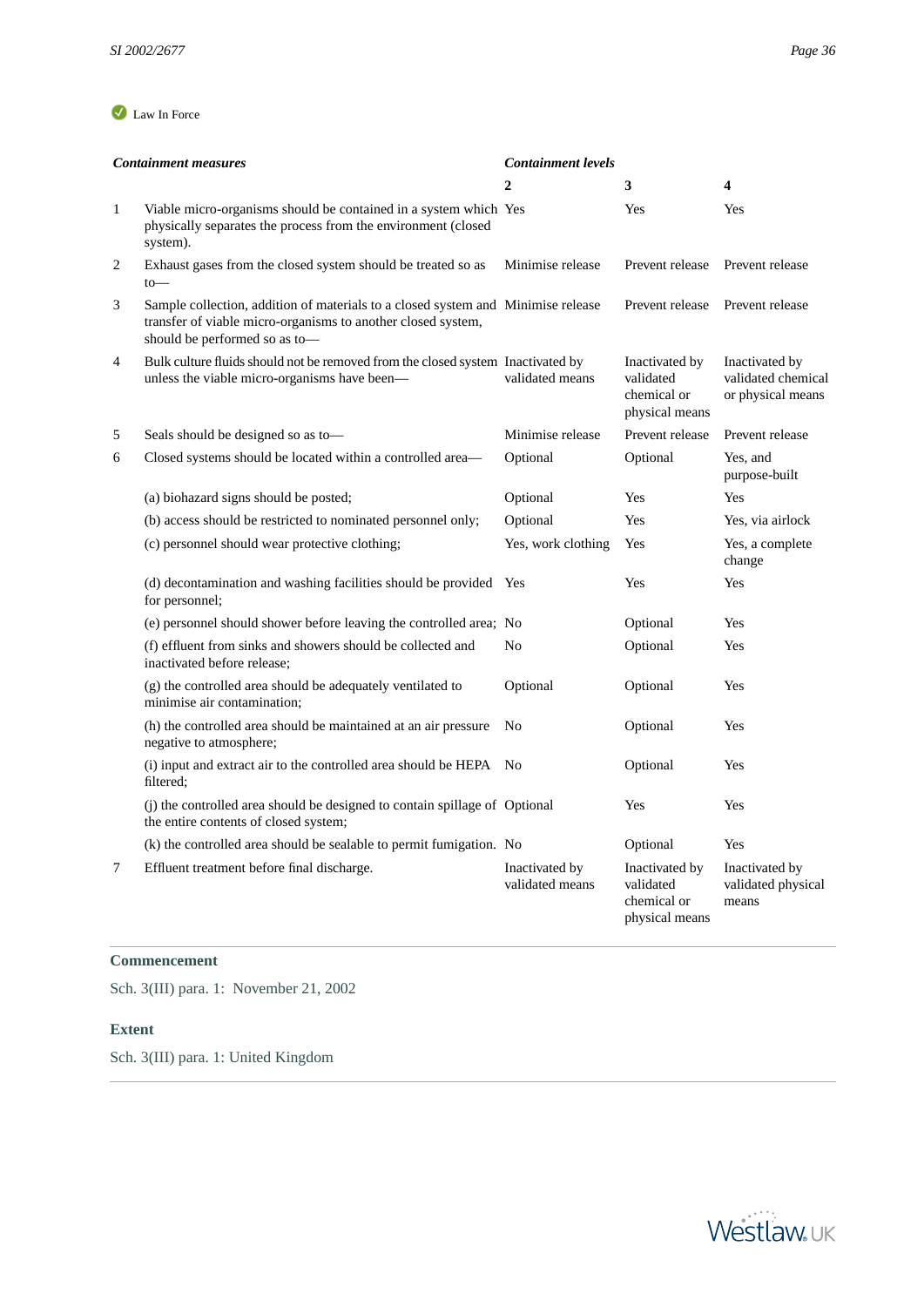## **PART IV**

## **BIOHAZARD SIGN**

<span id="page-36-0"></span>Law In Force

The biohazard sign required by regulation 7(6)(a) shall be in the form shown below—



#### **Commencement**

Sch. 3(IV) para. 1: November 21, 2002

#### <span id="page-36-1"></span>**Extent**

Sch. 3(IV) para. 1: United Kingdom

## **PART V**

## <span id="page-36-2"></span>**BIOLOGICAL AGENTS WHOSE USE IS TO BE NOTIFIED IN ACCORDANCE WITH PARAGRAPH 5(2) OF PART I OF THIS SCHEDULE**

Law In Force

Any Group 3 or 4 agent.

The following Group 2 agents: *Bordetella pertussis Corynebacterium diphtheriae Neisseria meningitidis*

**Commencement**

Sch. 3(V) para. 1: November 21, 2002

**Extent**

Sch. 3(V) para. 1: United Kingdom

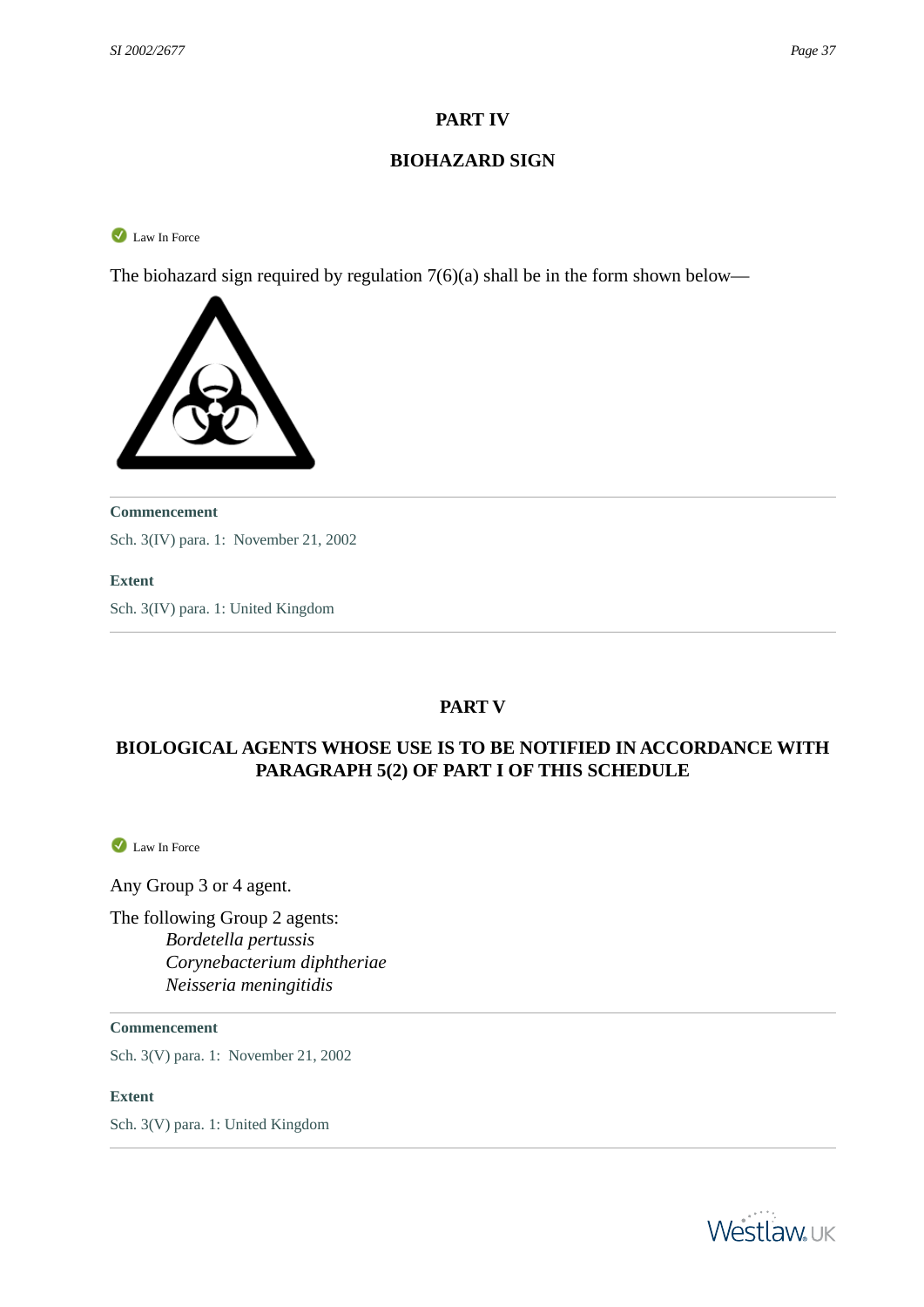#### **SCHEDULE 4**

## <span id="page-37-1"></span><span id="page-37-0"></span>**FREQUENCY OF THOROUGH EXAMINATION AND TEST OF LOCAL EXHAUST VENTILATION PLANT USED IN CERTAIN PROCESSES**

### **Regulation 9(2)(a)**

Law In Force

| Column 1                                                                                                                                                                                                                      | Column 2          |
|-------------------------------------------------------------------------------------------------------------------------------------------------------------------------------------------------------------------------------|-------------------|
| <b>Process</b>                                                                                                                                                                                                                | Minimum frequency |
| Processes in which blasting is carried out in or incidental to the cleaning of metal castings, 1 month<br>in connection with their manufacture.                                                                               |                   |
| Processes, other than wet processes, in which metal articles (other than of gold, platinum 6 months<br>or iridium) are ground, abraded or polished using mechanical power, in any room for<br>more than 12 hours in any week. |                   |
| Processes giving off dust or fume in which non-ferrous metal castings are produced.                                                                                                                                           | 6 months          |
| Jute cloth manufacture.                                                                                                                                                                                                       | 1 month           |

#### **Commencement**

Sch. 4 para. 1: November 21, 2002

#### <span id="page-37-2"></span>**Extent**

Sch. 4 para. 1: United Kingdom

#### **SCHEDULE 5**

## <span id="page-37-3"></span>**SPECIFIC SUBSTANCES AND PROCESSES FOR WHICH MONITORING IS REQUIRED**

## **Regulation 10(4)**

Law In Force

| Column 1                                                                                                                                                     | Column 2                                                                                                         |
|--------------------------------------------------------------------------------------------------------------------------------------------------------------|------------------------------------------------------------------------------------------------------------------|
| Substance or process                                                                                                                                         | Minimum frequency                                                                                                |
| Vinyl chloride monomer.                                                                                                                                      | Continuous or in accordance with a procedure<br>approved by [the Health and Safety<br>Executive $\overline{1}^1$ |
| Spray given off from vessels at which an electrolytic chromium process Every 14 days while the process is being<br>is carried on, except trivalent chromium. | carried on.                                                                                                      |

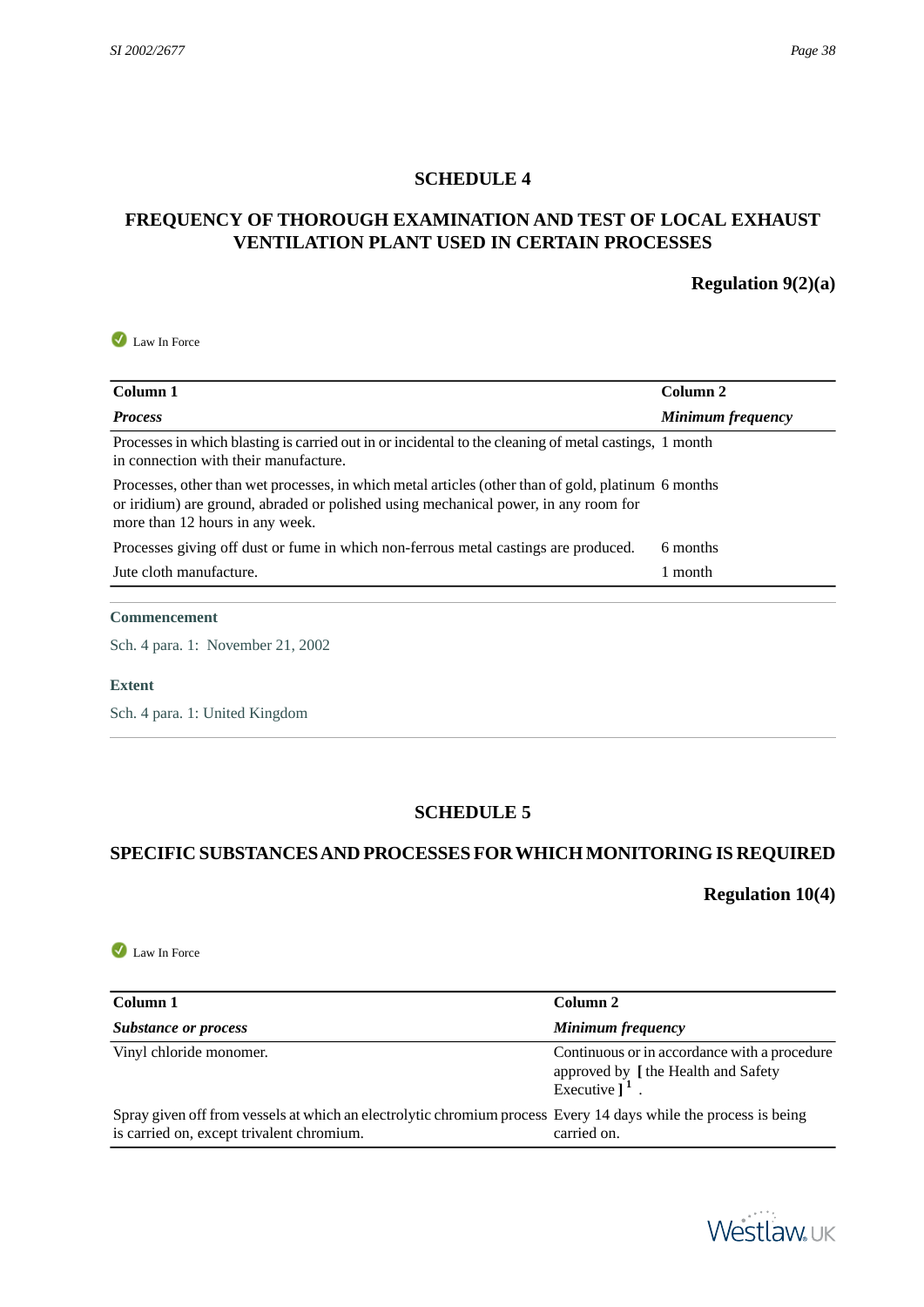#### **Notes**

**<sup>1</sup>** Words substituted subject to transitional provisions as specified in SI 2008/960 Sch.2 para.11 by Legislative Reform (Health and Safety Executive) Order 2008/960 Sch.3 para.1 (April 1, 2008: substitution has effect subject to transitional provisions as specified in SI 2008/960 Sch.2 para.11)

#### **Commencement**

Sch. 5 para. 1: November 21, 2002

#### **Extent**

<span id="page-38-0"></span>Sch. 5 para. 1: United Kingdom

## **SCHEDULE 6**

#### **MEDICAL SURVEILLANCE**

## **Regulation 11(2)(a) and (5)**

<span id="page-38-1"></span>Law In Force

| Column 1                                                                                                                               | Column <sub>2</sub>                                                                                                                                                               |
|----------------------------------------------------------------------------------------------------------------------------------------|-----------------------------------------------------------------------------------------------------------------------------------------------------------------------------------|
| Substances for which medical surveillance is appropriate                                                                               | <b>Process</b>                                                                                                                                                                    |
| Vinyl chloride monomer (VCM).                                                                                                          | In manufacture, production, reclamation,<br>storage, discharge, transport, use or<br>polymerisation.                                                                              |
| Nitro or amino derivatives of phenol and of benzene or its homologues. In the manufacture of nitro or amino                            | derivatives of phenol and of benzene or its<br>homologues and the making of explosives with<br>the use of any of these substances.                                                |
| Potassium or sodium chromate or dichromate.                                                                                            | In manufacture.                                                                                                                                                                   |
| Ortho-tolidine and its salts. Dianisidine and its salts. Dichlorobenzidine In manufacture, formation or use of these<br>and its salts. | substances.                                                                                                                                                                       |
| Auramine, Magenta.                                                                                                                     | In manufacture.                                                                                                                                                                   |
| Carbon disulphide. Disulphur dichloride, Benzene, including benzol,<br>Carbon tetrachloride, Trichlorethylene.                         | Processes in which these substances are used,<br>or given off as vapour, in the manufacture of<br>indiarubber or of articles or goods made<br>wholly or partially of indiarubber. |
| Pitch.                                                                                                                                 | In manufacture of blocks of fuel consisting of<br>coal, coal dust, coke or slurry with pitch as a<br>binding substance.                                                           |

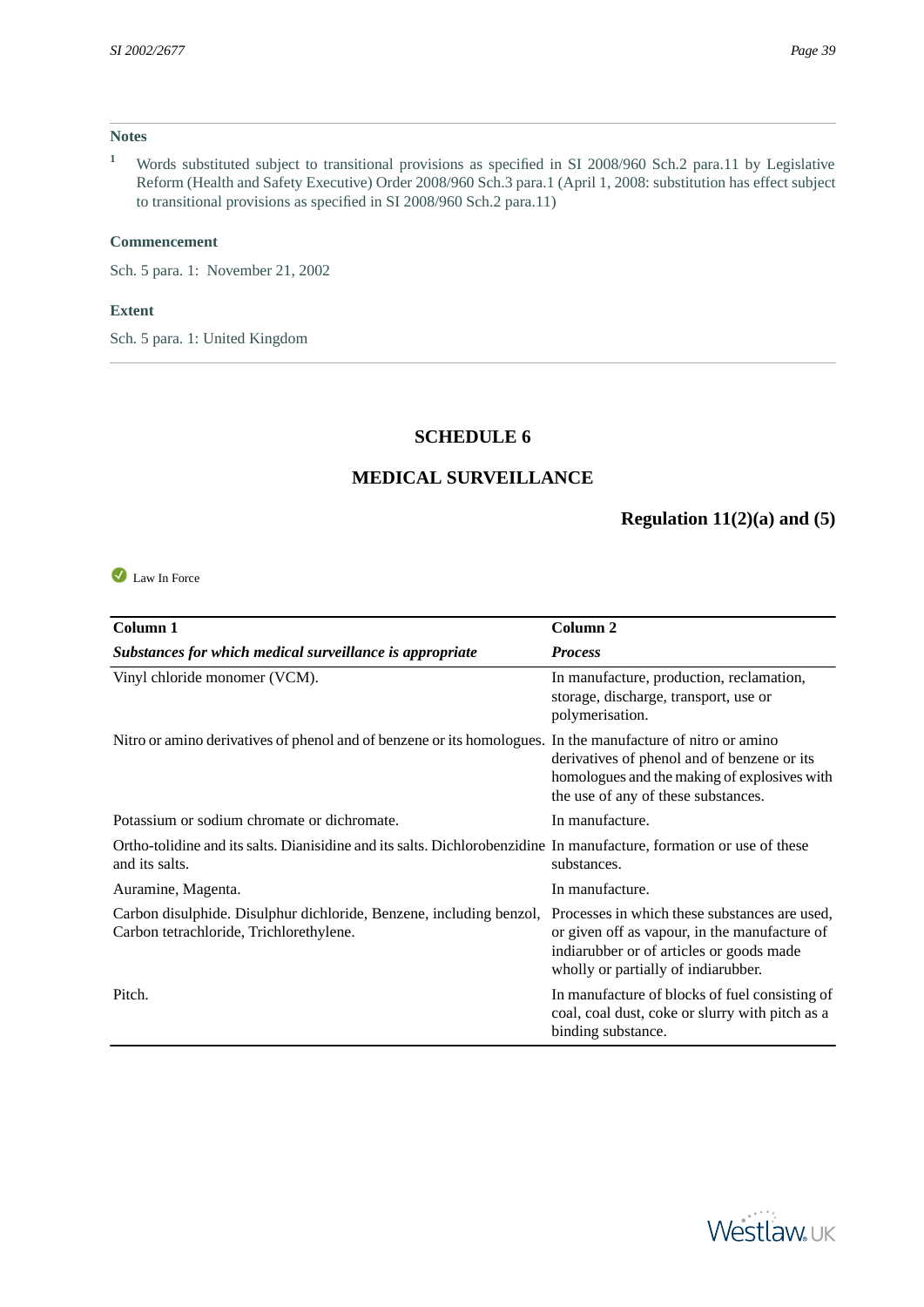Sch. 6 para. 1: November 21, 2002

#### **Extent**

<span id="page-39-0"></span>Sch. 6 para. 1: United Kingdom

### **SCHEDULE 7**

### <span id="page-39-1"></span>**LEGISLATION CONCERNED WITH THE LABELLING OF CONTAINERS AND PIPES**

#### **Regulation 12(5)**

#### Law In Force

**[**

The Health and Safety (Safety Signs and Signals) Regulations 1996 (S.I. 1996/341); The Good Laboratory Practice Regulations 1999 (S.I. 1999/3106);

 $[...]^2$ 

**[** The CLP Regulation; **] 3** and

**[** The Carriage of Dangerous Goods and Use of Transportable Pressure Equipment Regulations 2009 (S.I. 2009/1348) **] 4** .

**] 1**

#### **Notes**

- **1** Substituted by Carriage of Dangerous Goods and Use of Transportable Pressure Equipment Regulations 2004/568 Sch.13 para.14 (May 10, 2004)
- <sup>2</sup> Words revoked by Carriage of Dangerous Goods and Use of Transportable Pressure Equipment Regulations 2007/1573 Sch.8 para.1 (July 1, 2007)
- **<sup>3</sup>** Words substituted by Classification, Labelling and Packaging of Chemicals (Amendments to Secondary Legislation) Regulations 2015/21 reg.12(5)(a) (June 1, 2015)
- **<sup>4</sup>** Words substituted by Classification, Labelling and Packaging of Chemicals (Amendments to Secondary Legislation) Regulations 2015/21 reg.12(5)(b) (June 1, 2015)

#### **Commencement**

<span id="page-39-2"></span>Sch. 7 para. 1: November 21, 2002

#### **Extent**

Sch. 7 para. 1: United Kingdom

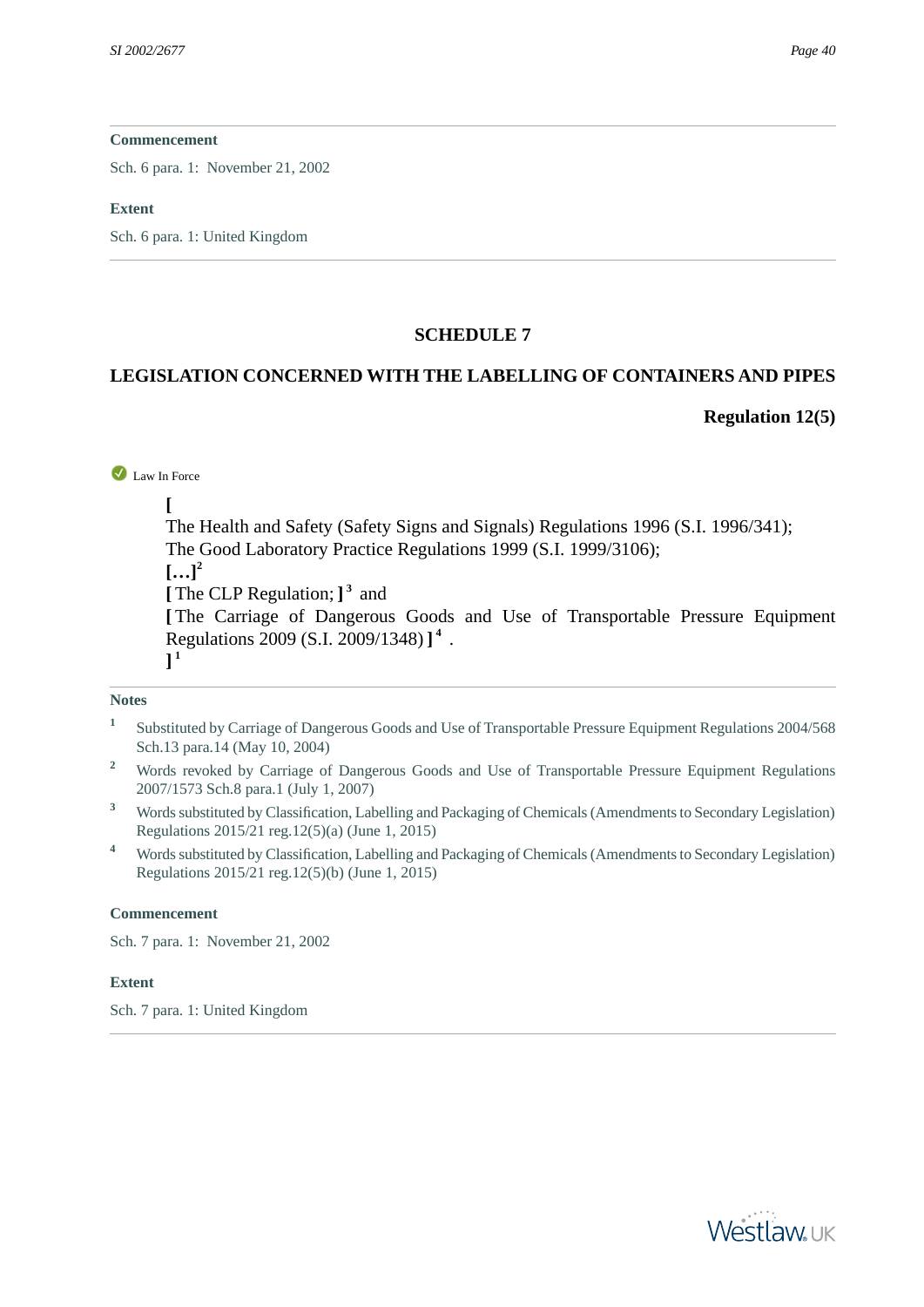## **SCHEDULE 8**

## **FUMIGATIONS EXCEPTED FROM REGULATION 14**

## **Regulation 14(1)**

<span id="page-40-0"></span>Law In Force

| Column <sub>1</sub> | Column <sub>2</sub>                                                                                                                                                                                                                                                                                                                                                                                                                                                                                                                                                                                                                                                                                                                                                                                                                                                                                                                                                                                                                                                           |
|---------------------|-------------------------------------------------------------------------------------------------------------------------------------------------------------------------------------------------------------------------------------------------------------------------------------------------------------------------------------------------------------------------------------------------------------------------------------------------------------------------------------------------------------------------------------------------------------------------------------------------------------------------------------------------------------------------------------------------------------------------------------------------------------------------------------------------------------------------------------------------------------------------------------------------------------------------------------------------------------------------------------------------------------------------------------------------------------------------------|
| <b>Fumigant</b>     | <b>Nature of fumigation</b>                                                                                                                                                                                                                                                                                                                                                                                                                                                                                                                                                                                                                                                                                                                                                                                                                                                                                                                                                                                                                                                   |
| Hydrogen cyanide.   | Fumigations carried out for research.<br>Fumigations in fumigation chambers.<br>Fumigations in the open air to control or kill<br>mammal pests.                                                                                                                                                                                                                                                                                                                                                                                                                                                                                                                                                                                                                                                                                                                                                                                                                                                                                                                               |
| Methyl bromide.     | Fumigations carried out for research.<br>Fumigations in fumigation chambers.<br>Fumigations of soil outdoors under gas-proof<br>sheeting where not more than 1000 kg is used<br>in any period of 24 hours on the premises.<br>Fumigations of soil under gas-proof sheeting<br>in glasshouses where not more than 500 kg is<br>used in any period of 24 hours on the premises.<br>Fumigations of compost outdoors under<br>gas-proof sheeting where not more than 10 kg<br>of methyl bromide is used in any period of 24<br>hours on the premises.<br>Fumigations under gas-proof sheeting inside<br>structures other than glasshouses and<br>mushroom houses where not more than 5 kg<br>of methyl bromide is used in each structure<br>during any period of 24 hours.<br>Fumigations of soil or compost in mushroom<br>houses where not more than 5 kg of methyl<br>bromide is used in any one fumigation in any<br>period of 24 hours.<br>Fumigations of containers where not more than<br>5 kg of methyl bromide is used in any one<br>fumigation in a period of 24 hours. |
| Phosphine.          | Fumigations carried out for research.<br>Fumigations in fumigation chambers.<br>Fumigations under gas-proof sheeting inside<br>structures where not more than 1 kg of<br>phosphine in each structure is used in any<br>period of 24 hours.<br>Fumigations in containers where not more than<br>0.5 kg of phosphine is used in any one<br>fumigation in any period of 24 hours.<br>Fumigations in individual impermeable<br>packages.<br>Fumigations in the open air to control or kill<br>mammal pests.                                                                                                                                                                                                                                                                                                                                                                                                                                                                                                                                                                       |

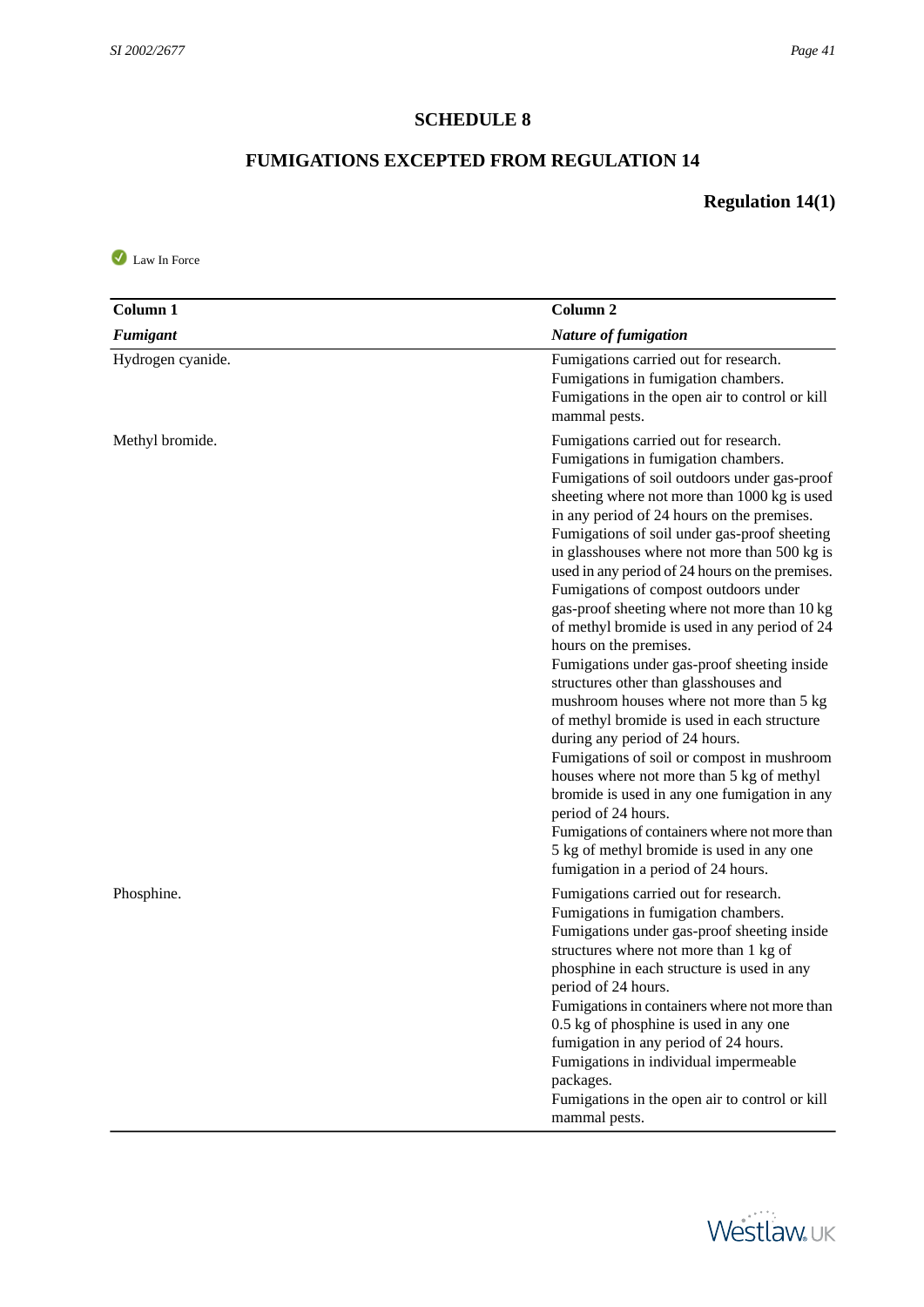Sch. 8 para. 1: November 21, 2002

#### **Extent**

<span id="page-41-1"></span><span id="page-41-0"></span>Sch. 8 para. 1: United Kingdom

#### **SCHEDULE 9**

#### **NOTIFICATION OF CERTAIN FUMIGATIONS**

**Regulation 14(2)**

### **PART I**

## **PERSONS TO WHOM NOTIFICATIONS MUST BE MADE**

<span id="page-41-2"></span>Law In Force

#### **1.**

In the case of a fumigation to be carried out within the area of a harbour authority, advance notification of fumigation shall, for the purposes of regulation  $14(2)(a)$ , be given to-

(a) that authority;

(b) an inspector appointed under section 19 of the 1974 Act, if that inspector so requires; and

(c) where the fumigation—

(i) is to be carried out on a sea-going ship, the chief fire officer of the area in which the ship is situated and the officer in charge of the office of Her Majesty's Customs and Excise at the harbour, or

(ii) is the space fumigation of a building, the chief fire officer of the area in which the building is situated.

#### **Commencement**

<span id="page-41-3"></span>Sch. 9(I) para. 1(a)-(c)(ii): November 21, 2002

#### **Extent**

Sch. 9(I) para. 1(a)-(c)(ii): United Kingdom

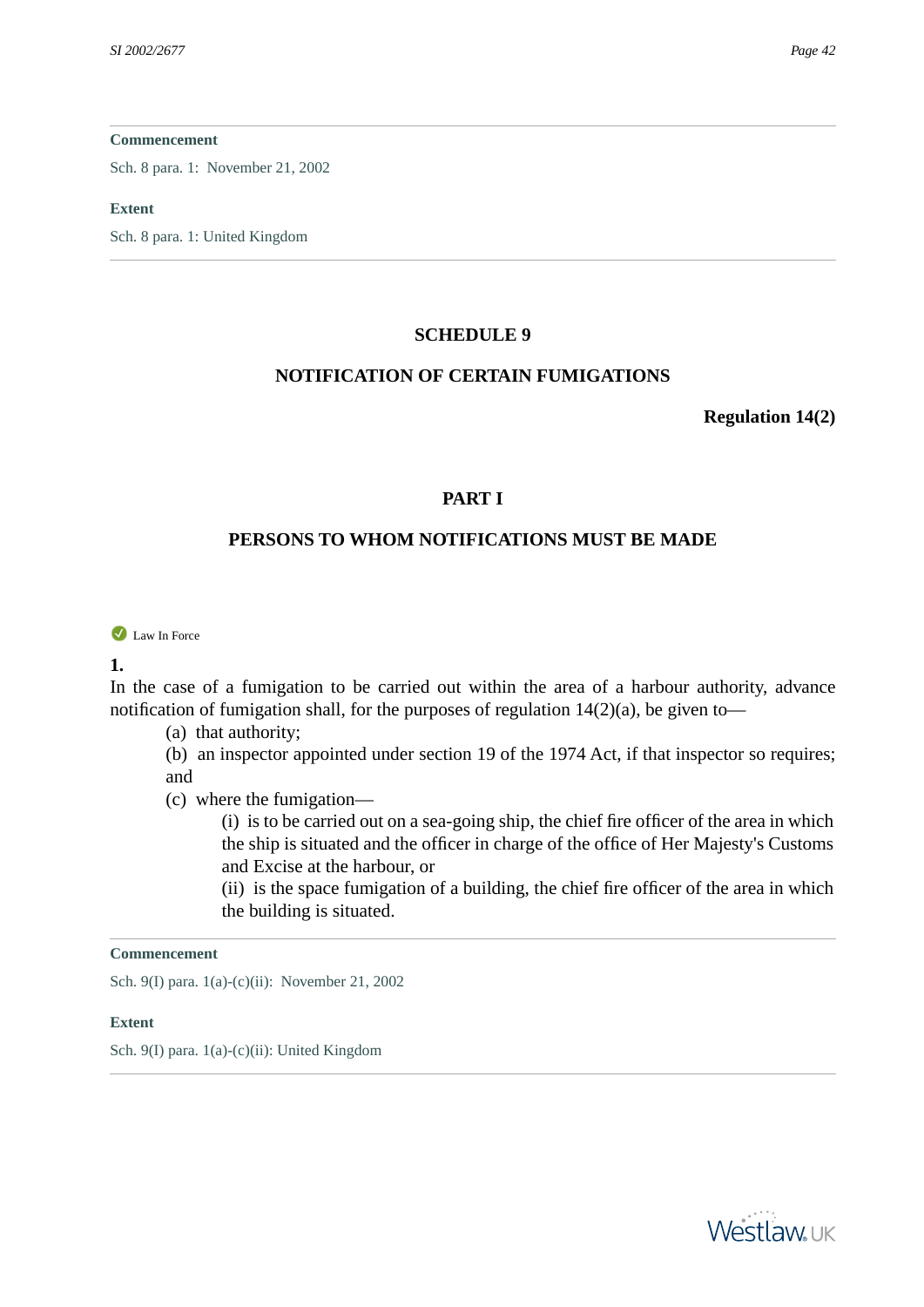**2.** 

In the case of a fumigation, other than a fumigation to which paragraph (1) applies, advance notification of fumigation shall be given to—

(a) the police officer for the time being in charge of the police station for the police district in which the fumigation is carried out;

(b) an inspector appointed under section 19 of the 1974 Act, if that inspector so requires; and

(c) where the fumigation is to be carred out on a sea-going ship or is the space fumigation of a building, the chief fire officer of the area in which the ship or building is situated.

#### **Commencement**

Sch. 9(I) para. 2(a)-(c): November 21, 2002

#### **Extent**

<span id="page-42-0"></span>Sch. 9(I) para. 2(a)-(c): United Kingdom

## **PART II**

## <span id="page-42-1"></span>**INFORMATION TO BE GIVEN IN ADVANCE NOTICE OF FUMIGATIONS**

Law In Force

**3.** 

The information to be given in a notification made for the purposes of regulation 14(2) shall include the following—

- (a) the name, address and place of business of the fumigator and his telephone number;
- (b) the name of the person requiring the fumigation to be carried out;
- (c) the address and description of the premises where the fumigation is to be carried out;

(d) the date on which the fumigation is to be carried out and the estimated time of commencement and completion;

- (e) the name of the operator in charge of the fumigation; and
- (f) the fumigant to be used.

#### **Commencement**

<span id="page-42-2"></span>Sch. 9(II) para. 3(a)-(f): November 21, 2002

#### **Extent**

Sch. 9(II) para. 3(a)-(f): United Kingdom

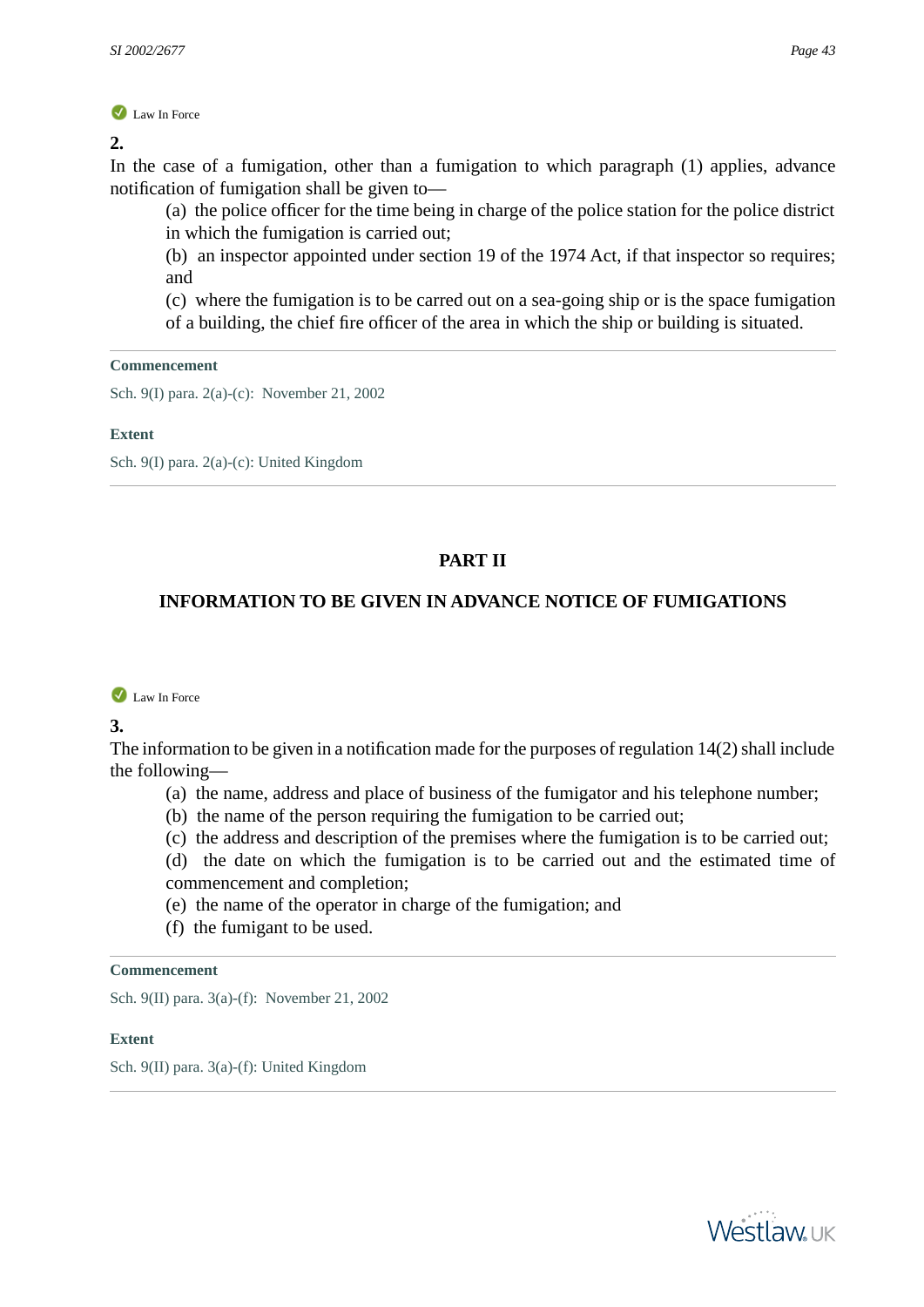## **EXPLANATORY NOTE**

*(This note is not part of the Regulations)*

### <span id="page-43-0"></span>**1.**

<span id="page-43-1"></span>These Regulations re-enact, with modifications, the Control of Substances Hazardous to Health Regulations 1999 (S.I. 1999/437) ("the 1999 Regulations"). The 1999 Regulations imposed duties on employers to protect employees and other persons who may be exposed to substances hazardous to health and also imposed certain duties on employees concerning their own protection from such exposure, and prohibited the import into the United Kingdom of certain substances and articles from outside the European Economic Area.

## **2.**

The Regulations, with the exception of regulations 8, 9, 11(8), (10) and (11) and 14, implement as respects Great Britain—

(a) Council Directive 78/610/EEC (OJ No. L 197, 22.7.78, p.12) on the approximation of the laws, regulations and administrative provisions of the Member States on the protection of the health of workers exposed to vinyl chloride monomer,

(b) point 3 of Article 1 of Council Directive 89/677/EEC (OJ No. L 398, 30.12.89, p.19) amending for the 8th time the Marketing and Use Directive insofar as that point relates to the importation, supply or use of benzene and substances containing benzene for such purposes,

(c) Council Directive 90/394/EEC (OJ No. L 196, 26.7.90, p.1) on the protection of workers from risks related to exposure to carcinogens at work (sixth individual Directive within the meaning of Article 16(1) of Directive 89/391/EEC) insofar as it relates to carcinogens other than asbestos,

(d) that part of Commission Directive 96/55/EC (OJ No. L 231, 12.9.96, p.20) adapting to technical progress for the 2nd time Annex I to Council Directive 76/769/EEC ("the Marketing and Use Directive") (OJ No. L 262, 27.9.76, p.201) on the approximation of the laws, regulations and administrative provisions of the Member States relating to restrictions on the marketing and use of certain dangerous substances and preparations which relates to supply of specified substances for use at work,

(e) Council Directive 98/24/EC (OJ No. L 131, 5.5.98, p.11) on the protection of the health and safety of workers from risks related to chemical agents at work (fourteenth individual Directive within the meaning of Article 16(1) of Directive 89/391/EEC) insofar as it relates to risks to health from exposure to substances other than asbestos or lead, and

(f) Directive 2000/54/EC (OJ No. L 262, 17.10.2000, p.21) of the European Parliament and of the Council on the protection of workers from risks related to exposure to biological agents at work (seventh individual Directive within the meaning of Article 16(1) of Directive 89/391/EEC).

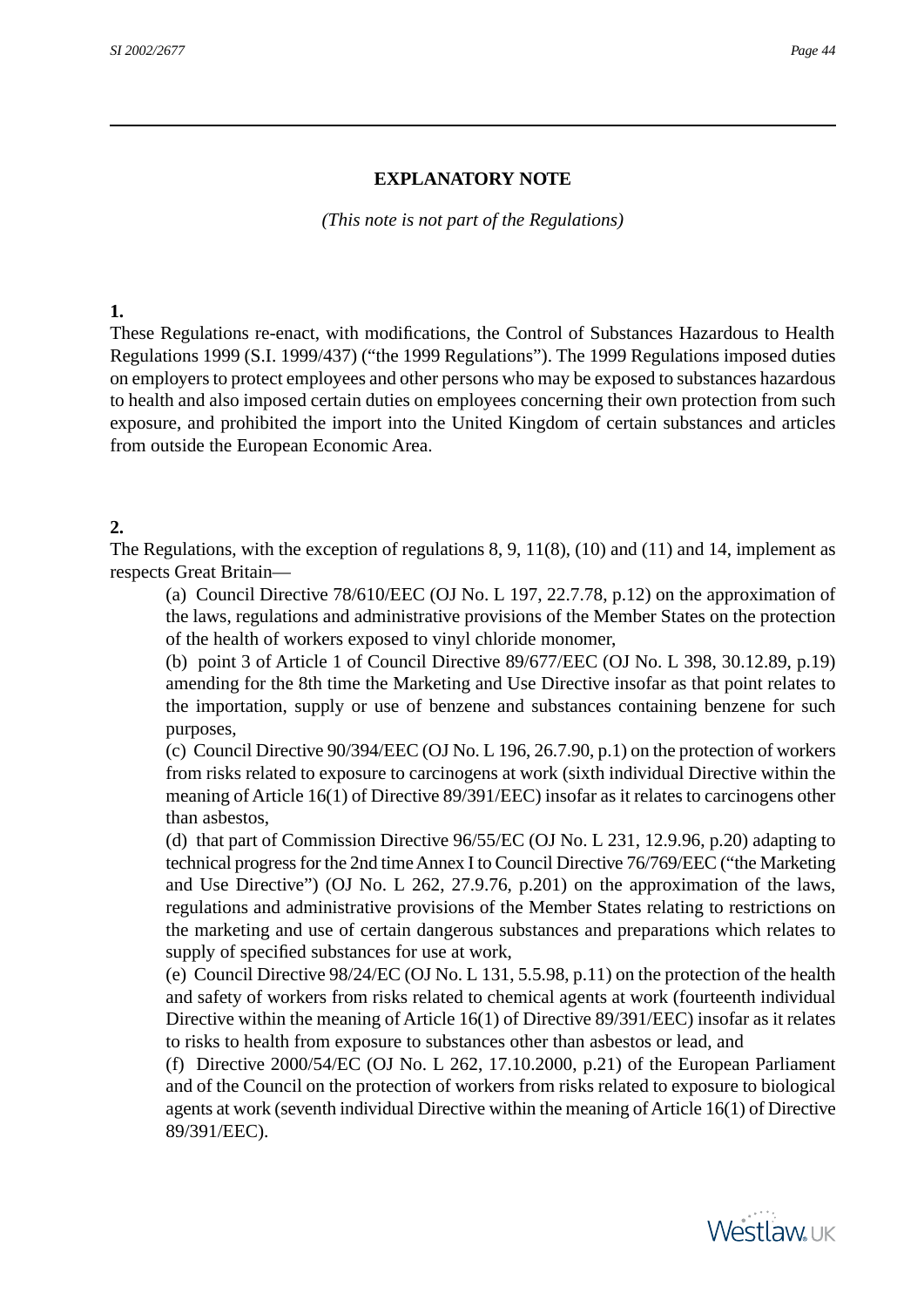## <span id="page-44-0"></span>**3.**

<span id="page-44-1"></span>The Regulations are consistent with the provisions of Commission Directive 91/322/EEC (OJ No. L 177, 5.7.91, p.22) on establishing indicative limit values by implementing Council Directive 80/1107/EEC on the protection of workers from risks related to exposure to chemical, physical and biological agents at work.

## **4.**

In addition to minor and drafting amendments, the Regulations make the following changes of substance—

(a) include certain further definitions (regulation 2);

(b) extend the matters to be considered when carrying out an assessment of the risk from exposure to substances hazardous to health (regulation 6);

(c) detail the measures which the employer must take to prevent or adequately control the exposure of his employees to substances hazardous to health (regulation 7);

(d) provide for further duties in respect of care and decontamination of personal protective equipment (regulation 9);

(e) provide for the keeping of an individual record of air monitoring where an employee is required to be under health surveillance (regulation 10);

(f) extend the duties on employers with respect to health surveillance where an employee is found to have an identifiable disease or adverse health effect caused by exposure to a substance hazardous to health (regulation 11);

(g) introduce a duty to ensure that the contents of containers and pipes for substances hazardous to health used at work are clearly identifiable (regulation 12(5));

(h) introduce a duty on the employer to prepare procedures, provide information and establish warning systems to deal with an emergency in the workplace related to the presence of a substance hazardous to health (regulation 13); and

<span id="page-44-2"></span>(i) apply the extension to the meaning of "work" in Part I of the 1974 Act to all Group 2, 3, or 4 biological agents and transfer certain provisions relating to biological agents which had been in Schedule 3 of the 1999 Regulations to regulations 7 and 12.

## **5.**

Copies of the publications mentioned in the Regulations are obtainable as follows—

(a) a list of the maximum exposure limits and occupational exposure standards which the Health and Safety Commission has approved is available in the publication "EH40, Occupational Exposure Limits" obtainable from HSE Books, PO Box 1999, Sudbury, Suffolk CO10 2WA; and

(b) British Standard BS EN 481 1993, referred to in regulation 2(1), relating to workplace atmospheres is obtainable from the British Standards Institution, BSI House, 389 Chiswick High Road, London W4 4AL.

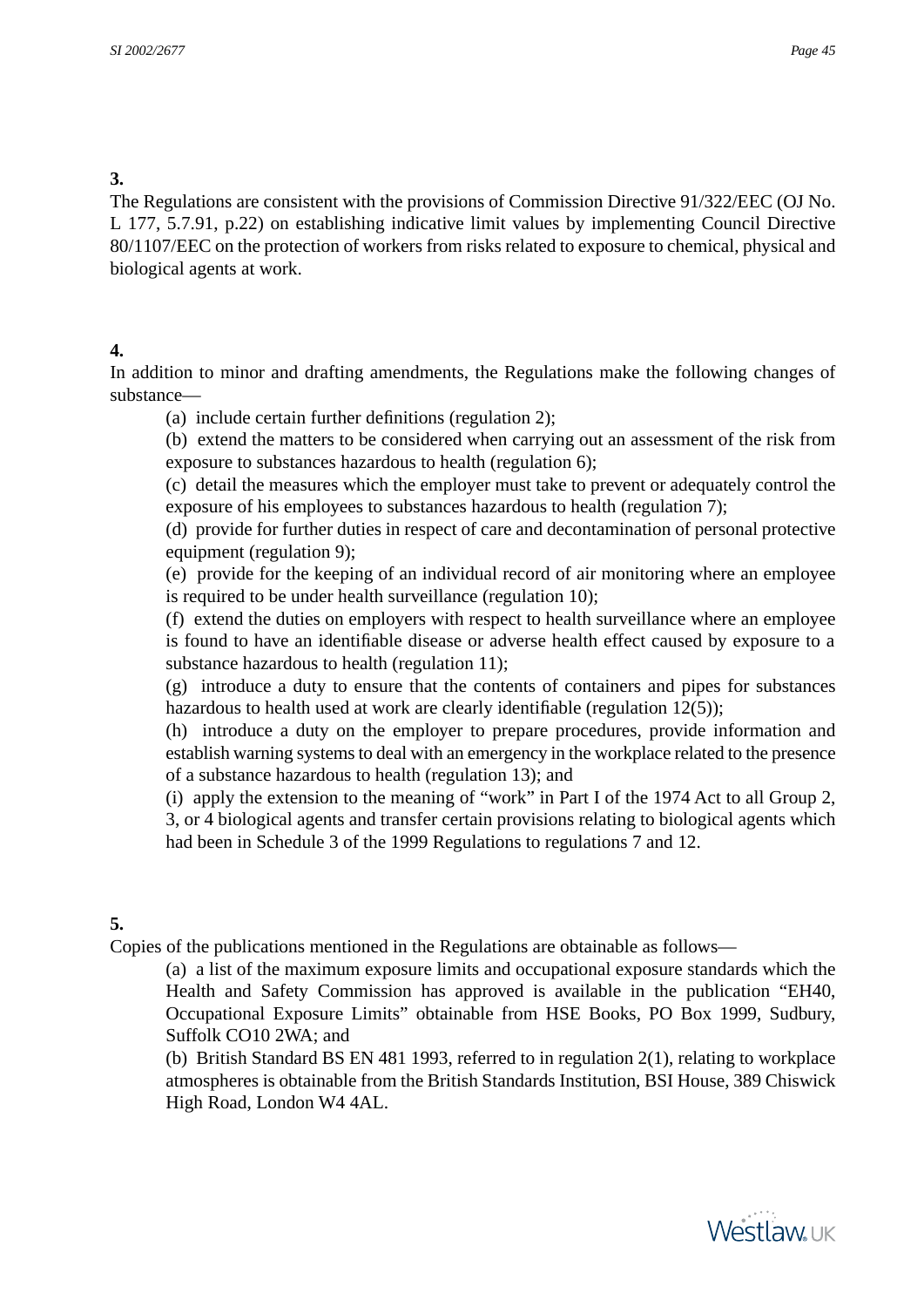## <span id="page-45-0"></span>**6.**

A copy of the regulatory impact assessment prepared in respect of these Regulations can be obtained from the Health and Safety Executive, Economic Advisers Unit, Rose Court, 2 Southwark Bridge, London SE1 9HS. A copy of the transposition note in relation to implementation of the Directives set out in paragraph 2 can be obtained from the Health and Safety Executive, International Branch at the same address. Copies of both these documents have been placed in the Library of each House of Parliament.

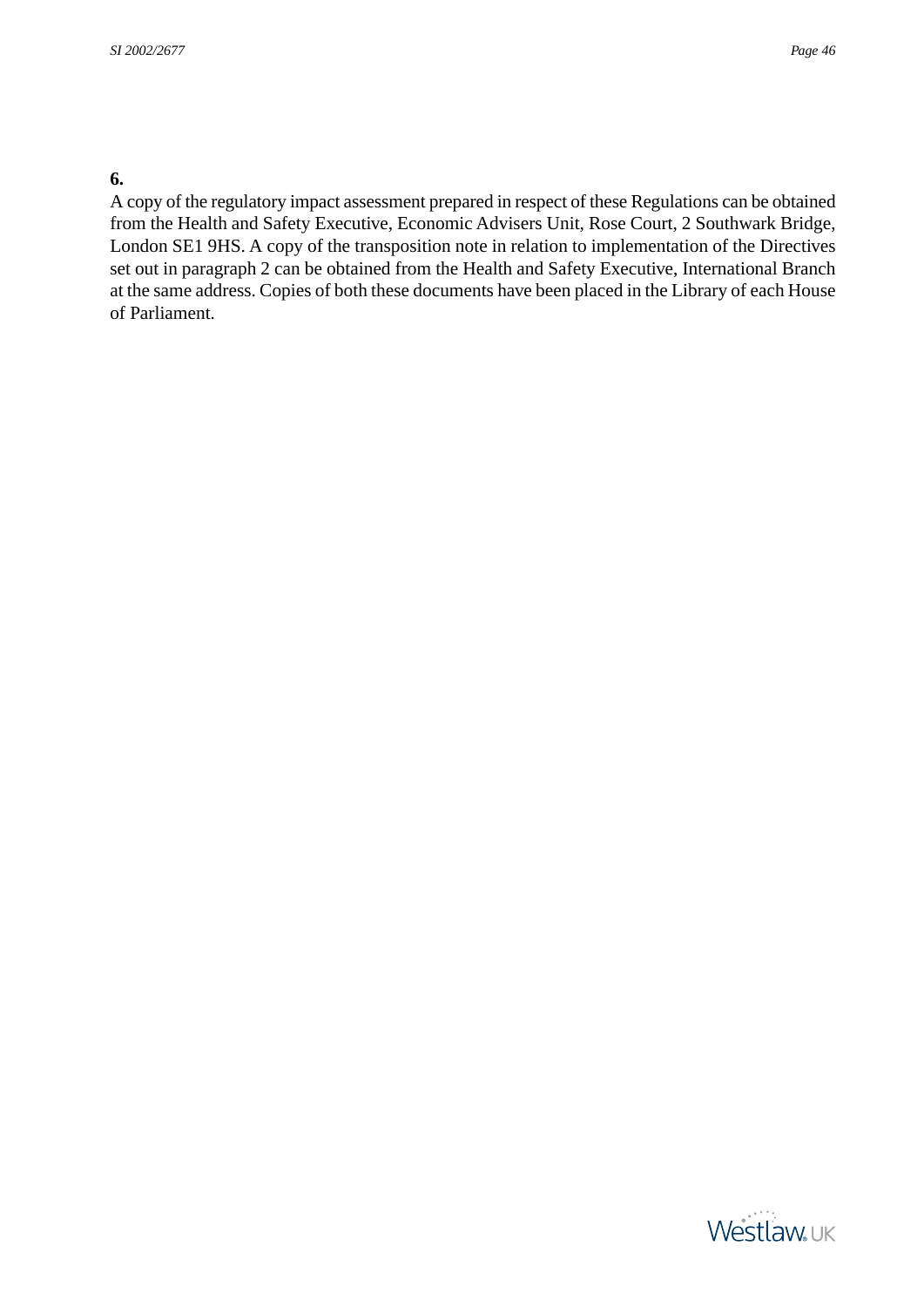## **Modifications**

<span id="page-46-0"></span>

| <b>Provision</b>      | <b>Modification</b>                                        | <b>Notes</b>                                                                                                                                                                                                                                                                                                                                                        | <b>Further Information</b> |
|-----------------------|------------------------------------------------------------|---------------------------------------------------------------------------------------------------------------------------------------------------------------------------------------------------------------------------------------------------------------------------------------------------------------------------------------------------------------------|----------------------------|
| <b>Whole Document</b> | 2018 c. 16, s. 2                                           | European Union (Withdrawal) Act Despite the repeal of 1972 c.68 by<br>2018 c.16 s.1, EU-derived<br>domestic legislation, as it has<br>effect in domestic law immediately<br>before exit day, continues to have<br>effect in domestic law during the<br>implementation period under 2018<br>$c.16$ s.1B and on and after IP<br>completion day under 2018 c.16<br>s.2 |                            |
| Sch. $3(I)$ para. 5   | to Health Regulations $2002/2677$ , of "work"<br>reg. $19$ | Control of Substances Hazardous   Modified in relation to the meaning                                                                                                                                                                                                                                                                                               |                            |
| Sch. $3(I)$ para. $6$ | to Health Regulations $2002/2677$ , of "work"<br>reg. $19$ | Control of Substances Hazardous   Modified in relation to the meaning                                                                                                                                                                                                                                                                                               |                            |

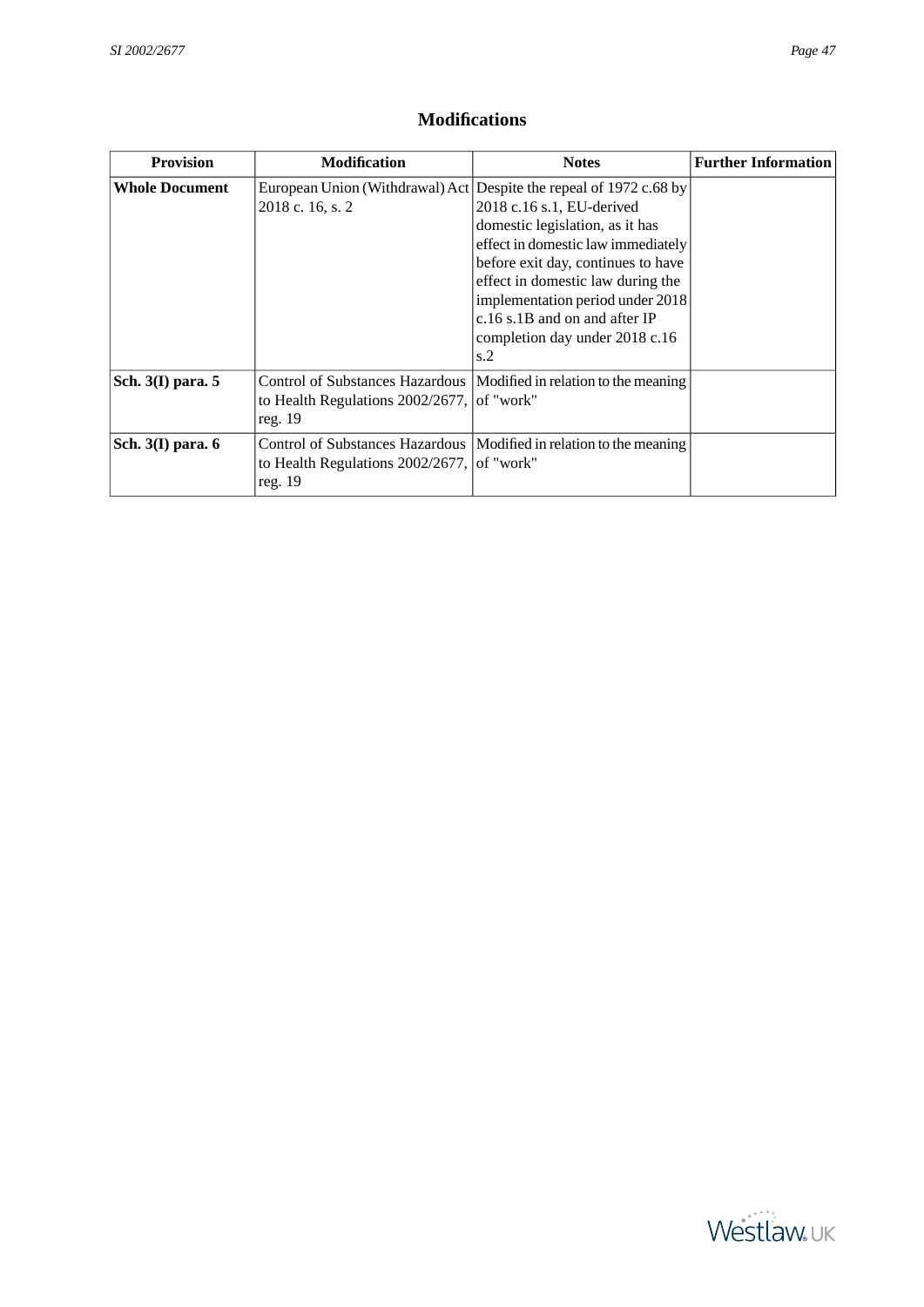## **Table of Contents**

<span id="page-47-0"></span>

| ● reg. 6 Assessment of the risk to health created by work involving substances hazardous to  |  |
|----------------------------------------------------------------------------------------------|--|
|                                                                                              |  |
|                                                                                              |  |
|                                                                                              |  |
|                                                                                              |  |
|                                                                                              |  |
|                                                                                              |  |
| ● reg. 12 Information, instruction and training for persons who may be exposed to substances |  |
|                                                                                              |  |
|                                                                                              |  |
|                                                                                              |  |
|                                                                                              |  |
|                                                                                              |  |
|                                                                                              |  |
|                                                                                              |  |
|                                                                                              |  |
|                                                                                              |  |
|                                                                                              |  |
|                                                                                              |  |
| Schedule 1 OTHER SUBSTANCES AND PROCESSES TO WHICH THE DEFINITION                            |  |
|                                                                                              |  |
|                                                                                              |  |
| Schedule 2 PROHIBITION OF CERTAIN SUBSTANCES HAZARDOUS TO HEALTH                             |  |
|                                                                                              |  |
| Schedule 2A PRINCIPLES OF GOOD PRACTICE FOR THE CONTROL OF EXPOSURE                          |  |
|                                                                                              |  |
|                                                                                              |  |
| Schedule 3 ADDITIONAL PROVISIONS RELATING TO WORK WITH BIOLOGICAL                            |  |
|                                                                                              |  |
| Part I PROVISIONS OF GENERAL APPLICATION TO BIOLOGICAL AGENTS. 29                            |  |

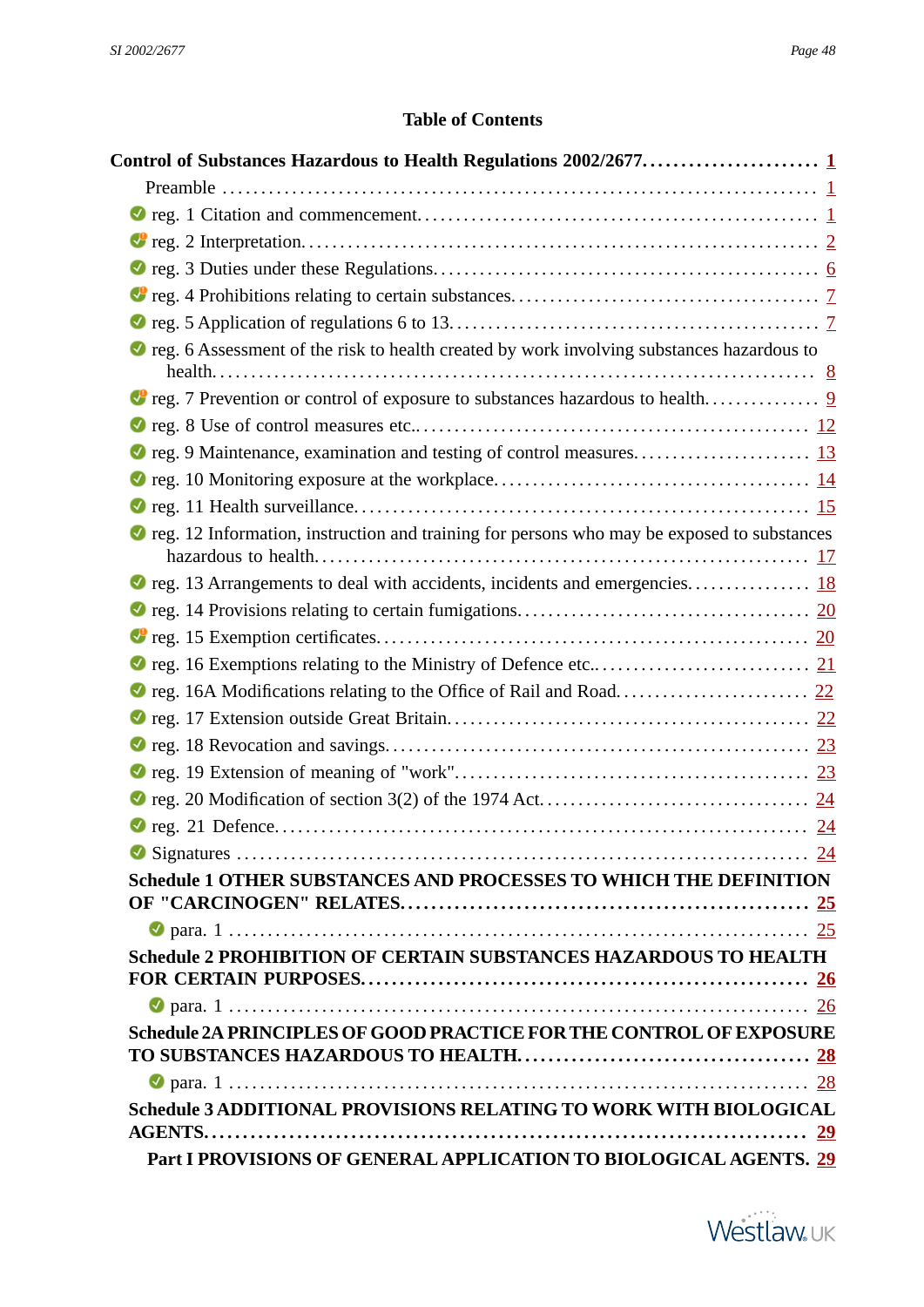| <b>O</b> para. 3 Special control measures for laboratories, animal rooms and industrial |                 |
|-----------------------------------------------------------------------------------------|-----------------|
|                                                                                         |                 |
|                                                                                         |                 |
|                                                                                         |                 |
| Part II CONTAINMENT MEASURES FOR HEALTH AND VETERINARY CARE                             |                 |
|                                                                                         |                 |
|                                                                                         |                 |
| Part III CONTAINMENT MEASURES FOR INDUSTRIAL PROCESSES 35                               |                 |
|                                                                                         |                 |
|                                                                                         |                 |
|                                                                                         |                 |
| Part V BIOLOGICAL AGENTS WHOSE USE IS TO BE NOTIFIED IN ACCORDANCE                      |                 |
| WITH PARAGRAPH 5(2) OF PART I OF THIS SCHEDULE37                                        |                 |
|                                                                                         |                 |
| Schedule 4 FREQUENCY OF THOROUGH EXAMINATION AND TEST OF LOCAL                          |                 |
| <b>EXHAUST VENTILATION PLANT USED IN CERTAIN PROCESSES 38</b>                           |                 |
|                                                                                         |                 |
| <b>Schedule 5 SPECIFIC SUBSTANCES AND PROCESSES FOR WHICH MONITORING</b>                |                 |
|                                                                                         |                 |
|                                                                                         |                 |
|                                                                                         |                 |
|                                                                                         |                 |
|                                                                                         |                 |
| Schedule 7 LEGISLATION CONCERNED WITH THE LABELLING OF CONTAINERS                       |                 |
|                                                                                         |                 |
|                                                                                         | $\overline{40}$ |
| Schedule 8 FUMIGATIONS EXCEPTED FROM REGULATION 14. 40                                  |                 |
|                                                                                         | 41              |
| Schedule 9 NOTIFICATION OF CERTAIN FUMIGATIONS 42                                       |                 |
| Part I PERSONS TO WHOM NOTIFICATIONS MUST BE MADE 42                                    |                 |
|                                                                                         |                 |
|                                                                                         |                 |
| Part II INFORMATION TO BE GIVEN IN ADVANCE NOTICE OF                                    |                 |
|                                                                                         | <u>43</u>       |
|                                                                                         |                 |
|                                                                                         |                 |